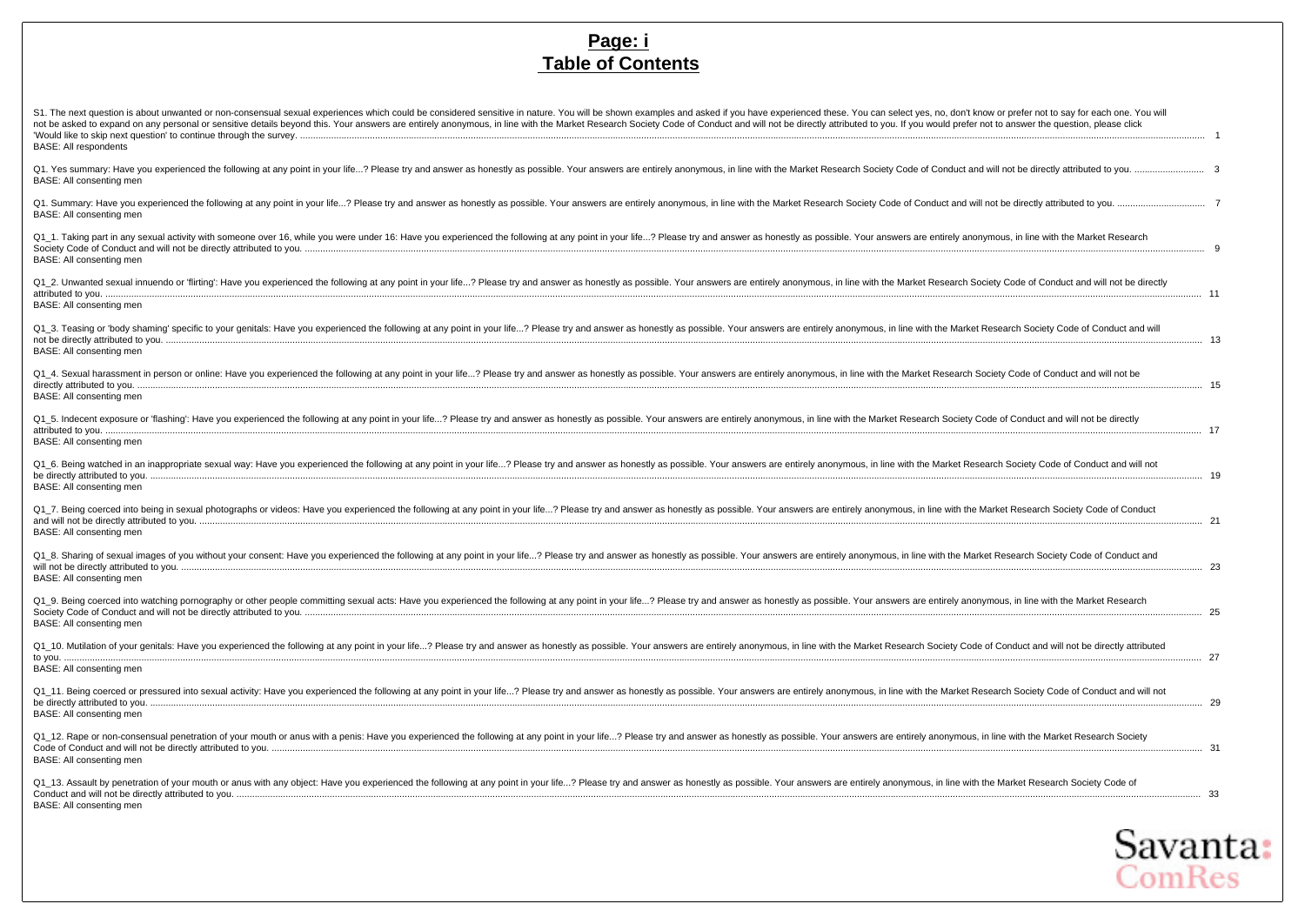#### **Page: ii Table of Contents**

| Q1_14. Sexual assault which includes any other unwanted sexual touching or kissing: Have you experienced the following at any point in your life? Please try and answer as honestly as possible. Your answers are entirely<br>BASE: All consenting men |  |
|--------------------------------------------------------------------------------------------------------------------------------------------------------------------------------------------------------------------------------------------------------|--|
| Q1 15. Another unwanted sexual experience that is not mentioned: Have you experienced the following at any point in your life? Please try and answer as honestly as possible. Your answers are entirely anonymous, in line<br>BASE: All consenting men |  |

Savanta:<br>ComRes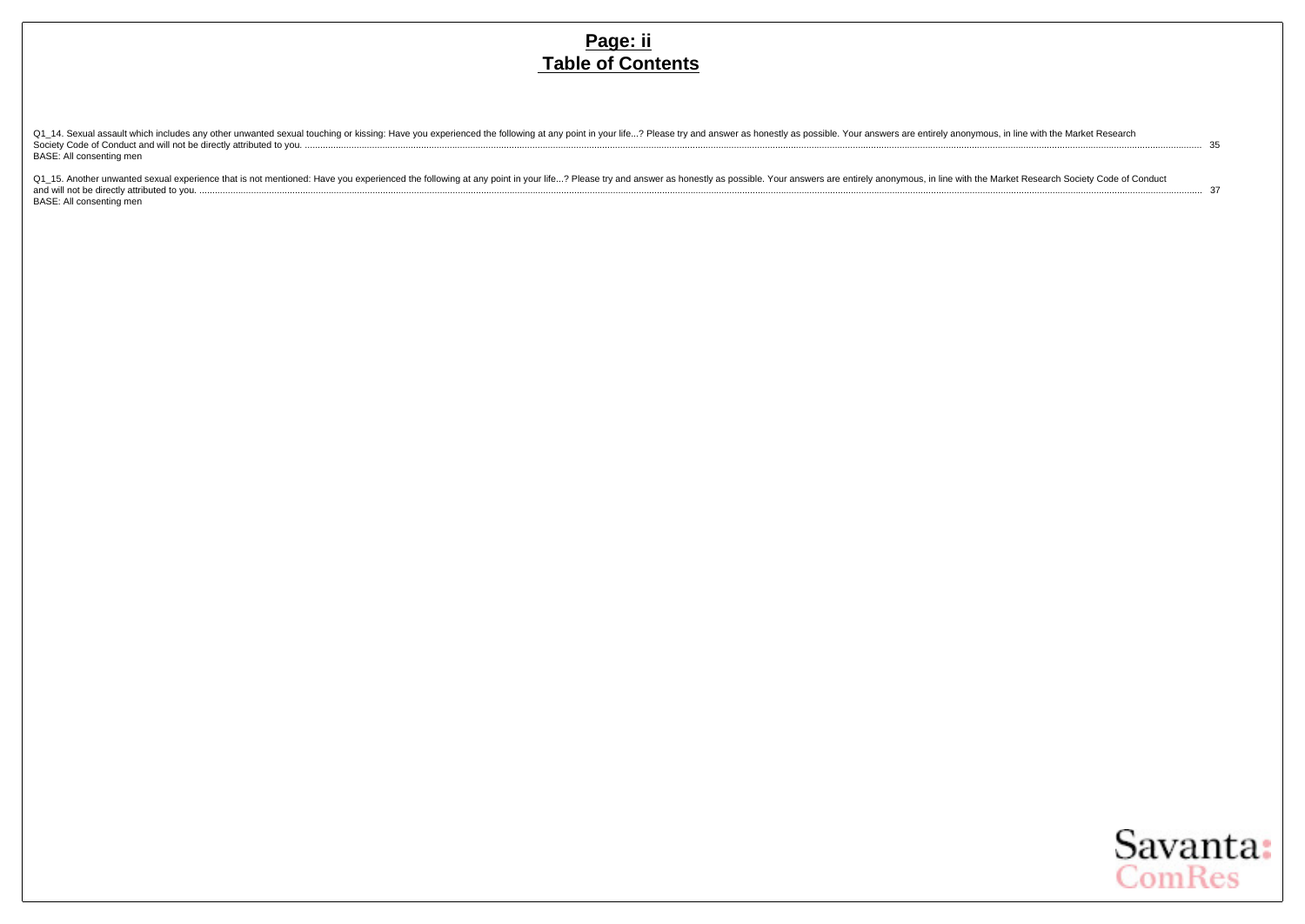<span id="page-2-0"></span>**S1. The next question is about unwanted or non-consensual sexual experiences which could be considered sensitive in nature. You will be shown examples and asked if you have experienced these. You can select yes, no, don't know or prefer not to say for each one. You will not be asked to expand on any personal or sensitive details beyond this. Your answers are entirely anonymous, in line with the Market Research Society Code of Conduct and will not be directly attributed to you. If you would prefer not to answer the question, please click 'Would like to skip next question' to continue through the survey.** BASE: All respondents

|                                        |       |         |       |       |       | Age   |      |            |            |          |
|----------------------------------------|-------|---------|-------|-------|-------|-------|------|------------|------------|----------|
|                                        | Total | 18-24   | 25-34 | 35-44 | 45-54 | 55-64 | 65+  | NET: 18-34 | NET: 35-54 | NET: 55+ |
| Significance Level: 95%                |       | a       |       | с     |       | e     |      |            |            |          |
| Unweighted Total                       | 1174  | 167     | 246   | 216   | 182   | 184   | 179  | 413        | 398        | 363      |
| Total                                  | 1174  | 130     | 203   | 188   | 208   | 174   | 271  | 333        | 396        | 445      |
|                                        | 100%  | 100%    | 100%  | 100%  | 100%  | 100%  | 100% | 100%       | 100%       | 100%     |
| I am happy to answer the next question | 1011  | 97      | 171   | 164   | 175   | 157   | 246  | 268        | 340        | 403      |
|                                        | 86%   | 75%     | 84%   | 88%   | 84%   | 90%   | 91%  | 80%        | 86%        | 91%      |
|                                        |       |         | a     | ag    | a     | ag    | abg  |            | ag         | abdgh    |
| I would like to skip the next question | 163   | 33      | 32    | 23    | 33    | 17    | 25   | 65         | 56         | 42       |
|                                        | 14%   | 25%     | 16%   | 12%   | 16%   | 10%   | 9%   | 20%        | 14%        | 9%       |
|                                        |       | bcdefhi | fi    |       |       |       |      | cefhi      |            |          |

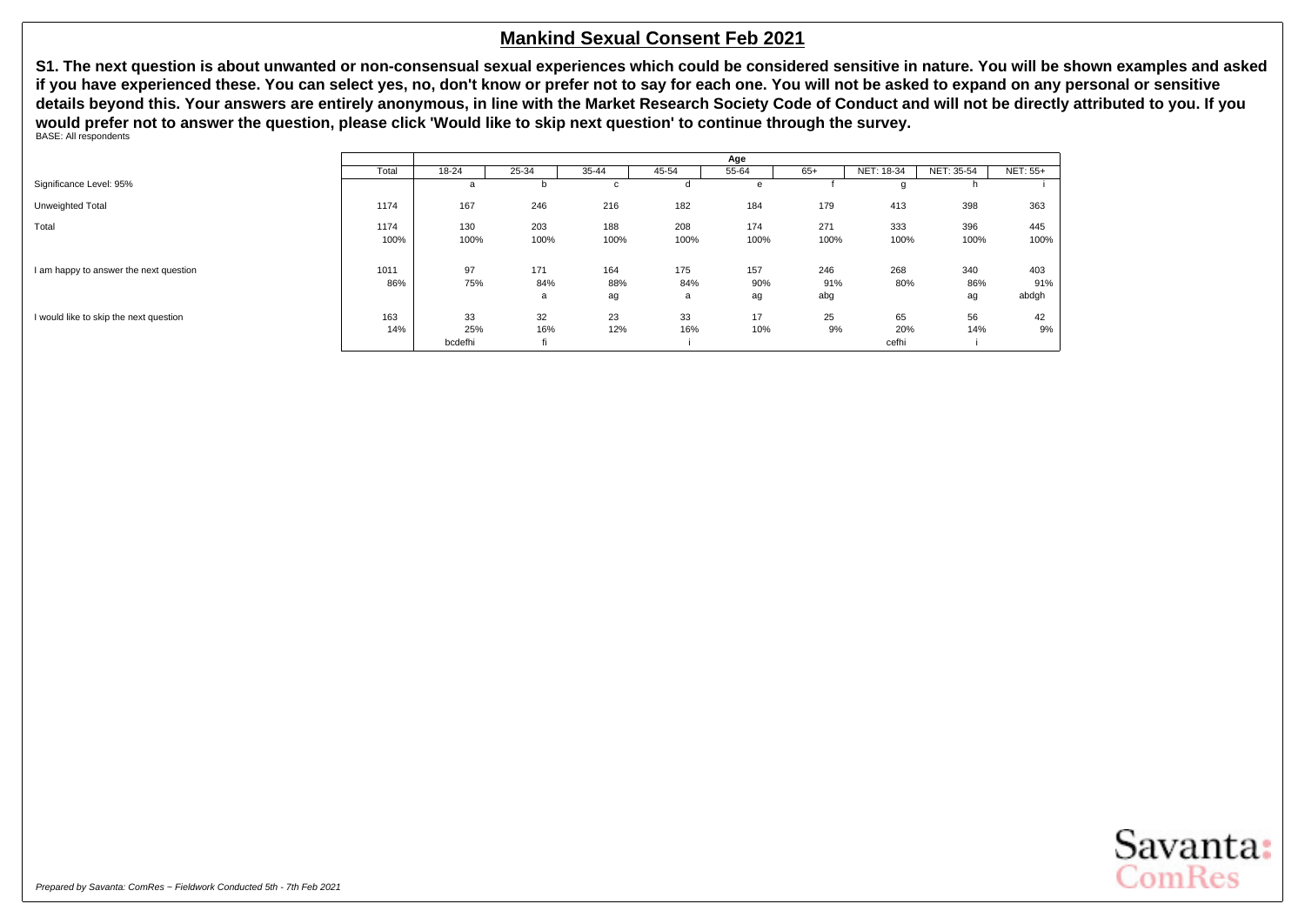**S1. The next question is about unwanted or non-consensual sexual experiences which could be considered sensitive in nature. You will be shown examples and asked if you have experienced these. You can select yes, no, don't know or prefer not to say for each one. You will not be asked to expand on any personal or sensitive details beyond this. Your answers are entirely anonymous, in line with the Market Research Society Code of Conduct and will not be directly attributed to you. If you would prefer not to answer the question, please click 'Would like to skip next question' to continue through the survey.** BASE: All respondents

|                                        |              |                     | Regions            |             |            |                                |            |                  |                          |             |             |                   |             |                 |             | Social grade      |
|----------------------------------------|--------------|---------------------|--------------------|-------------|------------|--------------------------------|------------|------------------|--------------------------|-------------|-------------|-------------------|-------------|-----------------|-------------|-------------------|
|                                        | Total        | Northern<br>Ireland | Scotland           | North-West  | North-East | Yorkshire<br>and the<br>Humber | Wales      | West<br>Midlands | East<br>Midlands         | South-West  | South-East  | Eastern           | London      | NET:<br>England | ABC1        | C <sub>2</sub> DE |
| Significance Level: 95%                |              | *a                  |                    |             |            | e                              |            |                  |                          |             |             |                   |             | m               | a           |                   |
| Unweighted Total                       | 1174         | 21                  | 97                 | 118         | 65         | 93                             | 56         | 114              | 85                       | 75          | 149         | 95                | 206         | 1000            | 666         | 508               |
| Total                                  | 1174<br>100% | 35<br>100%          | 99<br>100%         | 131<br>100% | 48<br>100% | 96<br>100%                     | 57<br>100% | 101<br>100%      | 83<br>100%               | 101<br>100% | 159<br>100% | 109<br>100%       | 154<br>100% | 983<br>100%     | 650<br>100% | 524<br>100%       |
| I am happy to answer the next question | 1011<br>86%  | 30<br>86%           | 77<br>77%          | 113<br>86%  | 41<br>85%  | 84<br>88%                      | 50<br>87%  | 89<br>88%        | 75<br>90%<br>$\mathbf b$ | 85<br>83%   | 132<br>83%  | 102<br>93%<br>bii | 134<br>87%  | 854<br>87%<br>b | 560<br>86%  | 450<br>86%        |
| I would like to skip the next question | 163<br>14%   | 14%                 | 22<br>23%<br>ghklm | 18<br>14%   | 15%        | 11<br>12%                      | 13%        | 12<br>12%        | 8<br>10%                 | 17<br>17%   | 28<br>17%   | 7%                | 20<br>13%   | 129<br>13%      | 90<br>14%   | 73<br>14%         |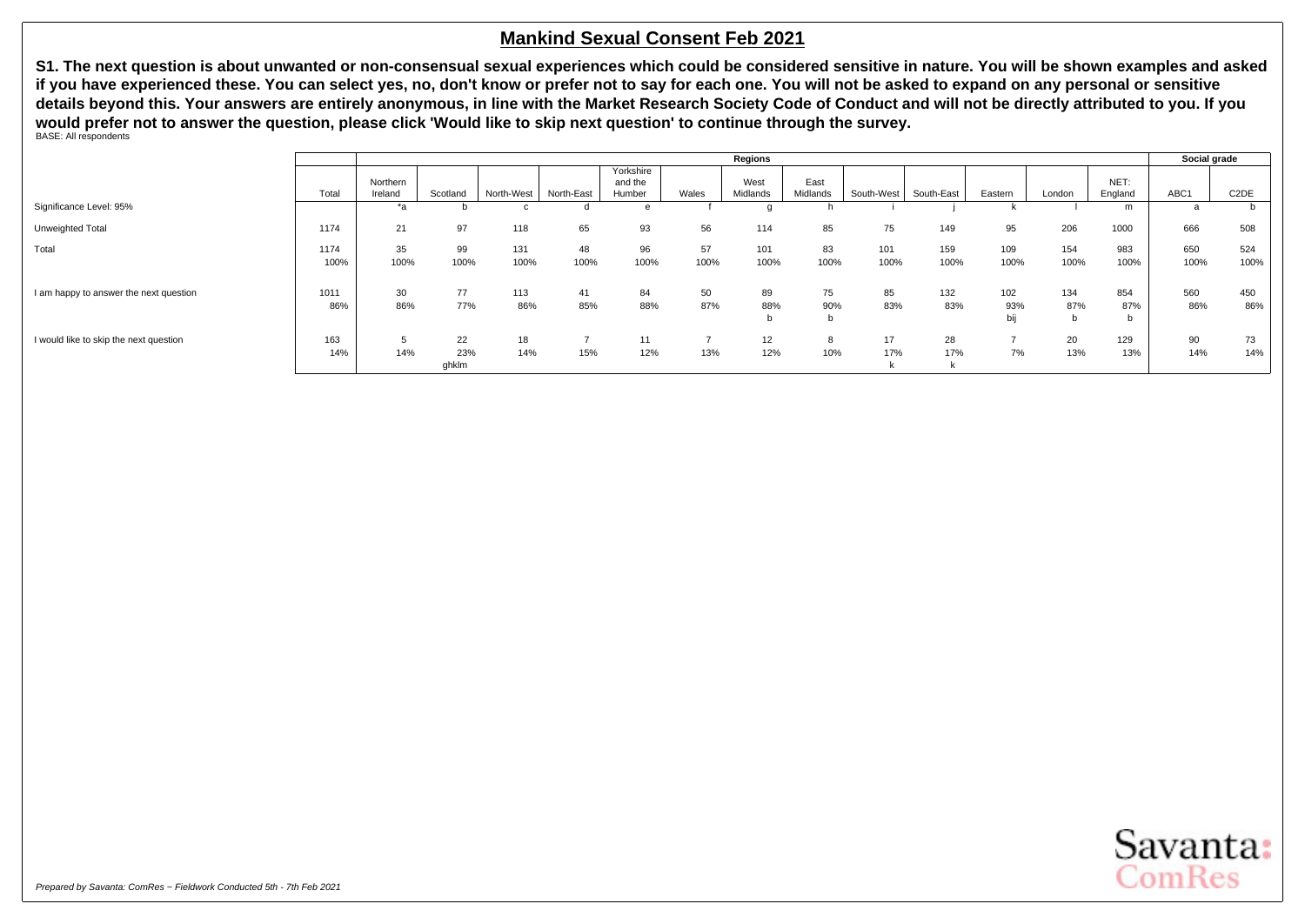<span id="page-4-0"></span>

|                                                                         |       |              |              |             |                | Age                                        |                |              |            |                 |
|-------------------------------------------------------------------------|-------|--------------|--------------|-------------|----------------|--------------------------------------------|----------------|--------------|------------|-----------------|
|                                                                         | Total | $18 - 24$    | $25 - 34$    | $35 - 44$   | 45-54          | $55 - 64$                                  | $65+$          | NET: 18-34   | NET: 35-54 | <b>NET: 55+</b> |
| Significance Level: 95%                                                 |       | $\mathsf{a}$ | $\mathbf b$  | $\mathbf c$ | d              | $\mathsf{e}% _{0}\left( \mathsf{e}\right)$ | f              | g            | h          |                 |
| Unweighted Total                                                        | 1005  | 126          | 206          | 187         | 155            | 166                                        | 165            | 332          | 342        | 331             |
| Total                                                                   | 1011  | 97           | 171          | 164         | 175            | 157                                        | 246            | 268          | 340        | 403             |
|                                                                         | 100%  | 100%         | 100%         | 100%        | 100%           | 100%                                       | 100%           | 100%         | 100%       | 100%            |
| Taking part in any sexual activity with someone over 16, while you were |       |              |              |             |                |                                            |                |              |            |                 |
| under 16                                                                | 207   | 26           | 57           | 45          | 29             | 27                                         | 23             | 82           | 74         | 51              |
|                                                                         | 21%   | 26%<br>dfi   | 33%<br>defhi | 28%<br>defi | 17%            | 17%                                        | 10%            | 31%<br>defhi | 22%<br>fi  | 13%             |
|                                                                         |       |              |              |             |                |                                            |                |              |            |                 |
| Unwanted sexual innuendo or 'flirting'                                  | 283   | 27           | 56           | 48          | 59             | 41                                         | 53             | 82           | 106        | 94              |
|                                                                         | 28%   | 28%          | 33%          | 29%         | 34%            | 26%                                        | 22%            | 31%          | 31%        | 23%             |
|                                                                         |       |              | fi           |             | fi             |                                            |                | fi           | fi         |                 |
| Teasing or 'body shaming' specific to your genitals                     | 139   | 19           | 30           | 44          | 16             | 16                                         | 14             | 49           | 60         | 30              |
|                                                                         | 14%   | 19%          | 18%          | 27%         | 9%             | 10%                                        | 6%             | 18%          | 18%        | 7%              |
|                                                                         |       | defi         | defi         | bdefghi     |                |                                            |                | defi         | defi       |                 |
| Sexual harassment in person or online                                   | 145   | 24           | 45           | 40          | 13             | 15                                         | 8              | 69           | 54         | 22              |
|                                                                         | 14%   | 25%          | 26%          | 25%         | 8%             | 9%                                         | 3%             | 26%          | 16%        | 6%              |
|                                                                         |       | defhi        | defhi        | defhi       |                | f                                          |                | defhi        | dfi        |                 |
| Indecent exposure or 'flashing'                                         | 110   | 16           | 39           | 32          | 15             | 8                                          | $\overline{1}$ | 55           | 46         | 9               |
|                                                                         | 11%   | 17%          | 23%          | 19%         | 8%             | 5%                                         | $^\star$       | 21%          | 14%        | 2%              |
|                                                                         |       | defi         | defhi        | defi        | fi             | f                                          |                | defhi        | efi        |                 |
| Being watched in an inappropriate sexual way                            | 133   | 20           | 48           | 29          | 15             | 13                                         | 9              | 68           | 44         | 22              |
|                                                                         | 13%   | 20%          | 28%          | 18%         | 8%             | 8%                                         | 4%             | 25%          | 13%        | 5%              |
|                                                                         |       | defhi        | cdefhi       | defi        |                |                                            |                | cdefhi       | fi         |                 |
| Being coerced into being in sexual photographs or videos                | 97    | 19           | 38           | 27          | 8              | 3                                          | $\mathbf{1}$   | 58           | 36         | 4               |
|                                                                         | 10%   | 20%          | 22%          | 17%         | 5%             | 2%                                         | $\star$        | 21%          | 10%        | 1%              |
|                                                                         |       | defhi        | defhi        | defhi       | fi             |                                            |                | defhi        | defi       |                 |
| Sharing of sexual images of you without your consent                    | 98    | 24           | 37           | 24          | $\overline{7}$ | 3                                          | $\overline{4}$ | 61           | 31         | 6               |
|                                                                         | 10%   | 25%          | 21%          | 14%         | 4%             | 2%                                         | 1%             | 23%          | 9%         | 2%              |
|                                                                         |       | cdefhi       | defhi        | defi        |                |                                            |                | cdefhi       | defi       |                 |
| Being coerced into watching pornography or other people committing      |       |              |              |             |                |                                            |                |              |            |                 |
| sexual acts                                                             | 114   | 24           | 31           | 33          | 10             | 6                                          | 11             | 55           | 43         | 17              |
|                                                                         | 11%   | 24%          | 18%          | 20%         | 6%             | 4%                                         | 4%             | 20%          | 13%        | 4%              |
|                                                                         |       | defhi        | defi         | defhi       |                |                                            |                | defhi        | defi       |                 |
| Mutilation of your genitals                                             | 83    | 21           | 32           | 23          | 3              | $\mathbf{1}$                               | 3              | 53           | 26         | 4               |
|                                                                         | 8%    | 21%          | 19%          | 14%         | 1%             | 1%                                         | 1%             | 20%          | 8%         | 1%              |
|                                                                         |       | defhi        | defhi        | defhi       |                |                                            |                | defhi        | defi       |                 |

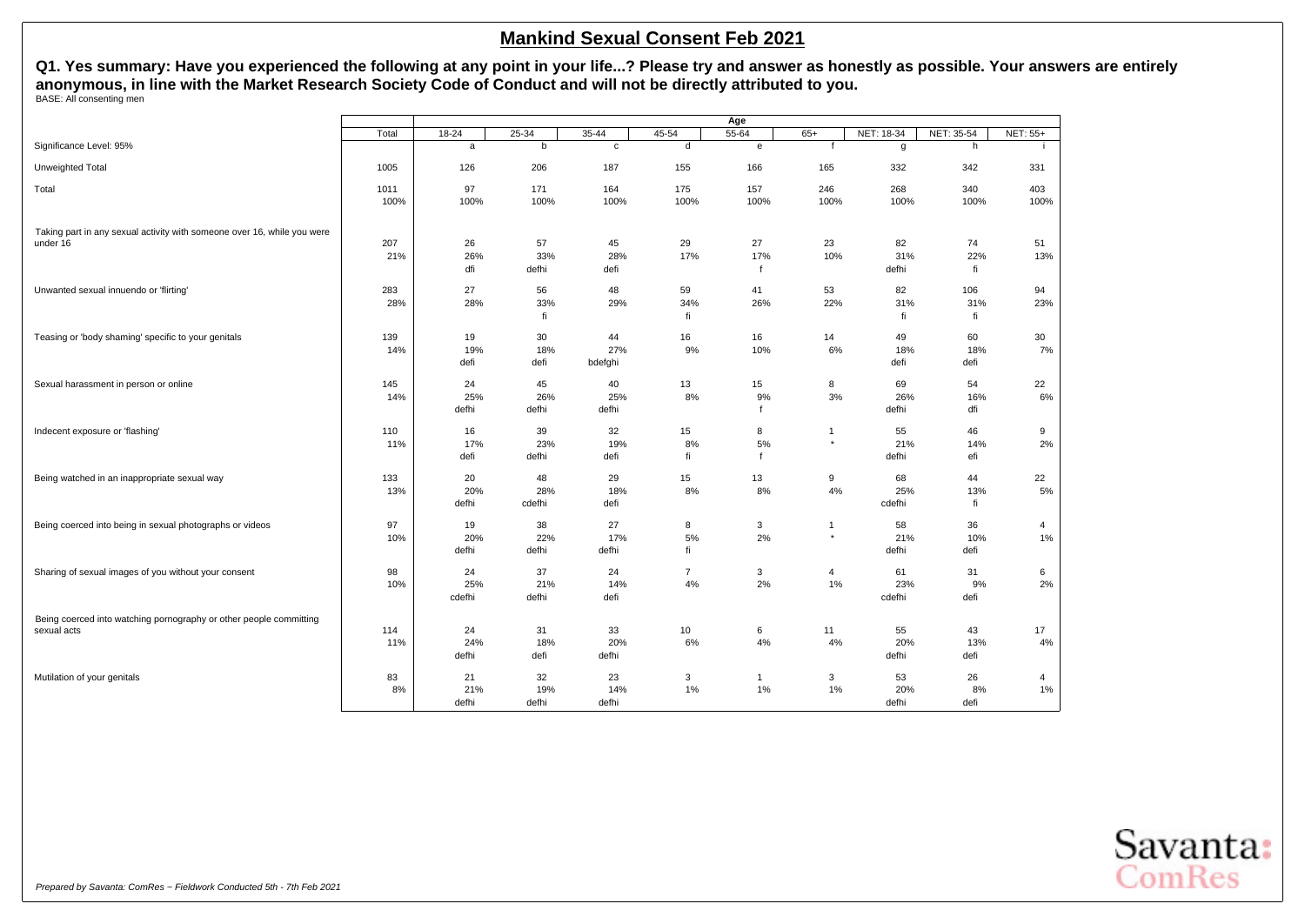|                                                                       |       | Age       |           |              |           |              |                |                   |            |                 |
|-----------------------------------------------------------------------|-------|-----------|-----------|--------------|-----------|--------------|----------------|-------------------|------------|-----------------|
|                                                                       | Total | $18 - 24$ | $25 - 34$ | $35 - 44$    | $45 - 54$ | $55 - 64$    | $65+$          | <b>NET: 18-34</b> | NET: 35-54 | <b>NET: 55+</b> |
| Significance Level: 95%                                               |       | a         | b         | $\mathbf{C}$ | d         | $\mathbf{e}$ |                | g                 | h          |                 |
| Unweighted Total                                                      | 1005  | 126       | 206       | 187          | 155       | 166          | 165            | 332               | 342        | 331             |
| Total                                                                 | 1011  | 97        | 171       | 164          | 175       | 157          | 246            | 268               | 340        | 403             |
|                                                                       | 100%  | 100%      | 100%      | 100%         | 100%      | 100%         | 100%           | 100%              | 100%       | 100%            |
| Being coerced or pressured into sexual activity                       | 137   | 27        | 41        | 34           | 12        | 12           | 11             | 68                | 46         | 23              |
|                                                                       | 14%   | 27%       | 24%       | 21%          | 7%        | 7%           | 5%             | 25%               | 14%        | 6%              |
|                                                                       |       | defhi     | defhi     | defhi        |           |              |                | defhi             | defi       |                 |
| Rape or non-consensual penetration of your mouth or anus with a penis | 90    | 21        | 24        | 26           | 10        | 5            | 5              | 45                | 35         | 10              |
|                                                                       | 9%    | 21%       | 14%       | 16%          | 5%        | 3%           | 2%             | 17%               | 10%        | 2%              |
|                                                                       |       | defhi     | defi      | defi         |           |              |                | defhi             | efi        |                 |
| Assault by penetration of your mouth or anus with any object          | 82    | 15        | 30        | 24           | 4         | 3            | $\overline{7}$ | 45                | 28         | 10              |
|                                                                       | 8%    | 15%       | 17%       | 14%          | 2%        | 2%           | 3%             | 17%               | 8%         | 2%              |
|                                                                       |       | defhi     | defhi     | defhi        |           |              |                | defhi             | defi       |                 |
| Sexual assault which includes any other unwanted sexual touching or   |       |           |           |              |           |              |                |                   |            |                 |
| kissing                                                               | 133   | 26        | 32        | 34           | 16        | 18           | 8              | 58                | 50         | 26              |
|                                                                       | 13%   | 26%       | 19%       | 20%          | 9%        | 11%          | 3%             | 22%               | 15%        | 6%              |
|                                                                       |       | defhi     | defi      | defi         |           |              |                | defhi             | fi         |                 |
| Another unwanted sexual experience that is not mentioned              | 113   | 22        | 31        | 30           | 13        | 10           | 6              | 54                | 43         | 16              |
|                                                                       | 11%   | 23%       | 18%       | 18%          | 7%        | 7%           | 2%             | 20%               | 13%        | 4%              |
|                                                                       |       | defhi     | defi      | defi         |           |              |                | defhi             | efi        |                 |
| Net: Any unwanted or non-consensual sexual experience                 | 502   | 63        | 118       | 88           | 76        | 77           | 80             | 181               | 165        | 157             |
|                                                                       | 50%   | 65%       | 69%       | 54%          | 44%       | 49%          | 32%            | 68%               | 48%        | 39%             |
|                                                                       |       | defhi     | cdefhi    | fi           |           | fi           |                | cdefhi            | fi         |                 |
| Net: Experienced at least one sexual crime                            | 427   | 60        | 112       | 83           | 57        | 61           | 55             | 171               | 140        | 116             |
|                                                                       | 42%   | 61%       | 65%       | 51%          | 32%       | 39%          | 22%            | 64%               | 41%        | 29%             |
|                                                                       |       | defhi     | cdefhi    | defhi        |           | fi           |                | cdefhi            | fi         |                 |

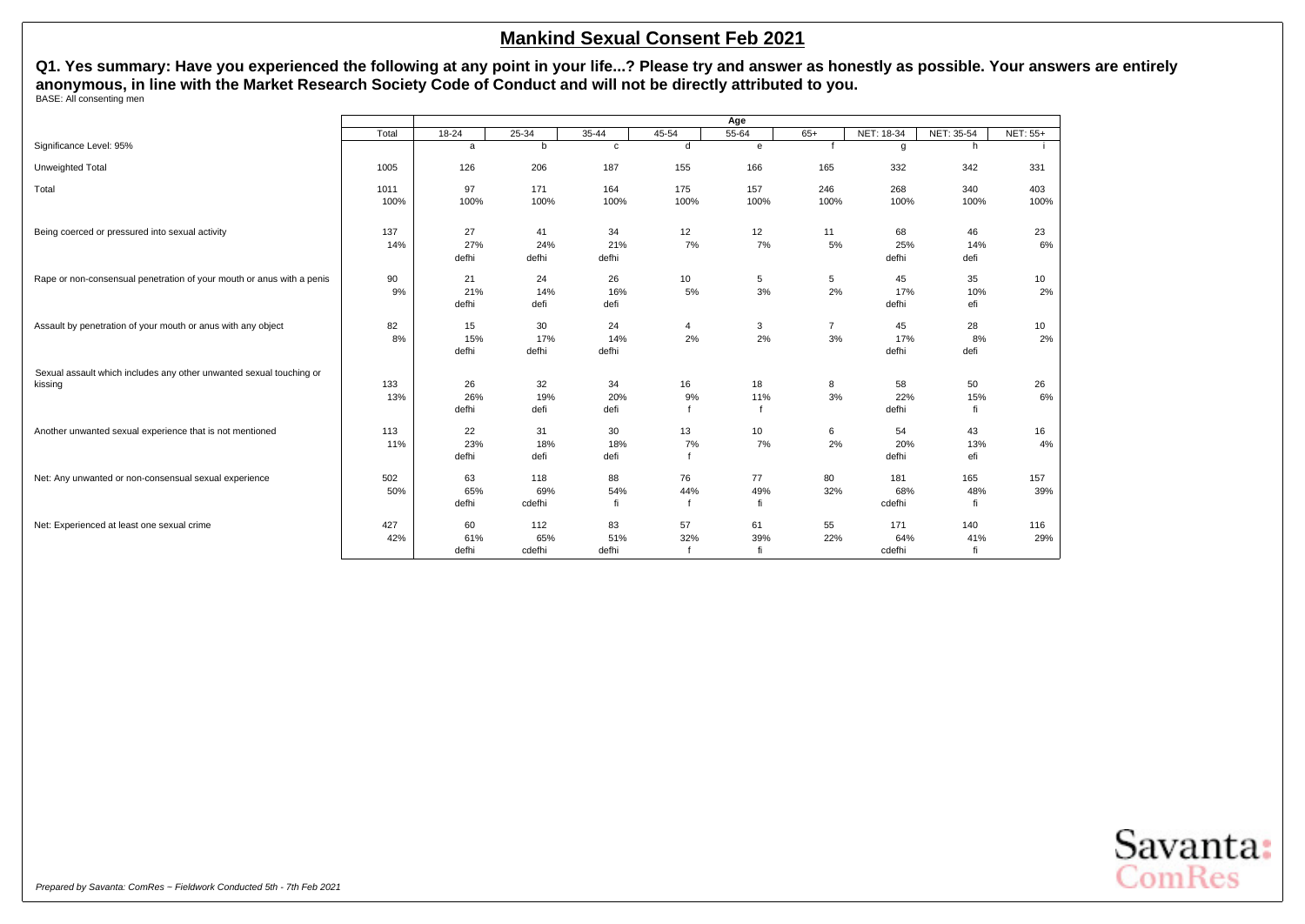|                                                                                     |              | Regions                                              |                       |                |                             |                      |                      |                           |                           |                           |                           |                         | Social grade          |                            |                           |                   |
|-------------------------------------------------------------------------------------|--------------|------------------------------------------------------|-----------------------|----------------|-----------------------------|----------------------|----------------------|---------------------------|---------------------------|---------------------------|---------------------------|-------------------------|-----------------------|----------------------------|---------------------------|-------------------|
|                                                                                     |              |                                                      |                       |                |                             | Yorkshire            |                      |                           | East                      |                           |                           |                         |                       |                            |                           |                   |
|                                                                                     | Total        | Northern<br>Ireland                                  | Scotland              | North-West     | North-East                  | and the<br>Humber    | Wales                | West<br>Midlands          | Midlands                  | South-West                | South-East                | Eastern                 | London                | NET:<br>England            | ABC1                      | C <sub>2</sub> DE |
| Significance Level: 95%                                                             |              | $*_{a}$                                              | h                     | $\mathbf{c}$   | $\mathsf{d}$                | $\mathbf{e}$         |                      | $\mathbf{g}$              | h                         |                           |                           | k                       |                       | m                          | a                         | b                 |
| Unweighted Total                                                                    | 1005         | 18                                                   | 75                    | 101            | 56                          | 81                   | 49                   | 98                        | 78                        | 65                        | 122                       | 84                      | 178                   | 863                        | 565                       | 440               |
| Total                                                                               | 1011<br>100% | 30<br>100%                                           | 77<br>100%            | 113<br>100%    | 41<br>100%                  | 84<br>100%           | 50<br>100%           | 89<br>100%                | 75<br>100%                | 85<br>100%                | 132<br>100%               | 102<br>100%             | 134<br>100%           | 854<br>100%                | 560<br>100%               | 450<br>100%       |
| Taking part in any sexual activity with someone over 16, while<br>you were under 16 | 207<br>21%   | 6<br>19%                                             | 15<br>19%             | 22<br>19%      | 9<br>23%                    | 18<br>21%            | 8<br>17%             | 26<br>29%<br>hk           | 11<br>15%                 | 16<br>19%                 | 25<br>19%                 | 16<br>16%               | 36<br>27%<br>hk       | 179<br>21%                 | 123<br>22%                | 84<br>19%         |
| Unwanted sexual innuendo or 'flirting'                                              | 283<br>28%   | 5<br>17%                                             | 21<br>28%             | 27<br>24%      | 11<br>28%                   | 20<br>24%            | 11<br>23%            | 30<br>33%<br>$\mathsf{k}$ | 27<br>37%<br>$\mathsf{k}$ | 30<br>35%<br>$\mathsf{k}$ | 45<br>34%<br>$\mathsf{k}$ | 19<br>19%               | 35<br>26%             | 245<br>29%                 | 148<br>26%                | 135<br>30%        |
| Teasing or 'body shaming' specific to your genitals                                 | 139<br>14%   | $\overline{\phantom{a}}$<br>$\overline{\phantom{a}}$ | 12<br>16%             | 16<br>14%      | 6<br>15%                    | 9<br>11%             | 6<br>13%             | 19<br>21%<br>$\mathsf{k}$ | 11<br>14%                 | 9<br>11%                  | 18<br>14%                 | $\overline{7}$<br>$7\%$ | 26<br>19%<br>k        | 120<br>14%                 | 83<br>15%                 | 55<br>12%         |
| Sexual harassment in person or online                                               | 145<br>14%   | $\mathbf{1}$<br>3%                                   | $\overline{7}$<br>10% | 20<br>18%<br>e | 9<br>22%<br>ek              | 6<br>7%              | 5<br>10%             | 14<br>16%                 | 12<br>17%                 | 13<br>16%                 | 15<br>11%                 | 9<br>9%                 | 33<br>25%<br>befjkm   | 132<br>15%<br>$\mathbf{e}$ | 95<br>17%<br>$\mathsf{b}$ | 50<br>11%         |
| Indecent exposure or 'flashing'                                                     | 110<br>11%   | $\overline{4}$<br>15%                                | $\overline{7}$<br>10% | 6<br>6%        | 6<br>16%<br>ch              | $\overline{7}$<br>8% | $\overline{2}$<br>4% | 10<br>11%                 | $\mathbf{3}$<br>$5\%$     | 15<br>17%<br>cfh          | 20<br>15%<br>ch           | 8<br>8%                 | 21<br>15%<br>cfh      | 96<br>11%                  | 58<br>10%                 | 52<br>12%         |
| Being watched in an inappropriate sexual way                                        | 133<br>13%   | $\overline{4}$<br>12%                                | 11<br>15%             | 15<br>13%      | 5<br>12%                    | 8<br>10%             | $\overline{2}$<br>3% | 12<br>14%                 | 10<br>13%                 | 12<br>14%                 | 19<br>14%                 | 9<br>8%                 | 28<br>21%<br>efkm     | 117<br>14%                 | 89<br>16%<br>$\mathsf{b}$ | 44<br>10%         |
| Being coerced into being in sexual photographs or videos                            | 97<br>10%    | $\overline{3}$<br>9%                                 | 6<br>7%               | 10<br>9%       | 5<br>12%                    | 5<br>6%              | $\overline{a}$<br>7% | $\overline{7}$<br>8%      | 10<br>13%<br>$\mathsf k$  | $\overline{4}$<br>5%      | 17<br>13%<br>k            | $\overline{4}$<br>4%    | 23<br>17%<br>begikm   | 86<br>10%                  | 59<br>11%                 | 38<br>8%          |
| Sharing of sexual images of you without your consent                                | 98<br>10%    | $\overline{4}$<br>12%                                | 8<br>11%              | 13<br>11%      | 5<br>13%                    | 5<br>6%              | 5<br>9%              | 8<br>9%                   | $\overline{4}$<br>5%      | $\overline{7}$<br>8%      | 13<br>10%                 | 6<br>6%                 | 22<br>16%<br>ehkm     | 82<br>10%                  | 62<br>11%                 | 36<br>8%          |
| Being coerced into watching pornography or other people<br>committing sexual acts   | 114<br>11%   | $\mathbf{1}$<br>3%                                   | 5<br>6%               | 12<br>10%      | $\overline{7}$<br>17%<br>bk | 6<br>8%              | 5<br>11%             | 15<br>16%<br>bk           | $\overline{7}$<br>9%      | 8<br>10%                  | 15<br>11%                 | 6<br>6%                 | 28<br>21%<br>bcehijkm | 103<br>12%                 | 72<br>13%                 | 43<br>9%          |

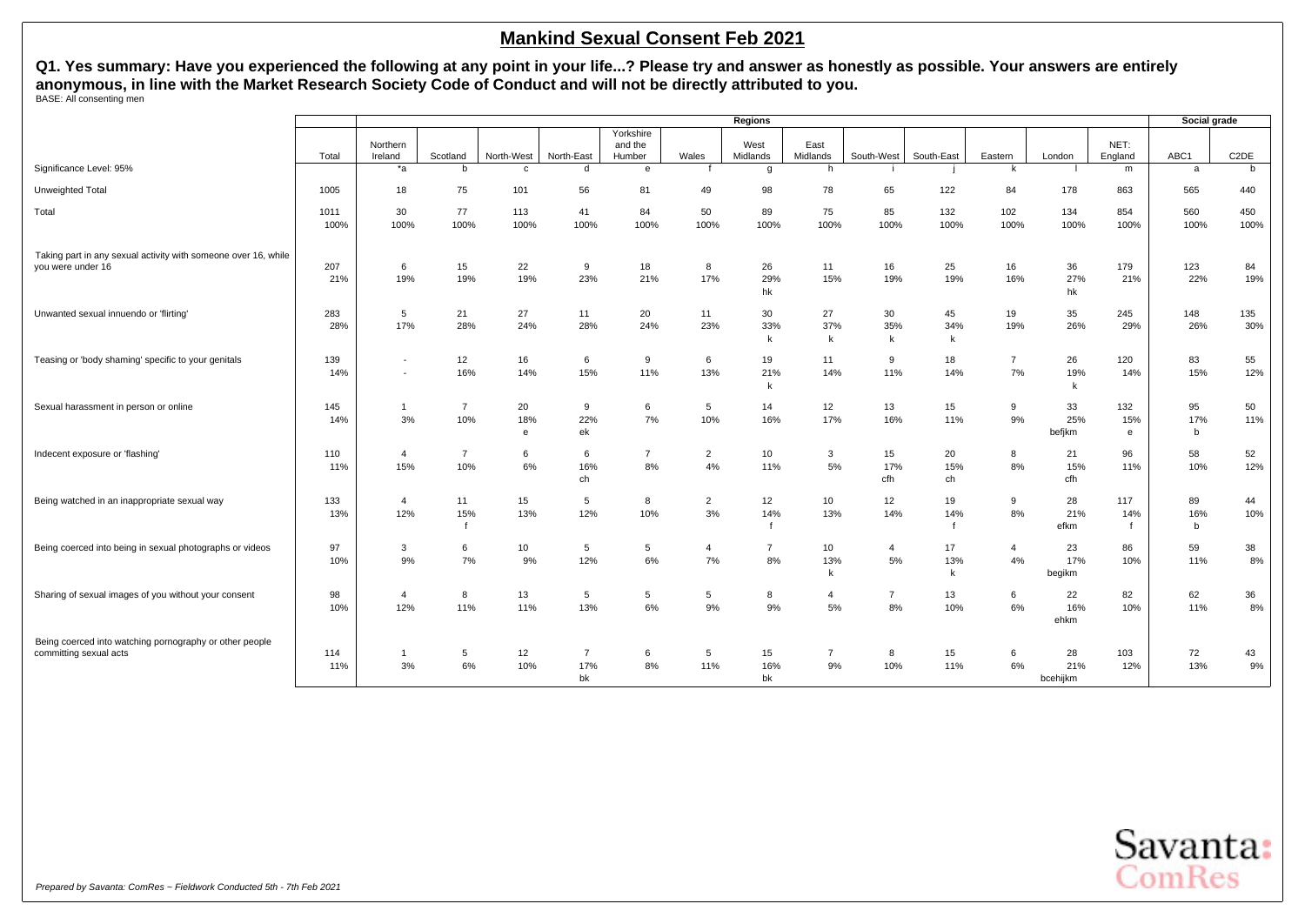|                                                              |       | Regions         |                |                            |                 |                      |                |                            |                |                 | Social grade |                |            |              |           |                        |
|--------------------------------------------------------------|-------|-----------------|----------------|----------------------------|-----------------|----------------------|----------------|----------------------------|----------------|-----------------|--------------|----------------|------------|--------------|-----------|------------------------|
|                                                              |       | Northern        |                |                            |                 | Yorkshire<br>and the |                | West                       | East           |                 |              |                |            | NET:         |           |                        |
| Significance Level: 95%                                      | Total | Ireland<br>$*a$ | Scotland<br>h  | North-West<br>$\mathbf{c}$ | North-East<br>d | Humber<br>$\epsilon$ | Wales          | Midlands<br>$\mathfrak{g}$ | Midlands<br>h  | South-West      | South-East   | Eastern<br>k   | London     | England<br>m | ABC1<br>a | C <sub>2</sub> DE<br>h |
|                                                              |       |                 |                |                            |                 |                      |                |                            |                |                 |              |                |            |              |           |                        |
| Unweighted Total                                             | 1005  | 18              | 75             | 101                        | 56              | 81                   | 49             | 98                         | 78             | 65              | 122          | 84             | 178        | 863          | 565       | 440                    |
| Total                                                        | 1011  | 30              | 77             | 113                        | 41              | 84                   | 50             | 89                         | 75             | 85              | 132          | 102            | 134        | 854          | 560       | 450                    |
|                                                              | 100%  | 100%            | 100%           | 100%                       | 100%            | 100%                 | 100%           | 100%                       | 100%           | 100%            | 100%         | 100%           | 100%       | 100%         | 100%      | 100%                   |
| Mutilation of your genitals                                  | 83    | $\overline{1}$  | 6              | 6                          | 3               | 3                    | 5              | 6                          | $\overline{4}$ | 5               | 14           | $\overline{a}$ | 26         | 71           | 52        | 30                     |
|                                                              | 8%    | 3%              | 8%             | 5%                         | 6%              | 4%                   | 10%            | 7%                         | 6%             | 6%              | 10%          | 3%             | 20%        | 8%           | 9%        | 7%                     |
|                                                              |       |                 |                |                            |                 |                      |                |                            |                |                 |              |                | bcdeghijkm |              |           |                        |
| Being coerced or pressured into sexual activity              | 137   | 6               | $\overline{7}$ | 12                         | 9               | 8                    | 4              | 15                         | 11             | 10 <sup>1</sup> | 21           | 8              | 28         | 120          | 76        | 60                     |
|                                                              | 14%   | 19%             | 9%             | 11%                        | 22%             | 9%                   | 8%             | 17%                        | 14%            | 11%             | 16%          | 8%             | 21%        | 14%          | 14%       | 13%                    |
|                                                              |       |                 |                |                            | bcek            |                      |                |                            |                |                 |              |                | bcefkm     |              |           |                        |
| Rape or non-consensual penetration of your mouth or anus     |       |                 |                |                            |                 |                      |                |                            |                |                 |              |                |            |              |           |                        |
| with a penis                                                 | 90    | $\overline{1}$  | 3              | 10                         | $\overline{2}$  | $\overline{7}$       | 5              | 5                          | 5              | $\overline{7}$  | 18           | 5              | 23         | 81           | 50        | 39                     |
|                                                              | 9%    | 3%              | 3%             | 9%                         | 6%              | 8%                   | 10%            | 6%                         | 6%             | 8%              | 14%          | 5%             | 17%        | 9%           | 9%        | 9%                     |
|                                                              |       |                 |                |                            |                 |                      |                |                            |                |                 | bk           |                | bdghkm     |              |           |                        |
| Assault by penetration of your mouth or anus with any object | 82    | $\Delta$        | 5              | 12                         | $\overline{1}$  | 3                    | $\overline{4}$ | 6                          | $\overline{2}$ | $\overline{2}$  | 15           | 5              | 23         | 69           | 46        | 36                     |
|                                                              | 8%    | 12%             | 6%             | 11%                        | 3%              | 3%                   | 8%             | 7%                         | 2%             | 2%              | 11%          | 5%             | 17%        | 8%           | 8%        | 8%                     |
|                                                              |       |                 |                | hi                         |                 |                      |                |                            |                |                 | ehi          |                | bdeghikm   |              |           |                        |
| Sexual assault which includes any other unwanted sexual      |       |                 |                |                            |                 |                      |                |                            |                |                 |              |                |            |              |           |                        |
| touching or kissing                                          | 133   | $\overline{2}$  | $\overline{4}$ | 16                         | 8               | $\overline{7}$       | 6              | 10                         | 8              | 12              | 25           | 9              | 23         | 121          | 79        | 54                     |
|                                                              | 13%   | 8%              | 6%             | 14%                        | 19%             | 9%                   | 12%            | 11%                        | 11%            | 15%             | 19%          | 9%             | 18%        | 14%          | 14%       | 12%                    |
|                                                              |       |                 |                |                            | $\mathbf b$     |                      |                |                            |                |                 | bek          |                | b          | <sub>b</sub> |           |                        |
| Another unwanted sexual experience that is not mentioned     | 113   | $\overline{1}$  | 6              | 14                         | 5               | 5                    | 3              | 14                         | $\overline{4}$ | $\overline{7}$  | 22           | $\overline{7}$ | 24         | 103          | 71        | 42                     |
|                                                              | 11%   | 3%              | 7%             | 12%                        | 13%             | 6%                   | 6%             | 16%                        | 5%             | 9%              | 17%          | 7%             | 18%        | 12%          | 13%       | 9%                     |
|                                                              |       |                 |                |                            |                 |                      |                | ehk                        |                |                 | ehk          |                | befhkm     |              |           |                        |
| Net: Any unwanted or non-consensual sexual experience        | 502   | 10              | 34             | 56                         | 19              | 36                   | 20             | 53                         | 42             | 52              | 68           | 33             | 79         | 438          | 280       | 222                    |
|                                                              | 50%   | 34%             | 44%            | 50%                        | 46%             | 43%                  | 41%            | 59%                        | 56%            | 62%             | 52%          | 32%            | 59%        | 51%          | 50%       | 49%                    |
|                                                              |       |                 |                | k                          |                 |                      |                | befk                       | k              | befk            | k            |                | befk       | k            |           |                        |
| Net: Experienced at least one sexual crime                   | 427   | 9               | 30             | 51                         | 17              | 31                   | 15             | 46                         | 30             | 42              | 59           | 28             | 68         | 374          | 244       | 184                    |
|                                                              | 42%   | 29%             | 39%            | 45%                        | 41%             | 37%                  | 30%            | 52%                        | 41%            | 50%             | 45%          | 28%            | 50%        | 44%          | 44%       | 41%                    |
|                                                              |       |                 |                | k                          |                 |                      |                | fk                         |                | fk              |              |                | fk         | k            |           |                        |

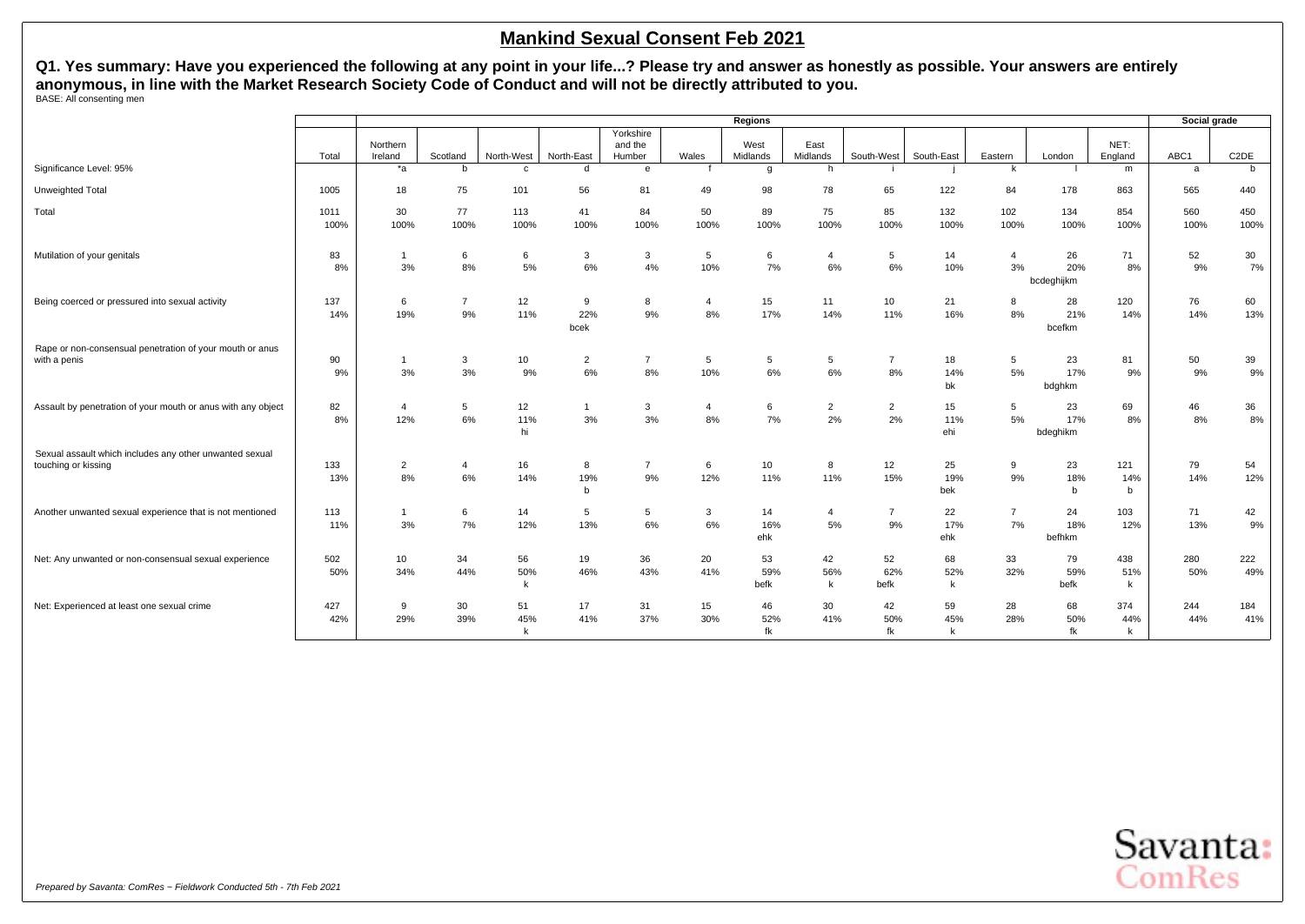<span id="page-8-0"></span>

|                                                                         |       |     |                |            | Prefer not to |
|-------------------------------------------------------------------------|-------|-----|----------------|------------|---------------|
|                                                                         | Total | Yes | <b>No</b>      | Don't know | say           |
| Significance Level: 95%                                                 |       | b   | $\overline{c}$ | $^*d$      | $*_{e}$       |
| Unwanted sexual innuendo or 'flirting'                                  | 1011  | 283 | 646            | 69         | 13            |
|                                                                         | 100%  | 28% | 64%            | 7%         | 1%            |
| Taking part in any sexual activity with someone over 16, while you were |       |     |                |            |               |
| under 16                                                                | 1011  | 207 | 738            | 51         | 15            |
|                                                                         | 100%  | 21% | 73%            | 5%         | 1%            |
| Sexual harassment in person or online                                   | 1011  | 145 | 804            | 47         | 15            |
|                                                                         | 100%  | 14% | 80%            | 5%         | 1%            |
| Teasing or 'body shaming' specific to your genitals                     | 1011  | 139 | 802            | 55         | 15            |
|                                                                         | 100%  | 14% | 79%            | 5%         | 1%            |
| Being coerced or pressured into sexual activity                         | 1011  | 137 | 820            | 41         | 14            |
|                                                                         | 100%  | 14% | 81%            | 4%         | 1%            |
| Sexual assault which includes any other unwanted sexual touching or     |       |     |                |            |               |
| kissing                                                                 | 1011  | 133 | 833            | 33         | 11            |
|                                                                         | 100%  | 13% | 82%            | 3%         | 1%            |
| Being watched in an inappropriate sexual way                            | 1011  | 133 | 798            | 68         | 12            |
|                                                                         | 100%  | 13% | 79%            | 7%         | 1%            |
| Being coerced into watching pornography or other people committing      |       |     |                |            |               |
| sexual acts                                                             | 1011  | 114 | 838            | 45         | 14            |
|                                                                         | 100%  | 11% | 83%            | 4%         | 1%            |
| Another unwanted sexual experience that is not mentioned                | 1011  | 113 | 841            | 47         | 10            |
|                                                                         | 100%  | 11% | 83%            | 5%         | 1%            |
| Indecent exposure or 'flashing'                                         | 1011  | 110 | 848            | 37         | 16            |
|                                                                         | 100%  | 11% | 84%            | 4%         | 2%            |
| Sharing of sexual images of you without your consent                    | 1011  | 98  | 850            | 45         | 17            |
|                                                                         | 100%  | 10% | 84%            | 4%         | 2%            |
| Being coerced into being in sexual photographs or videos                | 1011  | 97  | 860            | 38         | 15            |
|                                                                         | 100%  | 10% | 85%            | 4%         | 1%            |

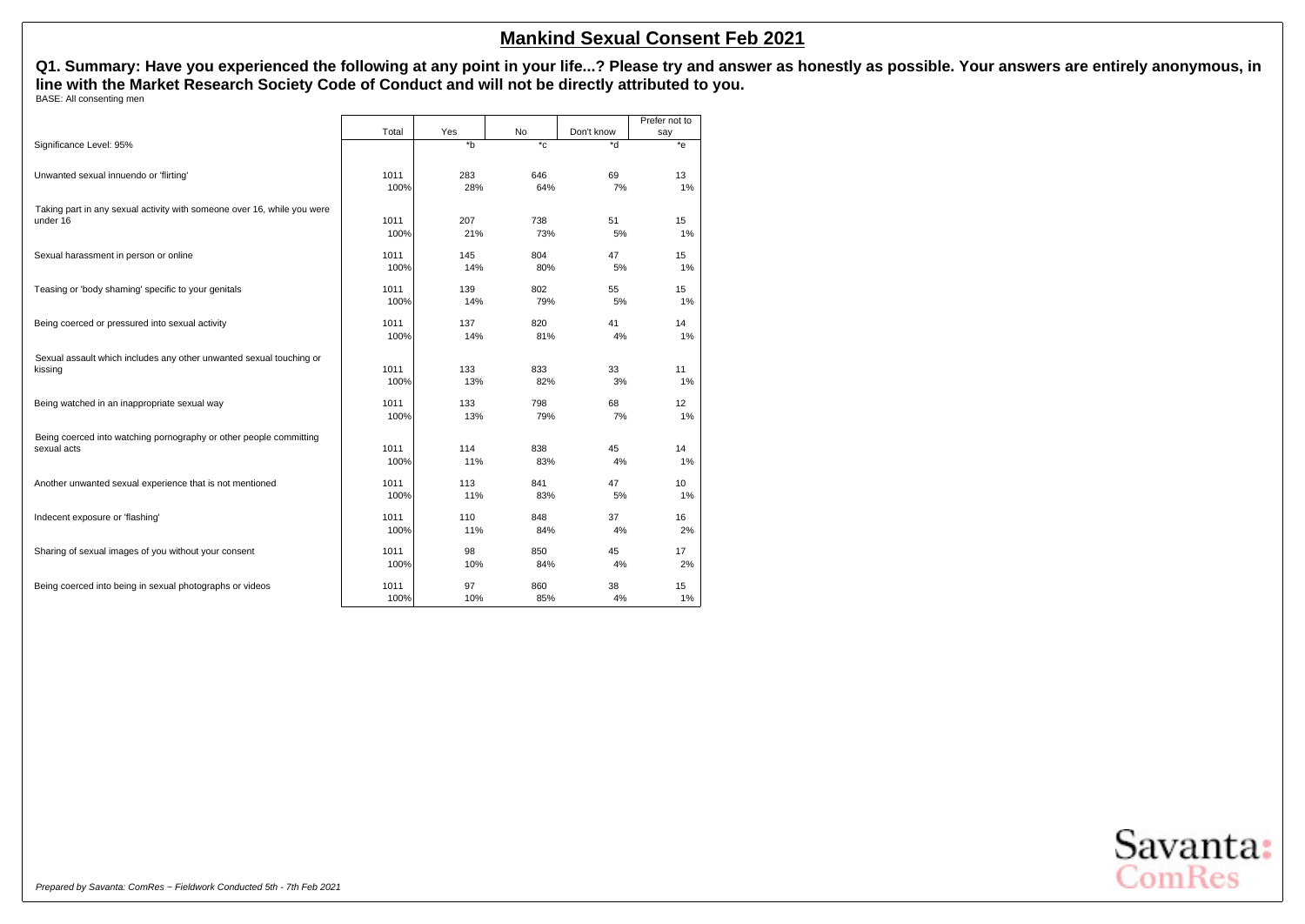|                                                                       |       |      |           |            | Prefer not to |
|-----------------------------------------------------------------------|-------|------|-----------|------------|---------------|
|                                                                       | Total | Yes  | <b>No</b> | Don't know | say           |
| Significance Level: 95%                                               |       | $*b$ | $^*c$     | $h^*$      | $*_{e}$       |
|                                                                       |       |      |           |            |               |
| Rape or non-consensual penetration of your mouth or anus with a penis | 1011  | 90   | 868       | 38         | 16            |
|                                                                       | 100%  | 9%   | 86%       | 4%         | 2%            |
| Mutilation of your genitals                                           | 1011  | 83   | 879       | 41         |               |
|                                                                       | 100%  | 8%   | 87%       | 4%         | $1\%$         |
| Assault by penetration of your mouth or anus with any object          | 1011  | 82   | 882       | 37         | 10            |
|                                                                       | 100%  | 8%   | 87%       | 4%         | $1\%$         |
|                                                                       |       |      |           |            |               |

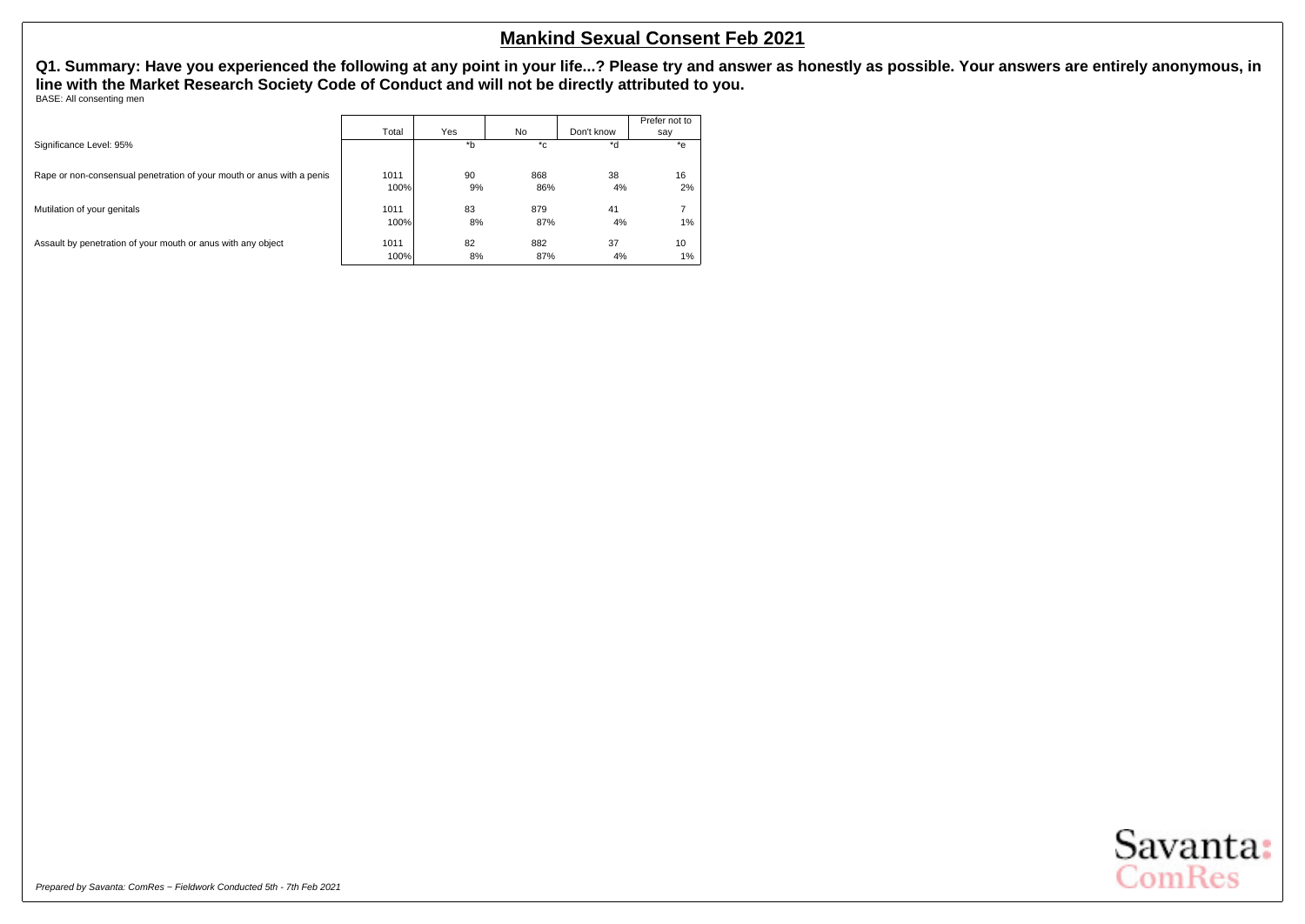<span id="page-10-0"></span>**Q1\_1. Taking part in any sexual activity with someone over 16, while you were under 16: Have you experienced the following at any point in your life...? Please try and**  answer as honestly as possible. Your answers are entirely anonymous, in line with the Market Research Society Code of Conduct and will not be directly attributed to **you.** BASE: All consenting men

|                         |       | Age   |       |         |                |                          |       |                |            |                 |  |  |  |
|-------------------------|-------|-------|-------|---------|----------------|--------------------------|-------|----------------|------------|-----------------|--|--|--|
|                         | Total | 18-24 | 25-34 | 35-44   | 45-54          | 55-64                    | $65+$ | NET: 18-34     | NET: 35-54 | <b>NET: 55+</b> |  |  |  |
| Significance Level: 95% |       | a     | b     | c       | d              | e                        |       | g              | h          |                 |  |  |  |
| Unweighted Total        | 1005  | 126   | 206   | 187     | 155            | 166                      | 165   | 332            | 342        | 331             |  |  |  |
| Total                   | 1011  | 97    | 171   | 164     | 175            | 157                      | 246   | 268            | 340        | 403             |  |  |  |
|                         | 100%  | 100%  | 100%  | 100%    | 100%           | 100%                     | 100%  | 100%           | 100%       | 100%            |  |  |  |
| Yes                     | 207   | 26    | 57    | 45      | 29             | 27                       | 23    | 82             | 74         | 51              |  |  |  |
|                         | 21%   | 26%   | 33%   | 28%     | 17%            | 17%                      | 10%   | 31%            | 22%        | 13%             |  |  |  |
|                         |       | dfi   | defhi | defi    |                |                          |       | defhi          | fi         |                 |  |  |  |
|                         |       |       |       |         |                |                          |       |                |            |                 |  |  |  |
| No                      | 738   | 61    | 101   | 97      | 142            | 124                      | 213   | 162            | 239        | 337             |  |  |  |
|                         | 73%   | 62%   | 59%   | 59%     | 81%            | 79%                      | 87%   | 60%            | 70%        | 84%             |  |  |  |
|                         |       |       |       |         | abcgh          | abcgh                    | abcgh |                | bcg        | abcgh           |  |  |  |
| Don't know              | 51    | 8     | 9     | 19      | 3              | 6                        | 6     | 17             | 22         | 12              |  |  |  |
|                         | 5%    | 8%    | 5%    | 11%     | 2%             | 4%                       | 3%    | 6%             | 6%         | 3%              |  |  |  |
|                         |       | dfi   |       | bdefghi |                |                          |       | d              | di         |                 |  |  |  |
| Prefer not to say       | 15    | 3     | 4     | 3       | $\overline{c}$ | $\overline{\phantom{a}}$ | 3     | $\overline{7}$ | 4          | 3               |  |  |  |
|                         | 1%    | 3%    | 2%    | 2%      | 1%             | $\sim$                   | 1%    | 3%             | 1%         | 1%              |  |  |  |
|                         |       | ei    |       |         |                |                          |       | е              |            |                 |  |  |  |

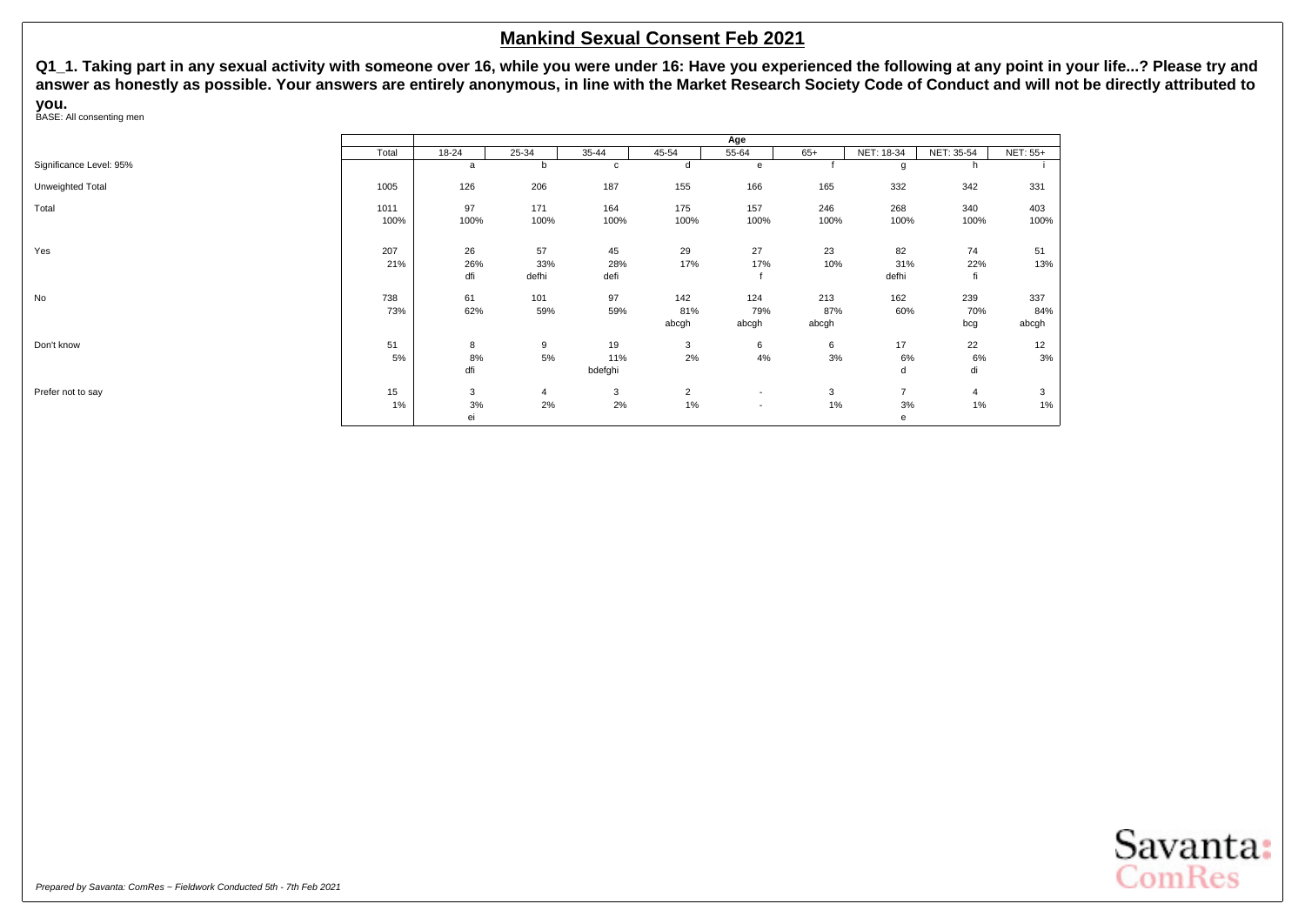**Q1\_1. Taking part in any sexual activity with someone over 16, while you were under 16: Have you experienced the following at any point in your life...? Please try and**  answer as honestly as possible. Your answers are entirely anonymous, in line with the Market Research Society Code of Conduct and will not be directly attributed to **you.** BASE: All consenting men

|                         |              | Regions              |                    |                 |                                    |                                |                                                      |                                                      |                  |               |                |                                                      |                 | Social grade    |             |                   |
|-------------------------|--------------|----------------------|--------------------|-----------------|------------------------------------|--------------------------------|------------------------------------------------------|------------------------------------------------------|------------------|---------------|----------------|------------------------------------------------------|-----------------|-----------------|-------------|-------------------|
|                         | Total        | Northern<br>Ireland  | Scotland           | North-West      | North-East                         | Yorkshire<br>and the<br>Humber | Wales                                                | West<br>Midlands                                     | East<br>Midlands | South-West    | South-East     | Eastern                                              | London          | NET:<br>England | ABC1        | C <sub>2</sub> DE |
| Significance Level: 95% |              | *a                   | h                  |                 | d                                  | e                              |                                                      | g                                                    | h                |               |                | k                                                    |                 | m               | a           | b                 |
| Unweighted Total        | 1005         | 18                   | 75                 | 101             | 56                                 | 81                             | 49                                                   | 98                                                   | 78               | 65            | 122            | 84                                                   | 178             | 863             | 565         | 440               |
| Total                   | 1011<br>100% | 30<br>100%           | 77<br>100%         | 113<br>100%     | 41<br>100%                         | 84<br>100%                     | 50<br>100%                                           | 89<br>100%                                           | 75<br>100%       | 85<br>100%    | 132<br>100%    | 102<br>100%                                          | 134<br>100%     | 854<br>100%     | 560<br>100% | 450<br>100%       |
| Yes                     | 207<br>21%   | 6<br>19%             | 15<br>19%          | 22<br>19%       | 9<br>23%                           | 18<br>21%                      | 8<br>17%                                             | 26<br>29%<br>hk                                      | 11<br>15%        | 16<br>19%     | 25<br>19%      | 16<br>16%                                            | 36<br>27%<br>hk | 179<br>21%      | 123<br>22%  | 84<br>19%         |
| No                      | 738<br>73%   | 22<br>71%            | 60<br>79%          | 80<br>71%       | 29<br>70%                          | 57<br>67%                      | 38<br>77%                                            | 59<br>66%                                            | 57<br>77%        | 62<br>73%     | 100<br>76%     | 81<br>79%<br>g                                       | 92<br>69%       | 617<br>72%      | 406<br>72%  | 332<br>74%        |
| Don't know              | 51<br>5%     | 3%                   | $\star$<br>$\star$ | 10<br>9%<br>bjl | 3<br>7%<br>bj                      | $\overline{7}$<br>8%<br>bj     | 3<br>6%                                              | 5%                                                   | 6<br>8%<br>bj    | b<br>7%<br>bj | $1\%$          | 5<br>5%                                              | 4<br>3%         | 46<br>5%        | 26<br>5%    | 25<br>6%          |
| Prefer not to say       | 15<br>1%     | $\overline{2}$<br>7% | 2%                 | 1%              | $\sim$<br>$\overline{\phantom{a}}$ | 3<br>3%                        | $\overline{\phantom{a}}$<br>$\overline{\phantom{a}}$ | $\overline{\phantom{a}}$<br>$\overline{\phantom{a}}$ | $1\%$            | $1\%$         | -5<br>4%<br>gm | $\overline{\phantom{a}}$<br>$\overline{\phantom{a}}$ | 1%              | 11<br>1%        | 5<br>$1\%$  | 9<br>2%           |

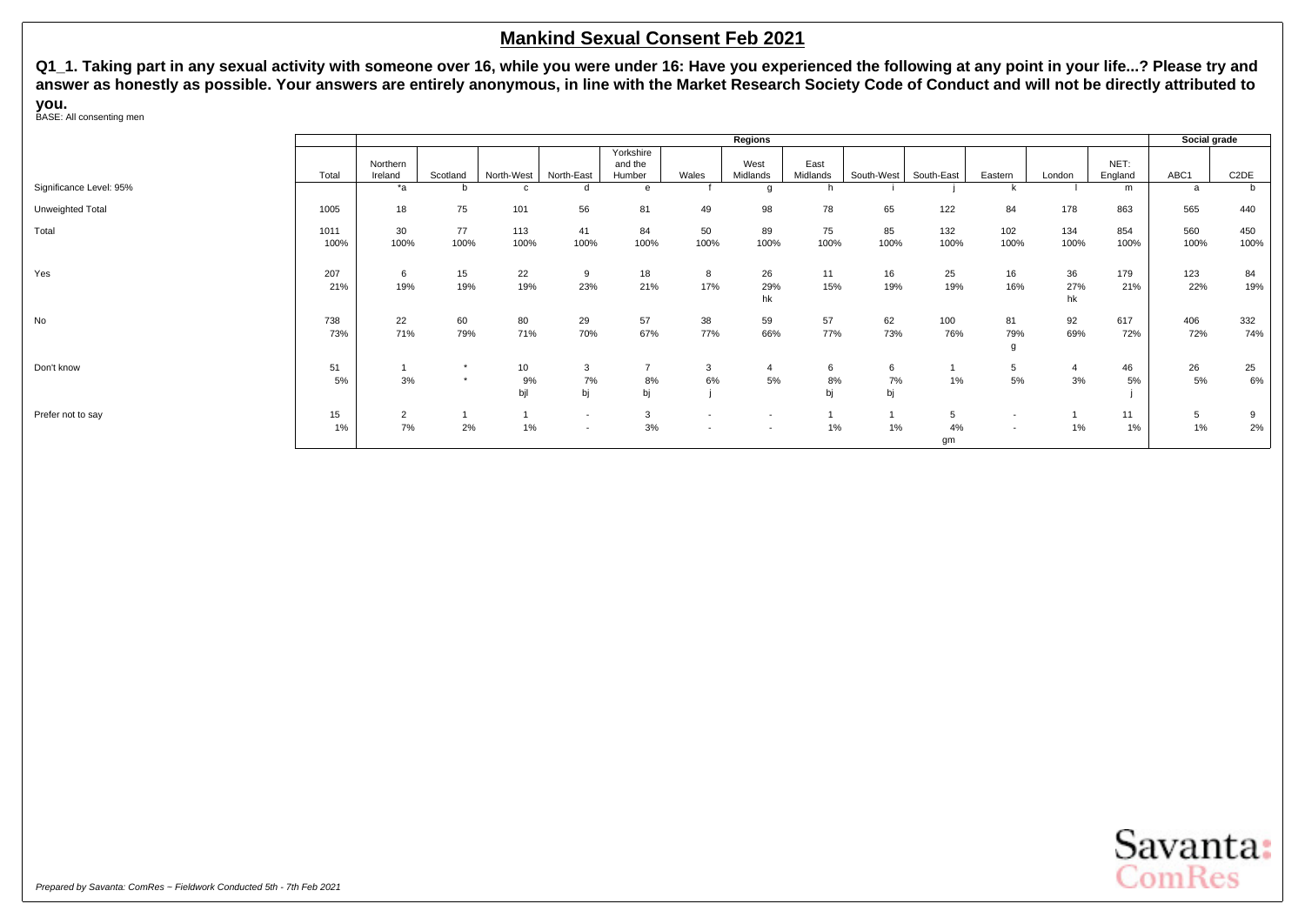<span id="page-12-0"></span>

|                         |              |                |             |                |             | Age                      |             |             |             |                 |
|-------------------------|--------------|----------------|-------------|----------------|-------------|--------------------------|-------------|-------------|-------------|-----------------|
|                         | Total        | $18 - 24$      | $25 - 34$   | $35 - 44$      | $45 - 54$   | $55 - 64$                | $65+$       | NET: 18-34  | NET: 35-54  | <b>NET: 55+</b> |
| Significance Level: 95% |              | a              | b           | $\mathbf c$    | d           | e                        |             | g           |             |                 |
| Unweighted Total        | 1005         | 126            | 206         | 187            | 155         | 166                      | 165         | 332         | 342         | 331             |
| Total                   | 1011<br>100% | 97<br>100%     | 171<br>100% | 164<br>100%    | 175<br>100% | 157<br>100%              | 246<br>100% | 268<br>100% | 340<br>100% | 403<br>100%     |
|                         |              |                |             |                |             |                          |             |             |             |                 |
| Yes                     | 283          | 27             | 56          | 48             | 59          | 41                       | 53          | 82          | 106         | 94              |
|                         | 28%          | 28%            | 33%         | 29%            | 34%         | 26%                      | 22%         | 31%         | 31%         | 23%             |
|                         |              |                | fi          |                | fi          |                          |             |             | fi          |                 |
| No                      | 646          | 55             | 98          | 99             | 106         | 103                      | 184         | 153         | 206         | 287             |
|                         | 64%          | 57%            | 57%         | 60%            | 61%         | 66%                      | 75%         | 57%         | 61%         | 71%             |
|                         |              |                |             |                |             |                          | abcdgh      |             |             | abcdgh          |
| Don't know              | 69           | 13             | 13          | 16             | 9           | 13                       | 6           | 26          | 25          | 18              |
|                         | 7%           | 13%            | 7%          | 10%            | 5%          | 8%                       | 2%          | 10%         | 7%          | 5%              |
|                         |              | dfhi           |             | fi             |             |                          |             |             |             |                 |
| Prefer not to say       | 13           | $\overline{2}$ | 5           | $\overline{2}$ |             | $\overline{\phantom{a}}$ | 3           | 7           | 3           | 3               |
|                         | 1%           | 2%             | 3%          | 1%             | 1%          | $\overline{\phantom{a}}$ | 1%          | 3%          | $1\%$       | 1%              |
|                         |              | е              | е           |                |             |                          |             | e           |             |                 |

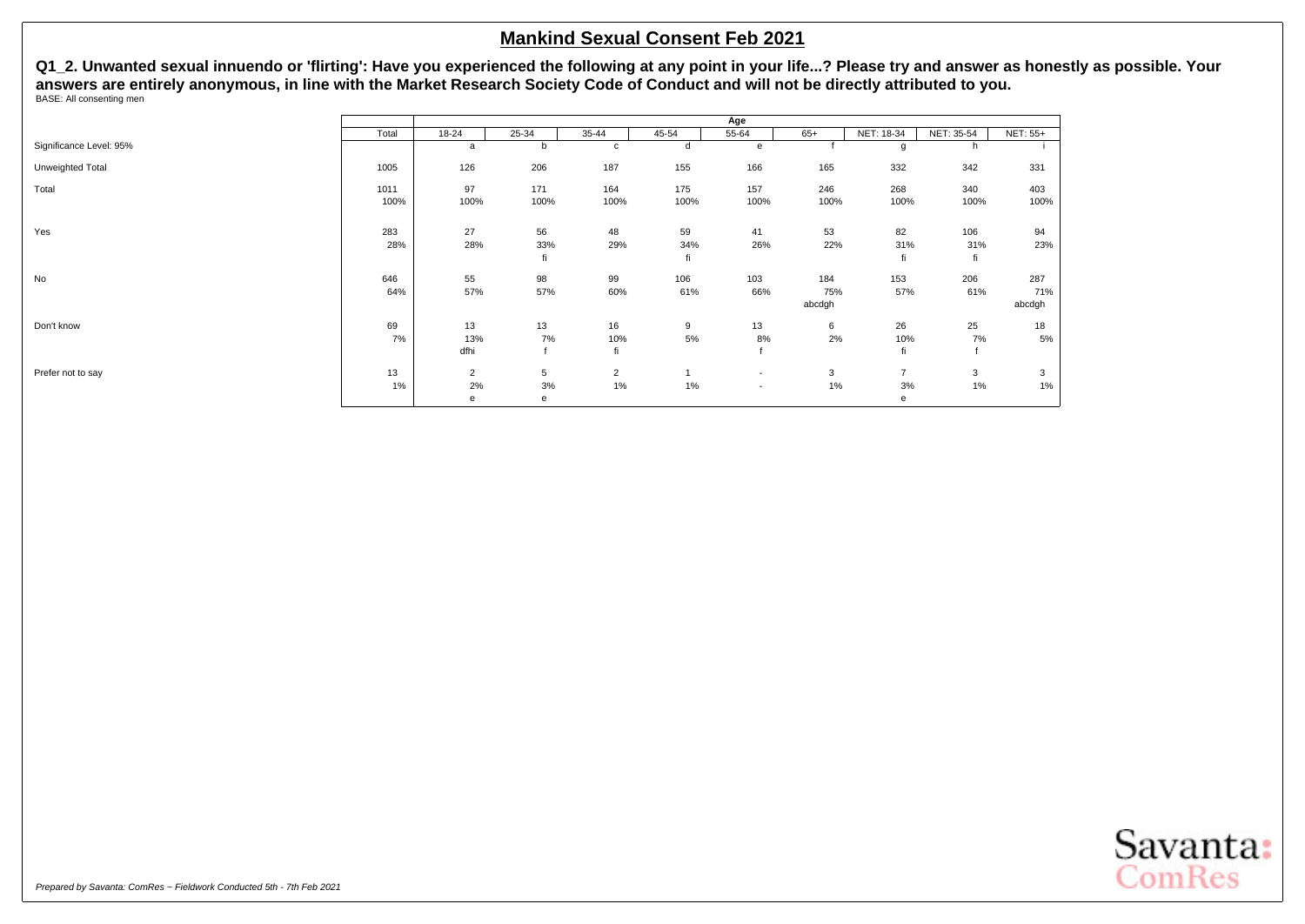|                         |              |                      |            |             |            |                                |            | <b>Regions</b>   |                                                      |            |                         |                                                      |                 |                 | Social grade        |                   |
|-------------------------|--------------|----------------------|------------|-------------|------------|--------------------------------|------------|------------------|------------------------------------------------------|------------|-------------------------|------------------------------------------------------|-----------------|-----------------|---------------------|-------------------|
|                         | Total        | Northern<br>Ireland  | Scotland   | North-West  | North-East | Yorkshire<br>and the<br>Humber | Wales      | West<br>Midlands | East<br>Midlands                                     | South-West | South-East              | Eastern                                              | London          | NET:<br>England | ABC1                | C <sub>2</sub> DE |
| Significance Level: 95% |              | *a                   | b          | c           | d          | е                              |            | g                | h                                                    |            |                         | k                                                    |                 | m               | a                   | b                 |
| Unweighted Total        | 1005         | 18                   | 75         | 101         | 56         | 81                             | 49         | 98               | 78                                                   | 65         | 122                     | 84                                                   | 178             | 863             | 565                 | 440               |
| Total                   | 1011<br>100% | 30<br>100%           | 77<br>100% | 113<br>100% | 41<br>100% | 84<br>100%                     | 50<br>100% | 89<br>100%       | 75<br>100%                                           | 85<br>100% | 132<br>100%             | 102<br>100%                                          | 134<br>100%     | 854<br>100%     | 560<br>100%         | 450<br>100%       |
| Yes                     | 283<br>28%   | 5<br>17%             | 21<br>28%  | 27<br>24%   | 11<br>28%  | 20<br>24%                      | 11<br>23%  | 30<br>33%<br>k   | 27<br>37%<br>$\mathsf{k}$                            | 30<br>35%  | 45<br>34%<br>k          | 19<br>19%                                            | 35<br>26%       | 245<br>29%      | 148<br>26%          | 135<br>30%        |
| No                      | 646<br>64%   | 19<br>64%            | 49<br>64%  | 81<br>72%   | 25<br>61%  | 52<br>62%                      | 36<br>73%  | 53<br>60%        | 45<br>60%                                            | 49<br>59%  | 73<br>55%               | 77<br>76%<br>ghijm                                   | 86<br>64%       | 541<br>63%      | 365<br>65%          | 281<br>62%        |
| Don't know              | 69<br>7%     | 3<br>11%             | 6<br>7%    | 4%          | 9%         | 10<br>12%<br>C                 | 2%         | 6<br>6%          | 3<br>4%                                              | 4%         | 12<br>9%                | 5<br>5%                                              | 11<br>8%        | 59<br>7%        | 41<br>7%            | 28<br>6%          |
| Prefer not to say       | 13<br>$1\%$  | $\overline{2}$<br>7% | 1%         | 1%          | 1%         | $\overline{2}$<br>3%           | 2%         |                  | $\overline{\phantom{a}}$<br>$\overline{\phantom{a}}$ | 2%         | $\overline{2}$<br>$1\%$ | $\overline{\phantom{a}}$<br>$\overline{\phantom{a}}$ | $\sim$<br>$1\%$ | 9<br>1%         | $\rightarrow$<br>1% | 6<br>1%           |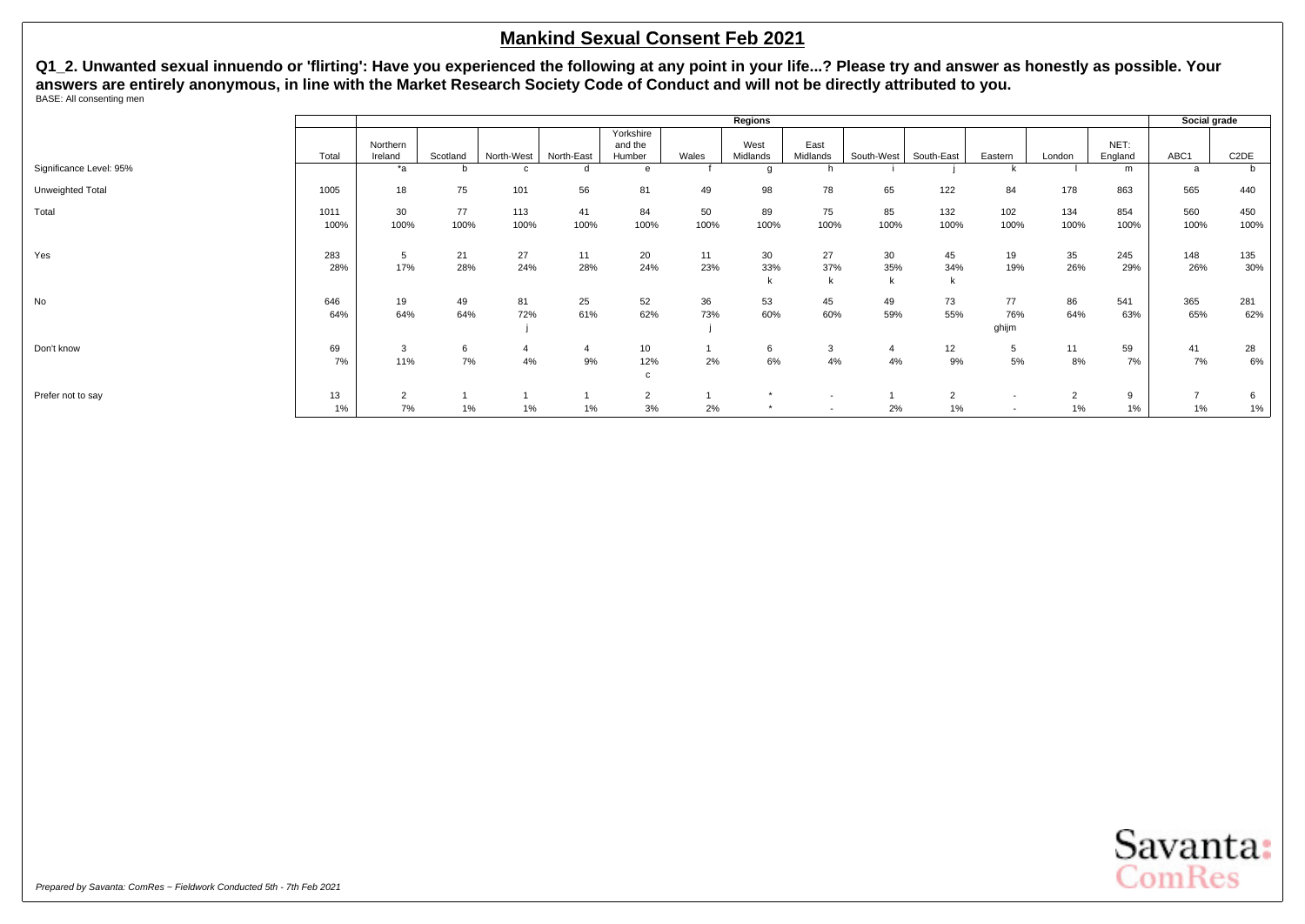<span id="page-14-0"></span>

|                         |              |                     |                     |                      |                                                      | Age                                                  |                      |                     |                    |                       |
|-------------------------|--------------|---------------------|---------------------|----------------------|------------------------------------------------------|------------------------------------------------------|----------------------|---------------------|--------------------|-----------------------|
|                         | Total        | $18 - 24$           | $25 - 34$           | 35-44                | 45-54                                                | 55-64                                                | $65+$                | NET: 18-34          | NET: 35-54         | <b>NET: 55+</b>       |
| Significance Level: 95% |              | a                   | b                   | $\mathbf{C}$         | d                                                    | e                                                    |                      | g                   | n                  |                       |
| Unweighted Total        | 1005         | 126                 | 206                 | 187                  | 155                                                  | 166                                                  | 165                  | 332                 | 342                | 331                   |
| Total                   | 1011<br>100% | 97<br>100%          | 171<br>100%         | 164<br>100%          | 175<br>100%                                          | 157<br>100%                                          | 246<br>100%          | 268<br>100%         | 340<br>100%        | 403<br>100%           |
| Yes                     | 139<br>14%   | 19<br>19%<br>defi   | 30<br>18%<br>defi   | 44<br>27%<br>bdefghi | 16<br>9%                                             | 16<br>10%                                            | 14<br>6%             | 49<br>18%<br>defi   | 60<br>18%<br>defi  | 30 <sup>°</sup><br>7% |
| No                      | 802<br>79%   | 61<br>62%           | 116<br>68%          | 110<br>67%           | 154<br>88%<br>abcgh                                  | 136<br>87%<br>abcgh                                  | 225<br>91%<br>abcgh  | 176<br>66%          | 264<br>78%<br>abcg | 361<br>90%<br>abcgh   |
| Don't know              | 55<br>5%     | 12<br>13%<br>cdefhi | 21<br>12%<br>cdefhi | 8<br>5%              | 5<br>$3%$                                            | 5<br>3%                                              | $\overline{4}$<br>1% | 34<br>13%<br>cdefhi | 13<br>4%           | 8<br>2%               |
| Prefer not to say       | 15<br>1%     | 5<br>6%<br>defhi    | 4<br>2%             | 3<br>2%              | $\overline{\phantom{a}}$<br>$\overline{\phantom{a}}$ | $\overline{\phantom{a}}$<br>$\overline{\phantom{a}}$ | 3<br>1%              | 9<br>3%<br>dehi     | 3<br>$1\%$         | 3<br>1%               |

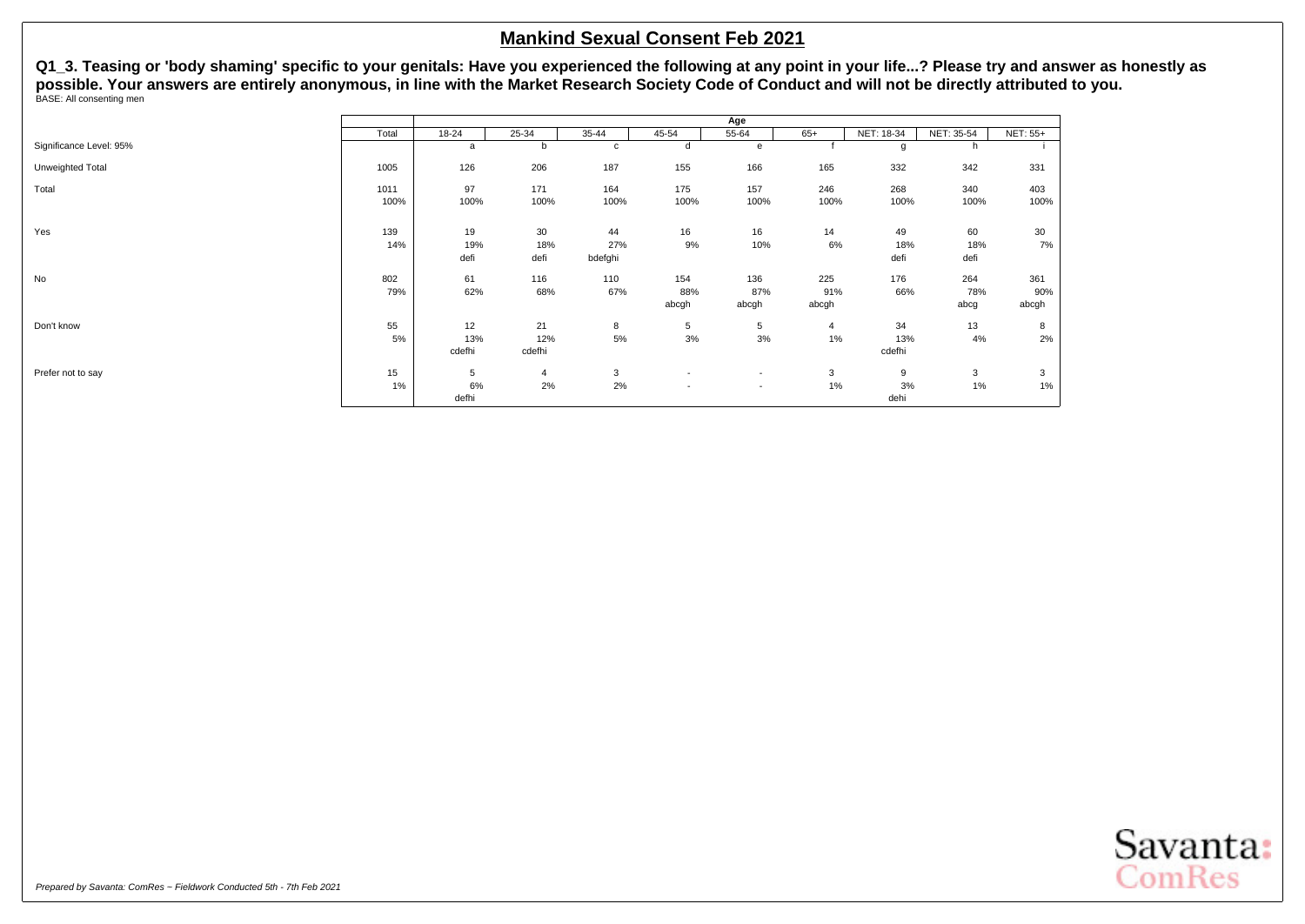|                         |       |                |                          |            |            |                      |             | <b>Regions</b> |                          |            |            |         |        |              | Social grade     |                   |
|-------------------------|-------|----------------|--------------------------|------------|------------|----------------------|-------------|----------------|--------------------------|------------|------------|---------|--------|--------------|------------------|-------------------|
|                         |       | Northern       |                          |            |            | Yorkshire<br>and the |             | West           | East                     |            |            |         |        | NET:         |                  |                   |
| Significance Level: 95% | Total | Ireland<br>*a  | Scotland<br>b            | North-West | North-East | Humber<br>e          | Wales       | Midlands       | Midlands                 | South-West | South-East | Eastern | London | England<br>m | ABC1<br><b>a</b> | C <sub>2</sub> DE |
|                         |       |                |                          |            |            |                      |             |                |                          |            |            |         |        |              |                  |                   |
| Unweighted Total        | 1005  | 18             | 75                       | 101        | 56         | 81                   | 49          | 98             | 78                       | 65         | 122        | 84      | 178    | 863          | 565              | 440               |
| Total                   | 1011  | 30             | 77                       | 113        | 41         | 84                   | 50          | 89             | 75                       | 85         | 132        | 102     | 134    | 854          | 560              | 450               |
|                         | 100%  | 100%           | 100%                     | 100%       | 100%       | 100%                 | 100%        | 100%           | 100%                     | 100%       | 100%       | 100%    | 100%   | 100%         | 100%             | 100%              |
| Yes                     | 139   | $\sim$         | 12                       | 16         | 6          | 9                    | 6           | 19             | 11                       | 9          | 18         |         | 26     | 120          | 83               | 55                |
|                         | 14%   | $\sim$         | 16%                      | 14%        | 15%        | 11%                  | 13%         | 21%            | 14%                      | 11%        | 14%        | 7%      | 19%    | 14%          | 15%              | 12%               |
|                         |       |                |                          |            |            |                      |             |                |                          |            |            |         |        |              |                  |                   |
| No                      | 802   | 25             | 61                       | 91         | 33         | 66                   | 41          | 63             | 62                       | 71         | 106        | 88      | 95     | 674          | 436              | 365               |
|                         | 79%   | 83%            | 79%                      | 80%        | 80%        | 78%                  | 83%         | 71%            | 83%                      | 84%        | 81%        | 86%     | 71%    | 79%          | 78%              | 81%               |
|                         |       |                |                          |            |            |                      |             |                |                          | gl         |            | gl      |        |              |                  |                   |
| Don't know              | 55    | 3              | 4                        | 5          |            |                      | $\sim$<br>∠ | 6              | $\overline{2}$           | 4          | 5          | 6       | 10     | 46           | 33               | 23                |
|                         | 5%    | 9%             | 5%                       | 4%         | 2%         | 9%                   | 4%          | 7%             | 3%                       | 5%         | 4%         | 6%      | 8%     | 5%           | 6%               | 5%                |
| Prefer not to say       | 15    | $\overline{2}$ | $\overline{\phantom{a}}$ |            |            | $\overline{2}$       |             |                | $\overline{\phantom{a}}$ |            | 3          |         | $\sim$ | 13           | 8                |                   |
|                         | 1%    | 7%             | $\overline{\phantom{a}}$ | 1%         | 3%         | 3%                   |             | $1\%$          |                          |            | 2%         | 1%      | 2%     | 2%           | 1%               | 2%                |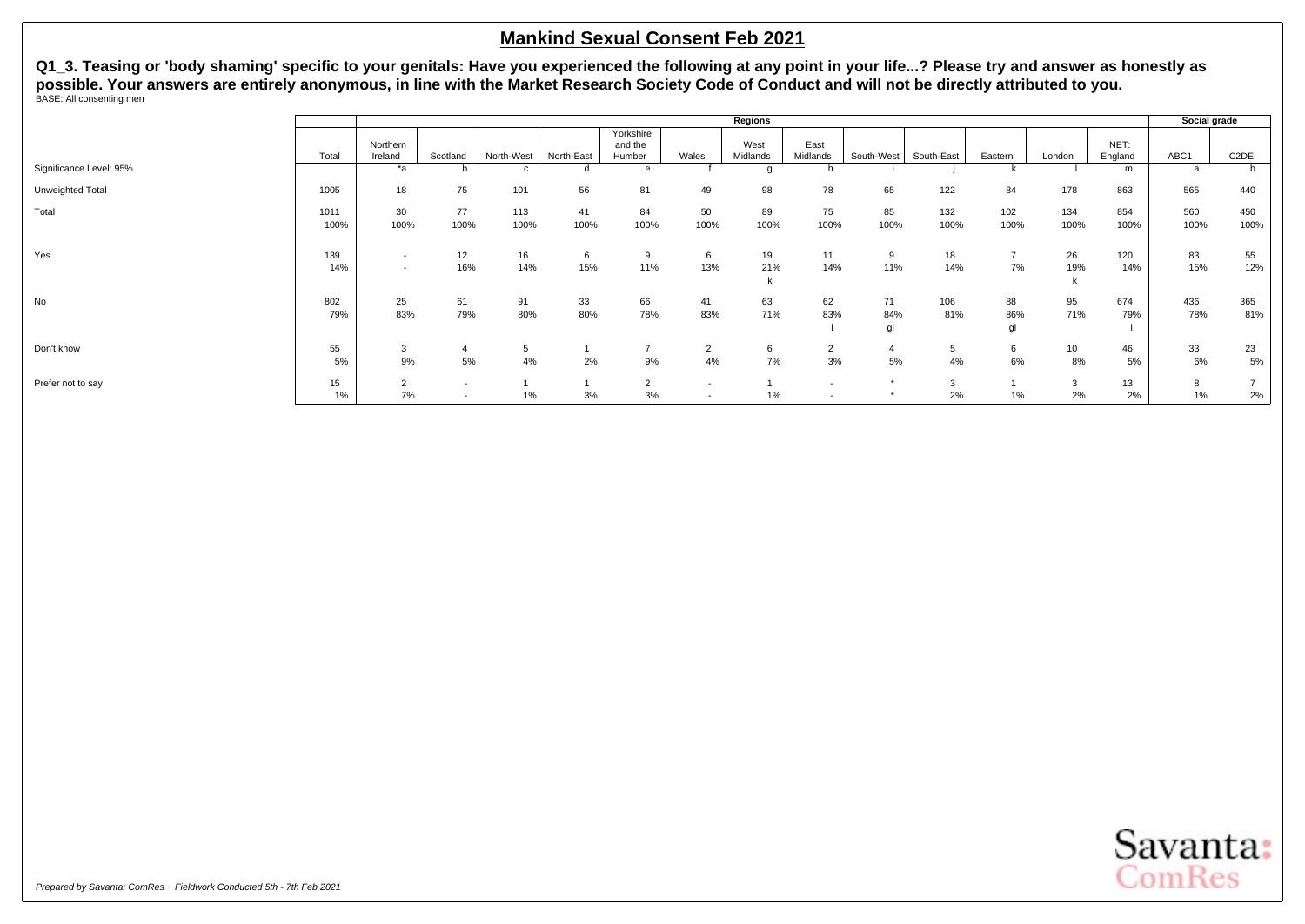<span id="page-16-0"></span>

|                         |              |                            |                    |                      |                     | Age                   |                       |                    |                    |                      |
|-------------------------|--------------|----------------------------|--------------------|----------------------|---------------------|-----------------------|-----------------------|--------------------|--------------------|----------------------|
|                         | Total        | $18 - 24$                  | $25 - 34$          | $35 - 44$            | $45 - 54$           | $55 - 64$             | $65+$                 | NET: 18-34         | NET: 35-54         | <b>NET: 55+</b>      |
| Significance Level: 95% |              | a                          | b                  | c                    | d                   | e                     |                       | g                  | h                  |                      |
| Unweighted Total        | 1005         | 126                        | 206                | 187                  | 155                 | 166                   | 165                   | 332                | 342                | 331                  |
| Total                   | 1011<br>100% | 97<br>100%                 | 171<br>100%        | 164<br>100%          | 175<br>100%         | 157<br>100%           | 246<br>100%           | 268<br>100%        | 340<br>100%        | 403<br>100%          |
| Yes                     | 145<br>14%   | 24<br>25%<br>defhi         | 45<br>26%<br>defhi | 40<br>25%<br>defhi   | 13<br>$8%$          | 15<br>9%              | 8<br>3%               | 69<br>26%<br>defhi | 54<br>16%<br>dfi   | 22<br>6%             |
| No                      | 804<br>80%   | 61<br>62%                  | 108<br>63%         | 112<br>68%           | 152<br>87%<br>abcgh | 137<br>87%<br>abcgh   | 234<br>95%<br>abcdegh | 169<br>63%         | 264<br>78%<br>abcg | 371<br>92%<br>abcgh  |
| Don't know              | 47<br>5%     | 9<br>9%<br>efi             | 13<br>8%<br>efi    | 10<br>6%<br>fi       | 8<br>5%<br>fi       | $\overline{4}$<br>3%  | $\overline{2}$<br>1%  | 22<br>8%<br>efi    | 19<br>5%<br>fi     | 6<br>2%              |
| Prefer not to say       | 15<br>1%     | $\overline{4}$<br>4%<br>hi | 5<br>3%            | $\overline{2}$<br>1% | 1%                  | $\mathbf{1}$<br>$1\%$ | $\overline{2}$<br>1%  | 8<br>3%<br>hi      | 3<br>1%            | $\overline{4}$<br>1% |

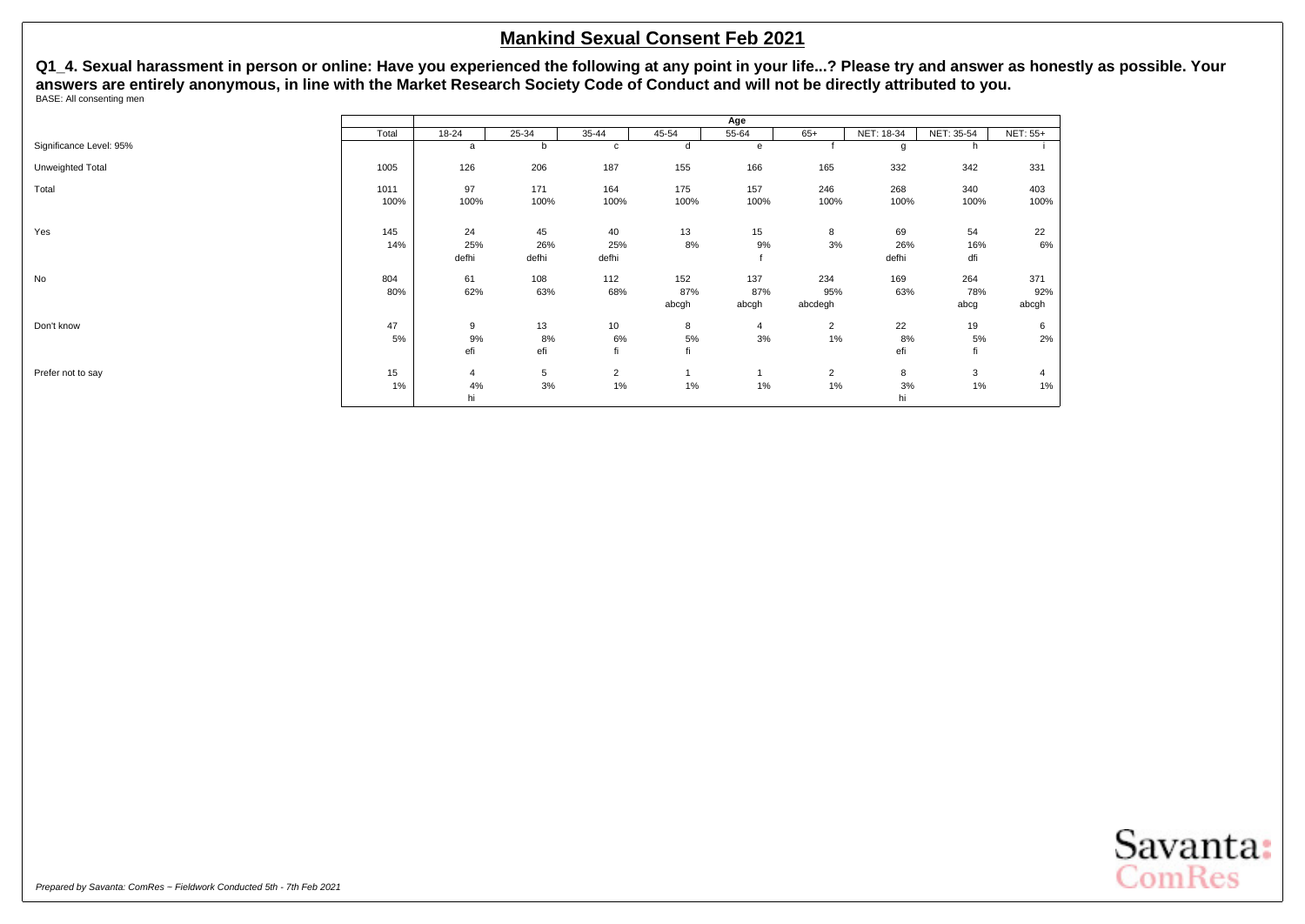|                         |              |                                  |                                                      |                |                |                                |                                                      | Regions              |                                                      |                      |             |                                                      |                     |                 | Social grade   |                   |
|-------------------------|--------------|----------------------------------|------------------------------------------------------|----------------|----------------|--------------------------------|------------------------------------------------------|----------------------|------------------------------------------------------|----------------------|-------------|------------------------------------------------------|---------------------|-----------------|----------------|-------------------|
|                         | Total        | Northern<br>Ireland              | Scotland                                             | North-West     | North-East     | Yorkshire<br>and the<br>Humber | Wales                                                | West<br>Midlands     | East<br>Midlands                                     | South-West           | South-East  | Eastern                                              | London              | NET:<br>England | ABC1           | C <sub>2</sub> DE |
| Significance Level: 95% |              | *a                               | b                                                    |                |                | e                              |                                                      |                      |                                                      |                      |             | k                                                    |                     | m               | a              | b                 |
| Unweighted Total        | 1005         | 18                               | 75                                                   | 101            | 56             | 81                             | 49                                                   | 98                   | 78                                                   | 65                   | 122         | 84                                                   | 178                 | 863             | 565            | 440               |
| Total                   | 1011<br>100% | 30<br>100%                       | 77<br>100%                                           | 113<br>100%    | 41<br>100%     | 84<br>100%                     | 50<br>100%                                           | 89<br>100%           | 75<br>100%                                           | 85<br>100%           | 132<br>100% | 102<br>100%                                          | 134<br>100%         | 854<br>100%     | 560<br>100%    | 450<br>100%       |
| Yes                     | 145<br>14%   | 3%                               | 10%                                                  | 20<br>18%<br>e | 9<br>22%<br>ek | 6<br>7%                        | 5<br>10%                                             | 14<br>16%            | 12<br>17%                                            | 13<br>16%            | 15<br>11%   | 9<br>9%                                              | 33<br>25%<br>befjkm | 132<br>15%<br>e | 95<br>17%<br>b | 50<br>11%         |
| No                      | 804<br>80%   | 26<br>85%                        | 67<br>87%<br>dgl                                     | 87<br>77%      | 29<br>71%      | 68<br>80%                      | 45<br>90%<br>dglm                                    | 65<br>74%            | 58<br>78%                                            | 69<br>82%            | 106<br>80%  | 89<br>87%<br>dglm                                    | 95<br>71%           | 666<br>78%      | 428<br>76%     | 375<br>83%<br>a   |
| Don't know              | 47<br>5%     | 3<br>11%                         | $\overline{2}$<br>3%                                 | 5<br>4%        | 2<br>5%        | 5<br>6%                        |                                                      | $\overline{ }$<br>8% | 4<br>5%                                              | $\overline{2}$<br>2% | 6<br>5%     | 4%                                                   | 6<br>4%             | 41<br>5%        | 28<br>5%       | 19<br>4%          |
| Prefer not to say       | 15<br>1%     | $\overline{a}$<br>$\overline{a}$ | $\overline{\phantom{a}}$<br>$\overline{\phantom{a}}$ | 1%             | 1%             | 5<br>6%<br>bhklm               | $\overline{\phantom{a}}$<br>$\overline{\phantom{a}}$ | $\overline{2}$<br>2% | $\overline{\phantom{a}}$<br>$\overline{\phantom{a}}$ |                      | 4%          | $\overline{\phantom{a}}$<br>$\overline{\phantom{a}}$ |                     | 15<br>2%        | 9<br>2%        | 6<br>1%           |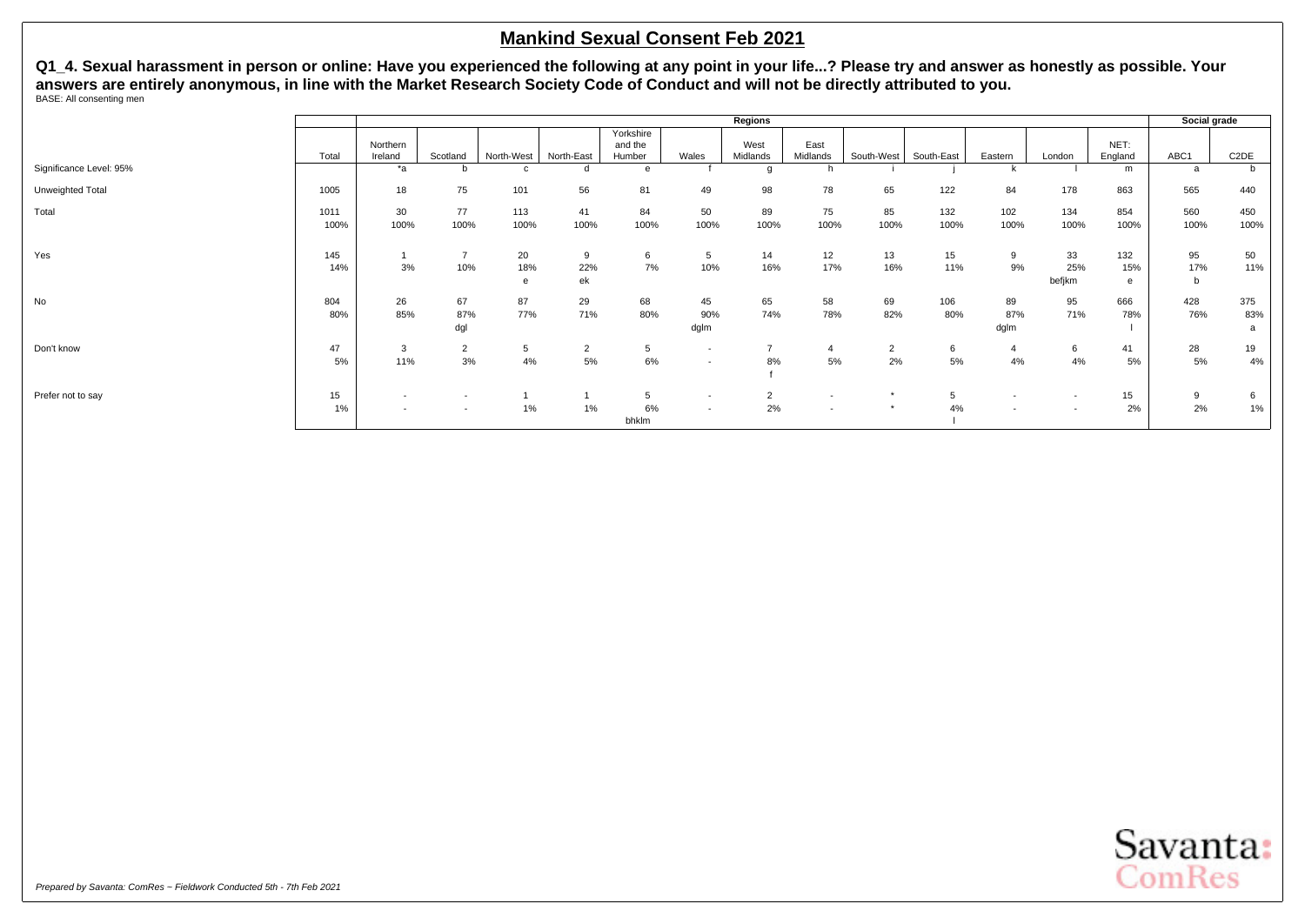<span id="page-18-0"></span>

|                         |       |           |           |           |           | Age                      |                          |            |                |          |
|-------------------------|-------|-----------|-----------|-----------|-----------|--------------------------|--------------------------|------------|----------------|----------|
|                         | Total | $18 - 24$ | $25 - 34$ | $35 - 44$ | $45 - 54$ | $55 - 64$                | $65+$                    | NET: 18-34 | NET: 35-54     | NET: 55+ |
| Significance Level: 95% |       | a         | b         | c         | d         | e                        |                          | g          | h              |          |
| Unweighted Total        | 1005  | 126       | 206       | 187       | 155       | 166                      | 165                      | 332        | 342            | 331      |
| Total                   | 1011  | 97        | 171       | 164       | 175       | 157                      | 246                      | 268        | 340            | 403      |
|                         | 100%  | 100%      | 100%      | 100%      | 100%      | 100%                     | 100%                     | 100%       | 100%           | 100%     |
| Yes                     | 110   | 16        | 39        | 32        | 15        | 8                        |                          | 55         | 46             | 9        |
|                         | 11%   | 17%       | 23%       | 19%       | 8%        | 5%                       | $\star$                  | 21%        | 14%            | 2%       |
|                         |       | defi      | defhi     | defi      | fi        |                          |                          | defhi      | efi            |          |
| No                      | 848   | 66        | 121       | 119       | 153       | 146                      | 242                      | 188        | 273            | 388      |
|                         | 84%   | 68%       | 71%       | 73%       | 88%       | 93%                      | 98%                      | 70%        | 80%            | 96%      |
|                         |       |           |           |           | abcgh     | abcgh                    | abcdegh                  |            | abcg           | abcdgh   |
| Don't know              | 37    | 9         | 8         | 11        | 6         | 3                        | $\overline{\phantom{a}}$ | 17         | 16             | 3        |
|                         | 4%    | 9%        | 5%        | 6%        | 3%        | 2%                       | $\overline{\phantom{a}}$ | 6%         | 5%             | 1%       |
|                         |       | defi      | fi        | fi        | fi        |                          |                          | efi        | fi             |          |
| Prefer not to say       | 16    | 6         | 3         | 3         |           | $\overline{\phantom{a}}$ | 3                        | 8          | $\overline{4}$ | 3        |
|                         | 2%    | 6%        | 2%        | 2%        | 1%        | $\overline{\phantom{a}}$ | 1%                       | 3%         | 1%             | 1%       |
|                         |       | bcdefhi   |           |           |           |                          |                          | ei         |                |          |

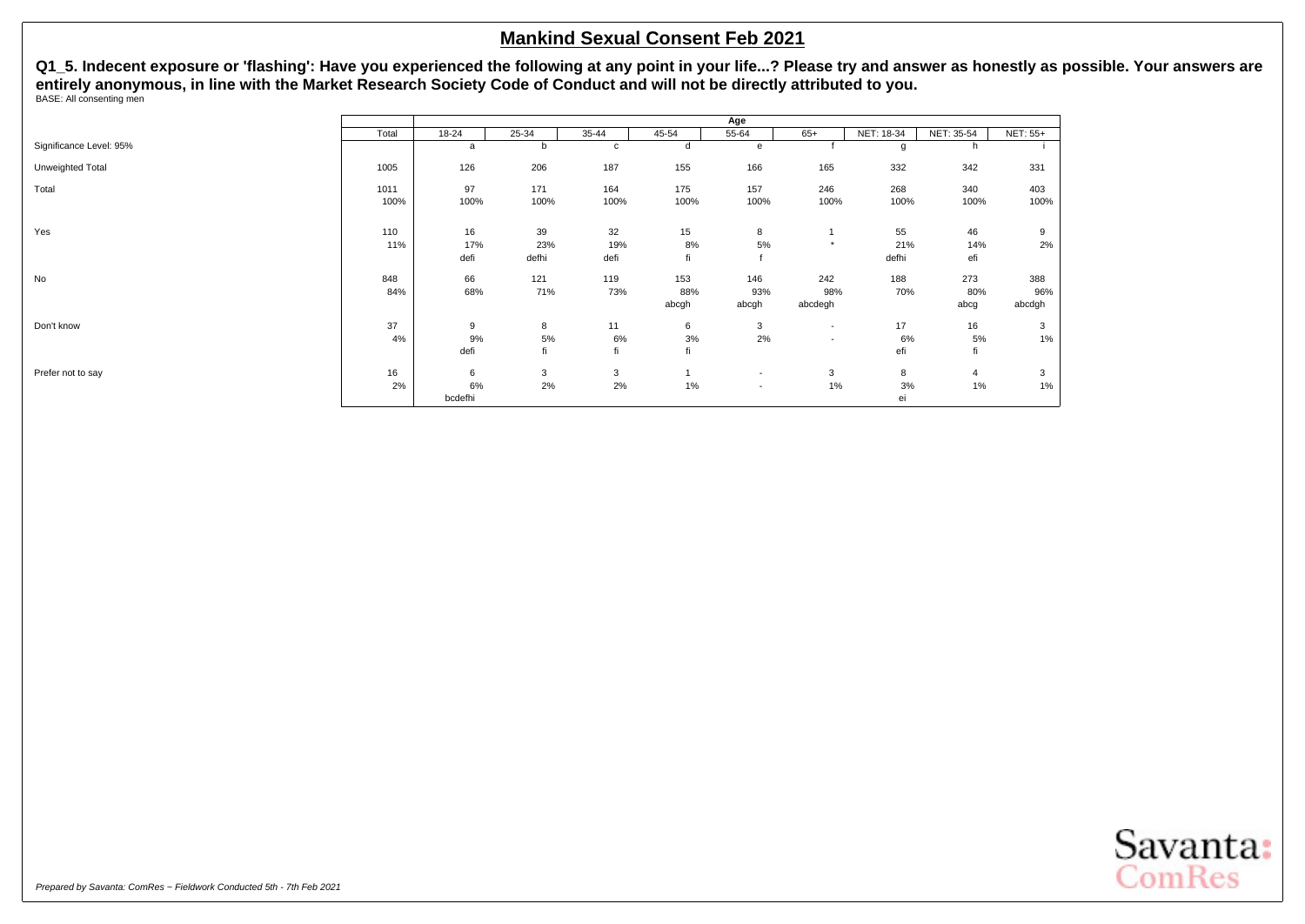|                         |       |                |          |            |                |                      |       | Regions                  |                          |            |            |         |        |         | Social grade |                   |
|-------------------------|-------|----------------|----------|------------|----------------|----------------------|-------|--------------------------|--------------------------|------------|------------|---------|--------|---------|--------------|-------------------|
|                         |       | Northern       |          |            |                | Yorkshire<br>and the |       | West                     | East                     |            |            |         |        | NET:    |              |                   |
|                         | Total | Ireland        | Scotland | North-West | North-East     | Humber               | Wales | Midlands                 | Midlands                 | South-West | South-East | Eastern | London | England | ABC1         | C <sub>2</sub> DE |
| Significance Level: 95% |       | *a             | b        |            |                | e                    |       | g                        |                          |            |            |         |        | m       | a            |                   |
| Unweighted Total        | 1005  | 18             | 75       | 101        | 56             | 81                   | 49    | 98                       | 78                       | 65         | 122        | 84      | 178    | 863     | 565          | 440               |
| Total                   | 1011  | 30             | 77       | 113        | 41             | 84                   | 50    | 89                       | 75                       | 85         | 132        | 102     | 134    | 854     | 560          | 450               |
|                         | 100%  | 100%           | 100%     | 100%       | 100%           | 100%                 | 100%  | 100%                     | 100%                     | 100%       | 100%       | 100%    | 100%   | 100%    | 100%         | 100%              |
| Yes                     | 110   | $\overline{4}$ |          | 6          | 6              |                      | 2     | 10                       | 3                        | 15         | 20         | 8       | 21     | 96      | 58           | 52                |
|                         | 11%   | 15%            | 10%      | 6%         | 16%            | 8%                   | 4%    | 11%                      | 5%                       | 17%        | 15%        | 8%      | 15%    | 11%     | 10%          | 12%               |
|                         |       |                |          |            | ch             |                      |       |                          |                          | cfh        | ch         |         | cfh    |         |              |                   |
| No                      | 848   | 25             | 67       | 98         | 32             | 70                   | 46    | 75                       | 68                       | 69         | 107        | 88      | 102    | 709     | 468          | 379               |
|                         | 84%   | 82%            | 88%      | 87%        | 78%            | 82%                  | 93%   | 84%                      | 90%                      | 82%        | 82%        | 87%     | 77%    | 83%     | 84%          | 84%               |
|                         |       |                |          |            |                |                      | dl    |                          |                          |            |            |         |        |         |              |                   |
| Don't know              | 37    |                |          | 5          | $\overline{2}$ |                      |       |                          | 4                        |            | 3          | 4       | 8      | 35      | 25           | 12                |
|                         | 4%    | 3%             | $1\%$    | 4%         | 5%             | 5%                   | 1%    | 4%                       | 5%                       |            | 2%         | 4%      | 6%     | 4%      | 4%           | 3%                |
| Prefer not to say       | 16    | $\sim$         |          |            |                |                      |       | $\overline{\phantom{a}}$ | $\overline{\phantom{a}}$ |            | 2          |         | 3      | 14      | 9            |                   |
|                         | 2%    | $\sim$         | 2%       | 3%         | 1%             | 4%                   | 2%    | $\overline{\phantom{a}}$ |                          | $\star$    | $1\%$      | 1%      | 2%     | 2%      | 2%           | 2%                |
|                         |       |                |          |            |                |                      |       |                          |                          |            |            |         |        |         |              |                   |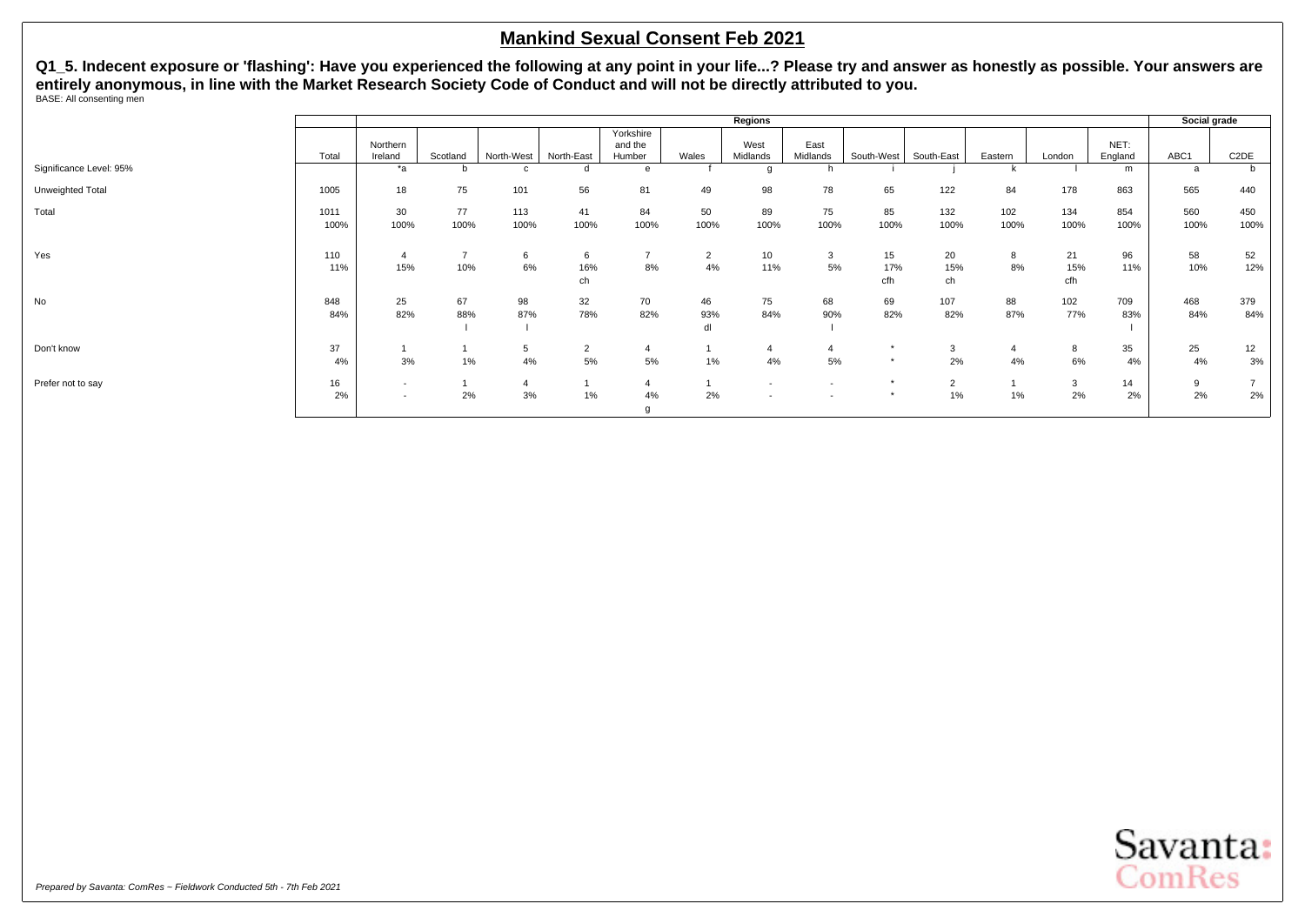<span id="page-20-0"></span>

|                         |              |                    |                     |                      |                    | Age                                                  |                     |                            |                      |                     |
|-------------------------|--------------|--------------------|---------------------|----------------------|--------------------|------------------------------------------------------|---------------------|----------------------------|----------------------|---------------------|
|                         | Total        | $18 - 24$          | $25 - 34$           | $35 - 44$            | 45-54              | $55 - 64$                                            | $65+$               | NET: 18-34                 | NET: 35-54           | <b>NET: 55+</b>     |
| Significance Level: 95% |              | a                  | b                   | $\mathbf{C}$         | d                  | e                                                    |                     | g                          | n                    |                     |
| Unweighted Total        | 1005         | 126                | 206                 | 187                  | 155                | 166                                                  | 165                 | 332                        | 342                  | 331                 |
| Total                   | 1011<br>100% | 97<br>100%         | 171<br>100%         | 164<br>100%          | 175<br>100%        | 157<br>100%                                          | 246<br>100%         | 268<br>100%                | 340<br>100%          | 403<br>100%         |
| Yes                     | 133<br>13%   | 20<br>20%<br>defhi | 48<br>28%<br>cdefhi | 29<br>18%<br>defi    | 15<br>8%           | 13<br>8%                                             | 9<br>4%             | 68<br>25%<br>cdefhi        | 44<br>13%<br>fi      | 22<br>5%            |
| No                      | 798<br>79%   | 69<br>71%<br>b     | 102<br>60%          | 123<br>75%<br>bg     | 149<br>85%<br>abcg | 132<br>84%<br>abcg                                   | 223<br>91%<br>abcgh | 171<br>64%                 | 272<br>80%<br>abg    | 354<br>88%<br>abcgh |
| Don't know              | 68<br>7%     | 5<br>5%            | 17<br>10%           | 11<br>6%             | 10<br>5%           | 12<br>8%                                             | 13<br>5%            | 22<br>8%                   | 20<br>6%             | 26<br>6%            |
| Prefer not to say       | 12<br>1%     | 3<br>3%<br>ei      | 4<br>3%<br>ei       | $\overline{2}$<br>1% | 1%                 | $\overline{\phantom{a}}$<br>$\overline{\phantom{a}}$ | $\star$             | $\overline{7}$<br>3%<br>ei | $\overline{4}$<br>1% | $\star$             |

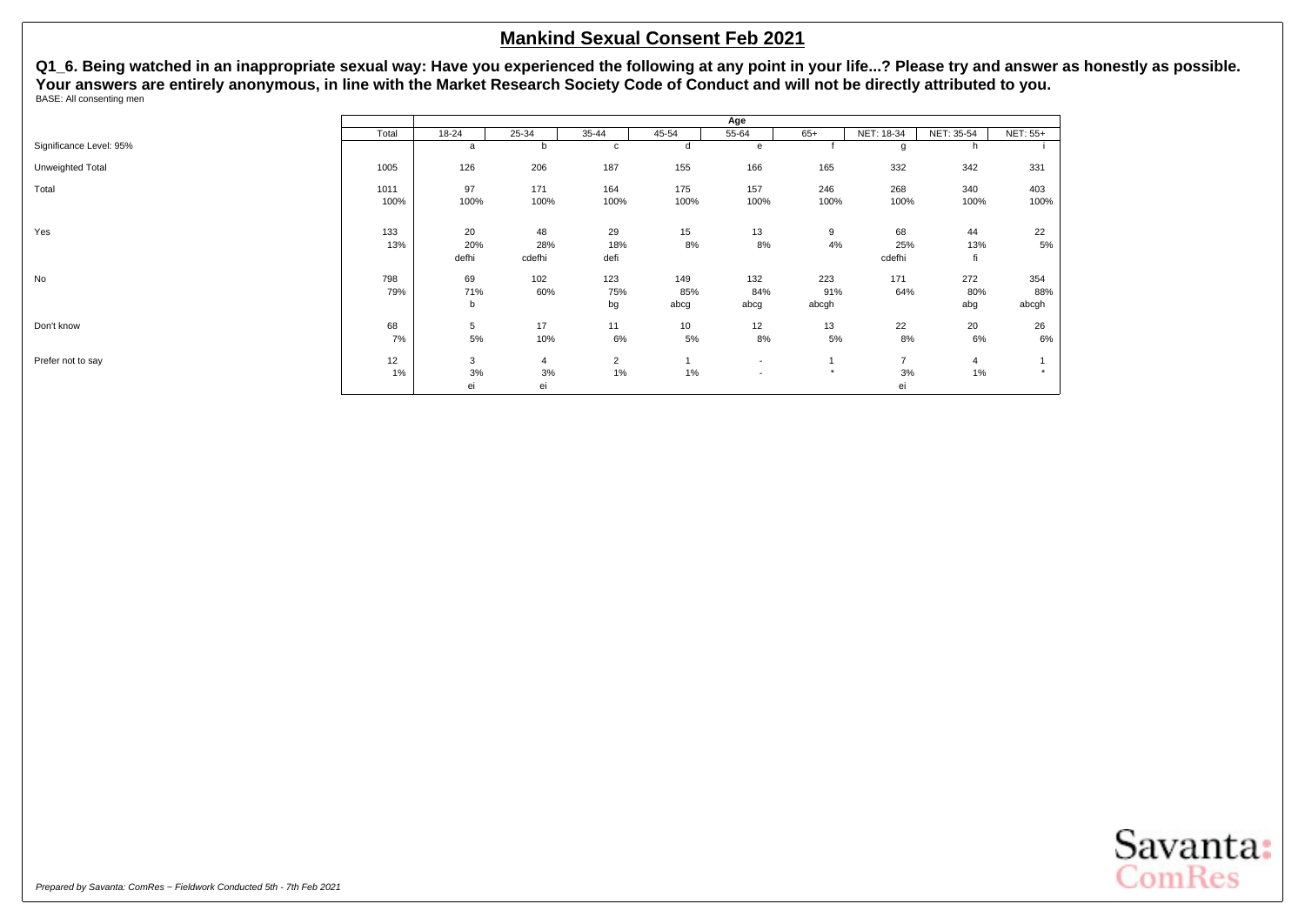|                         |              |                       |                                                      |             |            |                                |                      | Regions          |                                                      |            |                         |                                                      |                         |                 | Social grade   |                   |
|-------------------------|--------------|-----------------------|------------------------------------------------------|-------------|------------|--------------------------------|----------------------|------------------|------------------------------------------------------|------------|-------------------------|------------------------------------------------------|-------------------------|-----------------|----------------|-------------------|
|                         | Total        | Northern<br>Ireland   | Scotland                                             | North-West  | North-East | Yorkshire<br>and the<br>Humber | Wales                | West<br>Midlands | East<br>Midlands                                     | South-West | South-East              | Eastern                                              | London                  | NET:<br>England | ABC1           | C <sub>2</sub> DE |
| Significance Level: 95% |              | *a                    | b                                                    |             |            | e                              |                      | g                | h                                                    |            |                         | ĸ                                                    |                         | m               | a              | b                 |
| Unweighted Total        | 1005         | 18                    | 75                                                   | 101         | 56         | 81                             | 49                   | 98               | 78                                                   | 65         | 122                     | 84                                                   | 178                     | 863             | 565            | 440               |
| Total                   | 1011<br>100% | 30<br>100%            | 77<br>100%                                           | 113<br>100% | 41<br>100% | 84<br>100%                     | 50<br>100%           | 89<br>100%       | 75<br>100%                                           | 85<br>100% | 132<br>100%             | 102<br>100%                                          | 134<br>100%             | 854<br>100%     | 560<br>100%    | 450<br>100%       |
| Yes                     | 133<br>13%   | $\overline{4}$<br>12% | 11<br>15%                                            | 15<br>13%   | 5<br>12%   | 8<br>10%                       | 2<br>3%              | 12<br>14%        | 10<br>13%                                            | 12<br>14%  | 19<br>14%               | 9<br>8%                                              | 28<br>21%<br>efkm       | 117<br>14%      | 89<br>16%<br>b | 44<br>10%         |
| No                      | 798<br>79%   | 24<br>79%             | 61<br>80%                                            | 93<br>82%   | 33<br>82%  | 64<br>76%                      | 46<br>92%<br>egjlm   | 67<br>75%        | 63<br>84%                                            | 66<br>78%  | 99<br>75%               | 84<br>82%                                            | 98<br>73%               | 667<br>78%      | 429<br>76%     | 369<br>82%<br>a   |
| Don't know              | 68<br>7%     | 3<br>9%               | 4<br>6%                                              | 5<br>5%     | 2<br>5%    | 8<br>10%                       | 2%                   | 9<br>10%         | 2<br>3%                                              | 5<br>6%    | 12<br>9%                | 10<br>9%                                             | 6<br>5%                 | 59<br>7%        | 35<br>6%       | 33<br>7%          |
| Prefer not to say       | 12<br>1%     | $\sim$<br>$\sim$      | $\overline{\phantom{a}}$<br>$\overline{\phantom{a}}$ | 1%          | 1%         | 4<br>5%<br>km                  | $\overline{2}$<br>3% | 1%               | $\overline{\phantom{a}}$<br>$\overline{\phantom{a}}$ | 2%         | $\overline{2}$<br>$1\%$ | $\overline{\phantom{a}}$<br>$\overline{\phantom{a}}$ | $\overline{2}$<br>$1\%$ | 11<br>1%        | 8<br>1%        | 1%                |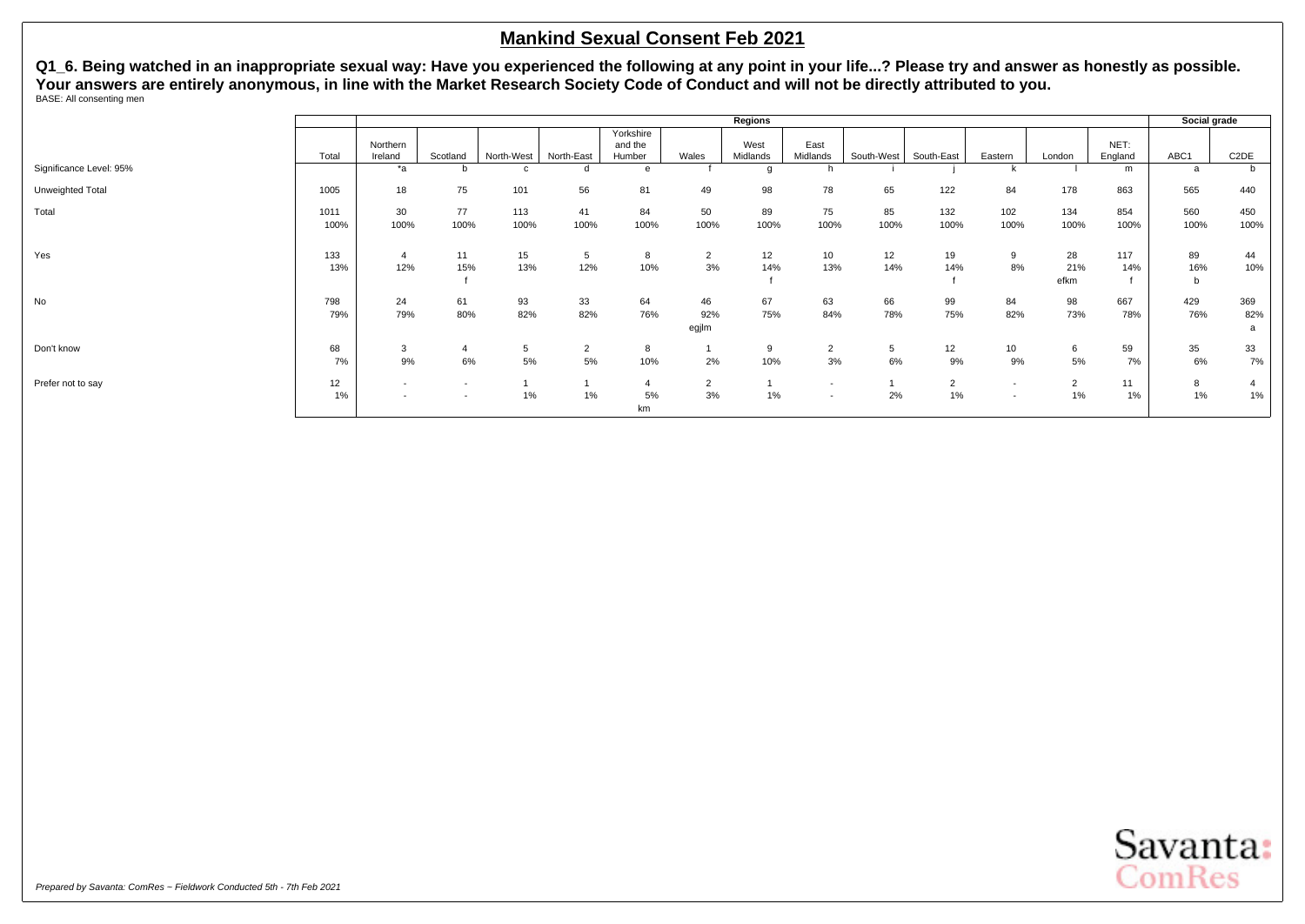<span id="page-22-0"></span>

|                         |       |       |                |              |       | Age       |                |                |            |                 |
|-------------------------|-------|-------|----------------|--------------|-------|-----------|----------------|----------------|------------|-----------------|
|                         | Total | 18-24 | $25 - 34$      | 35-44        | 45-54 | $55 - 64$ | $65+$          | NET: 18-34     | NET: 35-54 | <b>NET: 55+</b> |
| Significance Level: 95% |       | a     | b              | $\mathbf c$  | d     | e         |                | g              | h          |                 |
| Unweighted Total        | 1005  | 126   | 206            | 187          | 155   | 166       | 165            | 332            | 342        | 331             |
| Total                   | 1011  | 97    | 171            | 164          | 175   | 157       | 246            | 268            | 340        | 403             |
|                         | 100%  | 100%  | 100%           | 100%         | 100%  | 100%      | 100%           | 100%           | 100%       | 100%            |
| Yes                     | 97    | 19    | 38             | 27           | 8     | 3         |                | 58             | 36         | 4               |
|                         | 10%   | 20%   | 22%            | 17%          | 5%    | 2%        | $\star$        | 21%            | 10%        | 1%              |
|                         |       | defhi | defhi          | defhi        | fi    |           |                | defhi          | defi       |                 |
| No                      | 860   | 65    | 118            | 123          | 161   | 151       | 242            | 183            | 284        | 393             |
|                         | 85%   | 67%   | 69%            | 75%          | 92%   | 96%       | 98%            | 68%            | 84%        | 98%             |
|                         |       |       |                |              | abcgh | abcgh     | abcdgh         |                | abcg       | abcdgh          |
| Don't know              | 38    | 8     | 13             | 12           | 3     |           | $\overline{2}$ | 20             | 14         | 3               |
|                         | 4%    | 8%    | 8%             | 7%           | 2%    | 1%        | 1%             | 8%             | 4%         | 1%              |
|                         |       | defi  | defi           | defi         |       |           |                | defi           | efi        |                 |
| Prefer not to say       | 15    | 5     | $\overline{2}$ | $\mathbf{3}$ | 3     |           |                | $\overline{7}$ | 6          | 3               |
|                         | 1%    | 5%    | 1%             | 2%           | 2%    | 1%        | $\star$        | 3%             | 2%         | 1%              |
|                         |       | befi  |                |              |       |           |                |                |            |                 |

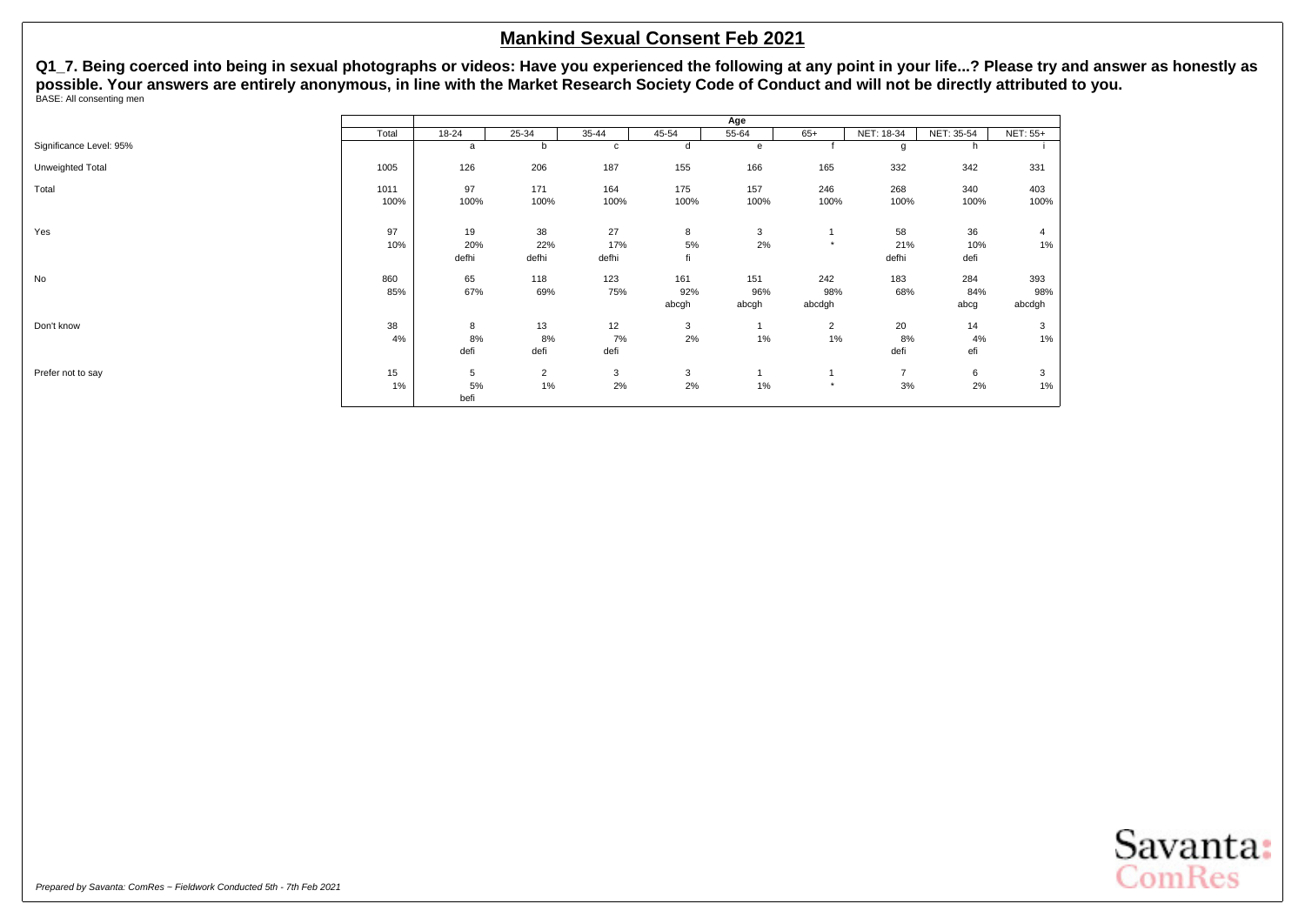|                         |              |                                            |                                                      |              |                              |                                |            | Regions              |                                                      |            |                         |                                                      |                         |                 | Social grade |                      |
|-------------------------|--------------|--------------------------------------------|------------------------------------------------------|--------------|------------------------------|--------------------------------|------------|----------------------|------------------------------------------------------|------------|-------------------------|------------------------------------------------------|-------------------------|-----------------|--------------|----------------------|
|                         | Total        | Northern<br>Ireland                        | Scotland                                             | North-West   | North-East                   | Yorkshire<br>and the<br>Humber | Wales      | West<br>Midlands     | East<br>Midlands                                     | South-West | South-East              | Eastern                                              | London                  | NET:<br>England | ABC1         | C <sub>2</sub> DE    |
| Significance Level: 95% |              | *a                                         | b                                                    | $\mathbf{C}$ |                              | e                              |            | g                    |                                                      |            |                         | k                                                    |                         | m               | a            | b                    |
| Unweighted Total        | 1005         | 18                                         | 75                                                   | 101          | 56                           | 81                             | 49         | 98                   | 78                                                   | 65         | 122                     | 84                                                   | 178                     | 863             | 565          | 440                  |
| Total                   | 1011<br>100% | 30<br>100%                                 | 77<br>100%                                           | 113<br>100%  | 41<br>100%                   | 84<br>100%                     | 50<br>100% | 89<br>100%           | 75<br>100%                                           | 85<br>100% | 132<br>100%             | 102<br>100%                                          | 134<br>100%             | 854<br>100%     | 560<br>100%  | 450<br>100%          |
| Yes                     | 97<br>10%    | $\mathbf{3}$<br>9%                         | 6<br>7%                                              | 10<br>9%     | 5<br>12%                     | 5<br>6%                        | 7%         | $\overline{ }$<br>8% | 10<br>13%<br>$\mathsf k$                             | 4<br>5%    | 17<br>13%<br>k          | 4%                                                   | 23<br>17%<br>begikm     | 86<br>10%       | 59<br>11%    | 38<br>8%             |
| No                      | 860<br>85%   | 27<br>89%                                  | 67<br>87%                                            | 97<br>85%    | 31<br>77%                    | 72<br>85%                      | 42<br>85%  | 76<br>85%            | 65<br>87%                                            | 76<br>89%  | 111<br>84%              | 95<br>93%<br>dlm                                     | 103<br>77%              | 725<br>85%      | 476<br>85%   | 385<br>85%           |
| Don't know              | 38<br>4%     | 3%                                         | 4<br>6%                                              | 5<br>5%      | $\overline{2}$<br>5%         | 3<br>4%                        | 2<br>5%    | 3<br>3%              | $\star$<br>1%                                        | 5%         | $\overline{2}$<br>2%    | 3<br>3%                                              | 6<br>4%                 | 30<br>4%        | 15<br>3%     | 23<br>5%<br>a        |
| Prefer not to say       | 15<br>1%     | $\overline{\phantom{a}}$<br>$\overline{a}$ | $\overline{\phantom{0}}$<br>$\overline{\phantom{a}}$ | 1%           | $\overline{2}$<br>5%<br>bhkm | 4%                             | 2<br>3%    | $\mathbf{3}$<br>4%   | $\overline{\phantom{a}}$<br>$\overline{\phantom{a}}$ |            | $\overline{2}$<br>$1\%$ | $\overline{\phantom{a}}$<br>$\overline{\phantom{a}}$ | $\overline{2}$<br>$1\%$ | 14<br>2%        | 10<br>2%     | 5 <sup>5</sup><br>1% |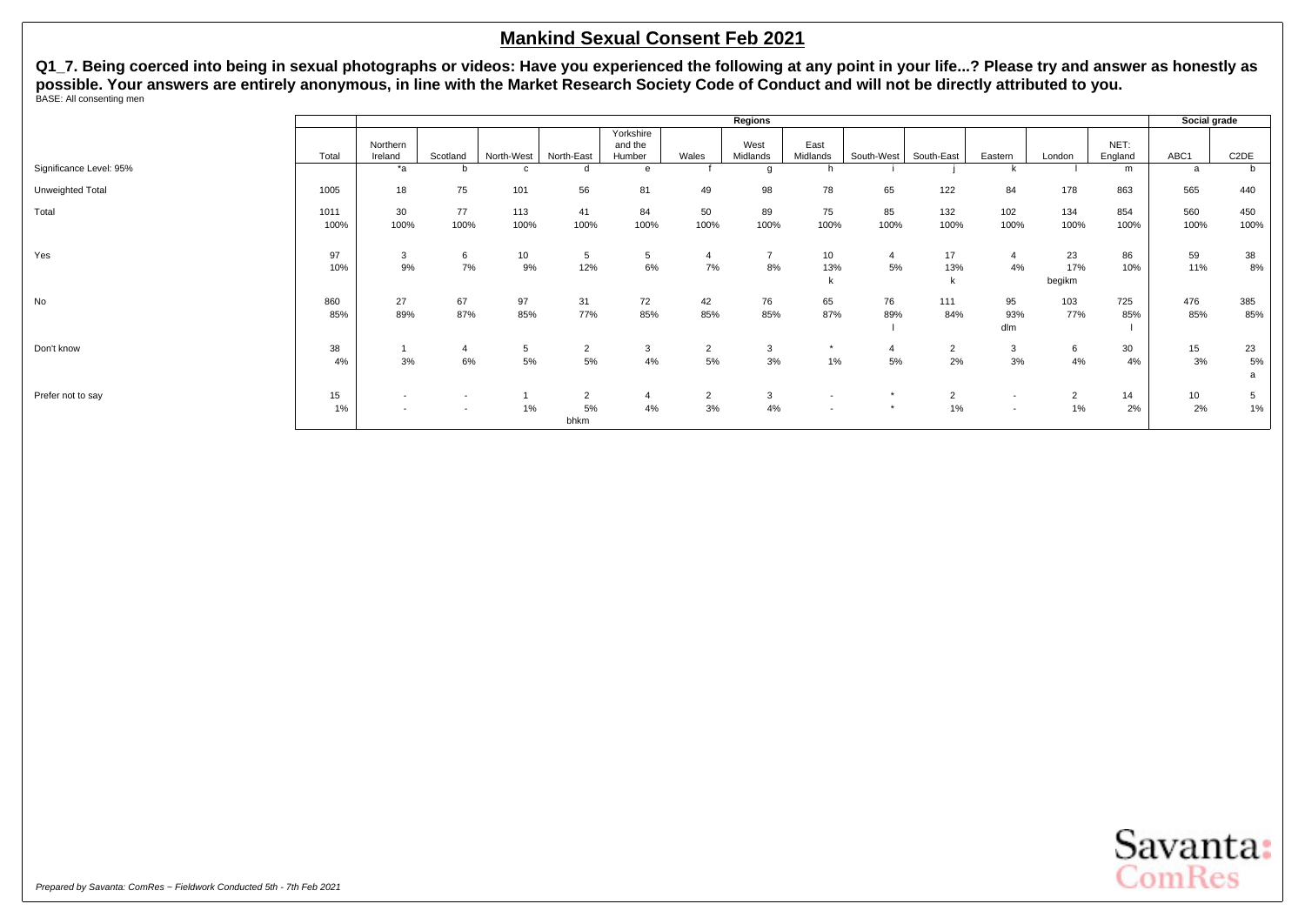<span id="page-24-0"></span>

|                         |              |                     |                    |                   |                                | Age                                        |                      |                     |                         |                      |
|-------------------------|--------------|---------------------|--------------------|-------------------|--------------------------------|--------------------------------------------|----------------------|---------------------|-------------------------|----------------------|
|                         | Total        | $18 - 24$           | $25 - 34$          | 35-44             | 45-54                          | 55-64                                      | $65+$                | NET: 18-34          | NET: 35-54              | <b>NET: 55+</b>      |
| Significance Level: 95% |              | a                   | b                  | $\mathbf c$       | d                              | e                                          |                      | g                   |                         |                      |
| Unweighted Total        | 1005         | 126                 | 206                | 187               | 155                            | 166                                        | 165                  | 332                 | 342                     | 331                  |
| Total                   | 1011<br>100% | 97<br>100%          | 171<br>100%        | 164<br>100%       | 175<br>100%                    | 157<br>100%                                | 246<br>100%          | 268<br>100%         | 340<br>100%             | 403<br>100%          |
| Yes                     | 98<br>10%    | 24<br>25%<br>cdefhi | 37<br>21%<br>defhi | 24<br>14%<br>defi | $\overline{\phantom{a}}$<br>4% | 3<br>2%                                    | $\overline{4}$<br>1% | 61<br>23%<br>cdefhi | 31<br>9%<br>defi        | 6<br>2%              |
| No                      | 850<br>84%   | 59<br>60%           | 116<br>68%         | 126<br>76%<br>ag  | 161<br>92%<br>abcgh            | 152<br>97%<br>abcgh                        | 237<br>96%<br>abcgh  | 175<br>65%          | 286<br>84%<br>abcg      | 389<br>96%<br>abcdgh |
| Don't know              | 45<br>4%     | 9<br>9%<br>efi      | 9<br>5%            | 13<br>8%<br>efi   | $\overline{\phantom{a}}$<br>4% | 3<br>2%                                    | $\overline{4}$<br>2% | 18<br>7%<br>efi     | 21<br>6%<br>efi         | 2%                   |
| Prefer not to say       | 17<br>2%     | 5<br>5%<br>cdefhi   | 9<br>5%<br>cdefhi  | 2<br>1%           | $\overline{\phantom{a}}$       | $\overline{\phantom{a}}$<br>$\overline{a}$ | $\star$              | 14<br>5%<br>cdefhi  | $\overline{2}$<br>$1\%$ |                      |

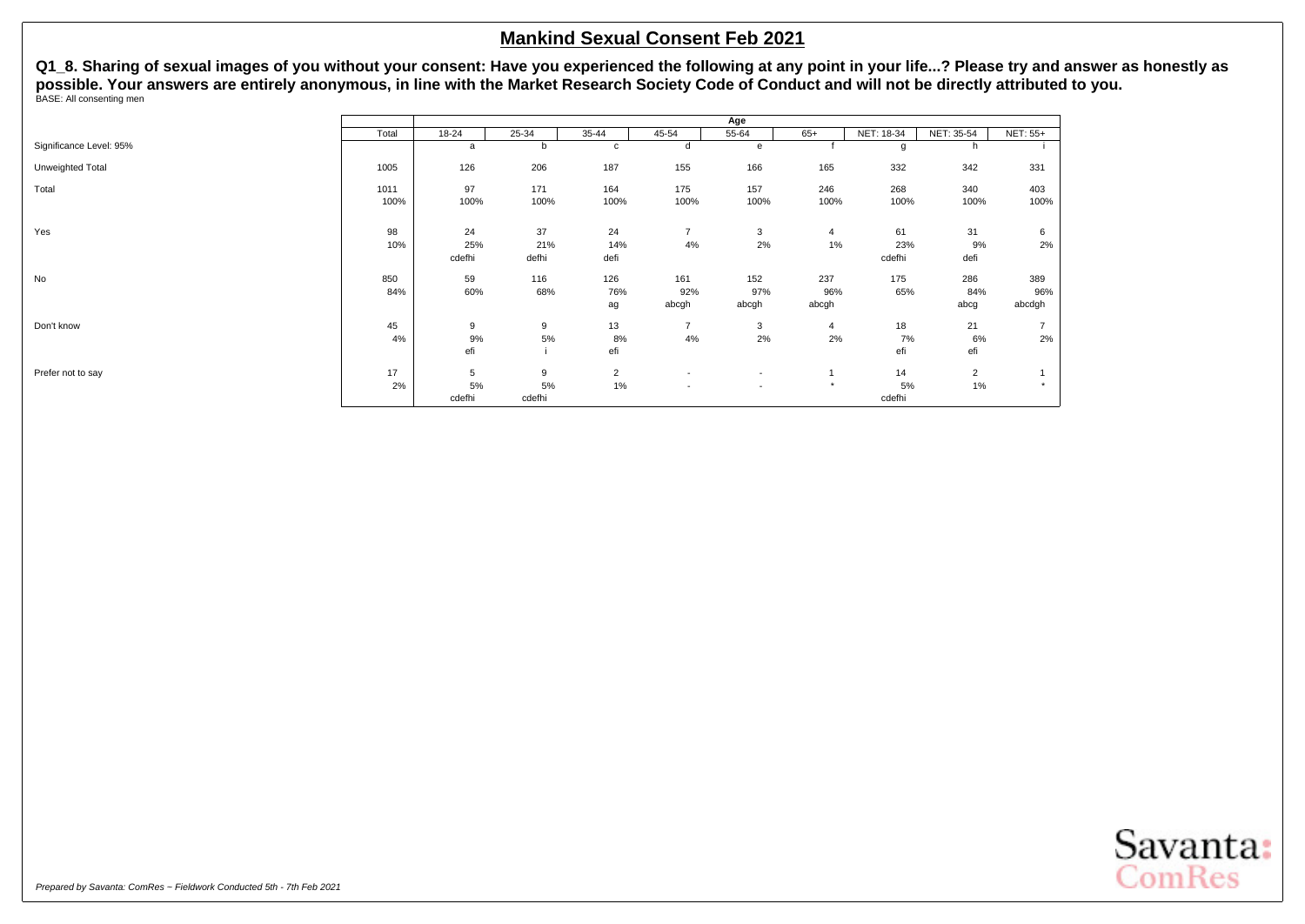|                         |              |                                    |                      |                                |            |                                |            | <b>Regions</b>   |                                                      |                                |             |                                                      |                   |              | Social grade |                   |
|-------------------------|--------------|------------------------------------|----------------------|--------------------------------|------------|--------------------------------|------------|------------------|------------------------------------------------------|--------------------------------|-------------|------------------------------------------------------|-------------------|--------------|--------------|-------------------|
|                         | Total        | Northern<br>Ireland                |                      |                                |            | Yorkshire<br>and the<br>Humber | Wales      | West<br>Midlands | East<br>Midlands                                     |                                |             |                                                      |                   | NET:         | ABC1         |                   |
| Significance Level: 95% |              | *a                                 | Scotland<br>b        | North-West                     | North-East | e                              |            | q                | h                                                    | South-West                     | South-East  | Eastern                                              | London            | England<br>m | <b>a</b>     | C <sub>2</sub> DE |
| Unweighted Total        | 1005         | 18                                 | 75                   | 101                            | 56         | 81                             | 49         | 98               | 78                                                   | 65                             | 122         | 84                                                   | 178               | 863          | 565          | 440               |
| Total                   | 1011<br>100% | 30<br>100%                         | 77<br>100%           | 113<br>100%                    | 41<br>100% | 84<br>100%                     | 50<br>100% | 89<br>100%       | 75<br>100%                                           | 85<br>100%                     | 132<br>100% | 102<br>100%                                          | 134<br>100%       | 854<br>100%  | 560<br>100%  | 450<br>100%       |
| Yes                     | 98<br>10%    | $\overline{4}$<br>12%              | 8<br>11%             | 13<br>11%                      | 5<br>13%   | 5<br>6%                        | 5<br>9%    | 8<br>9%          | 5%                                                   | $\overline{\phantom{a}}$<br>8% | 13<br>10%   | 6<br>6%                                              | 22<br>16%<br>ehkm | 82<br>10%    | 62<br>11%    | 36<br>8%          |
| No                      | 850<br>84%   | 24<br>79%                          | 65<br>85%            | 92<br>81%                      | 31<br>77%  | 74<br>87%                      | 41<br>83%  | 78<br>88%        | 68<br>91%<br>dl                                      | 75<br>89%                      | 111<br>84%  | 91<br>89%                                            | 100<br>75%        | 720<br>84%   | 464<br>83%   | 386<br>86%        |
| Don't know              | 45<br>4%     | 3<br>9%                            | $\overline{2}$<br>3% | $\overline{\phantom{a}}$<br>6% | 3<br>8%    | 3<br>3%                        | 8%         | 3<br>3%          | 3<br>4%                                              | 2%                             | 5<br>3%     | 5<br>5%                                              | 6<br>5%           | 37<br>4%     | 27<br>$5\%$  | 18<br>4%          |
| Prefer not to say       | 17<br>2%     | $\sim$<br>$\overline{\phantom{a}}$ | $\overline{2}$<br>2% | 1%                             | 2%         | 3<br>3%                        | $\sim$     |                  | $\overline{\phantom{a}}$<br>$\overline{\phantom{a}}$ | 2%                             | 3%          | $\overline{\phantom{a}}$<br>$\overline{\phantom{a}}$ | 5<br>4%           | 16<br>2%     | 8<br>1%      | 10<br>2%          |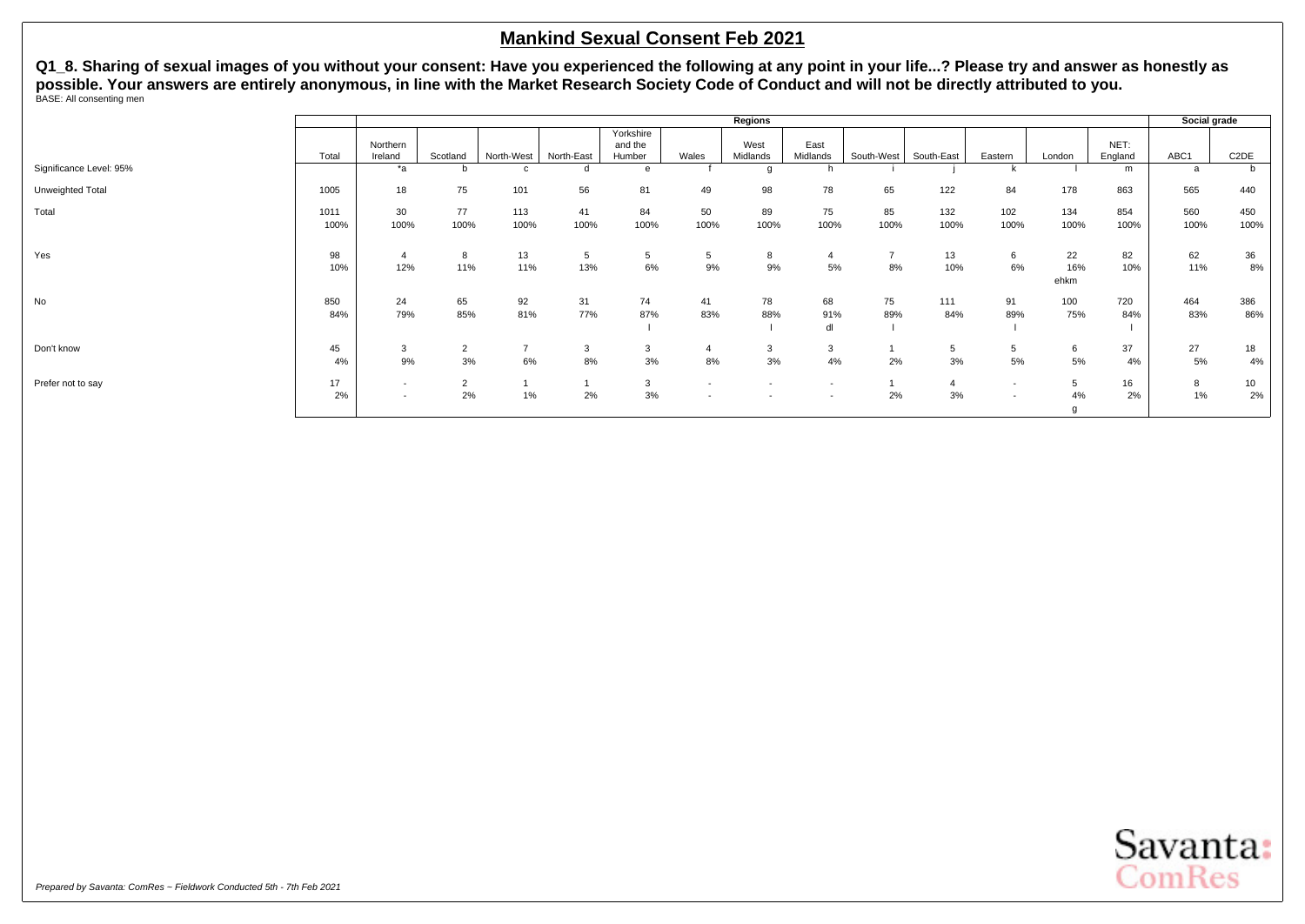<span id="page-26-0"></span>**Q1\_9. Being coerced into watching pornography or other people committing sexual acts: Have you experienced the following at any point in your life...? Please try and**  answer as honestly as possible. Your answers are entirely anonymous, in line with the Market Research Society Code of Conduct and will not be directly attributed to **you.** BASE: All consenting men

|                         |       |                |       |                |                          | Age                      |         |            |                |          |
|-------------------------|-------|----------------|-------|----------------|--------------------------|--------------------------|---------|------------|----------------|----------|
|                         | Total | 18-24          | 25-34 | 35-44          | 45-54                    | 55-64                    | $65+$   | NET: 18-34 | NET: 35-54     | NET: 55+ |
| Significance Level: 95% |       | a              | b     | c              | d                        | e                        |         | g          | n              |          |
| Unweighted Total        | 1005  | 126            | 206   | 187            | 155                      | 166                      | 165     | 332        | 342            | 331      |
| Total                   | 1011  | 97             | 171   | 164            | 175                      | 157                      | 246     | 268        | 340            | 403      |
|                         | 100%  | 100%           | 100%  | 100%           | 100%                     | 100%                     | 100%    | 100%       | 100%           | 100%     |
| Yes                     | 114   | 24             | 31    | 33             | 10                       | 6                        | 11      | 55         | 43             | 17       |
|                         | 11%   | 24%            | 18%   | 20%            | 6%                       | 4%                       | 4%      | 20%        | 13%            | 4%       |
|                         |       | defhi          | defi  | defhi          |                          |                          |         | defhi      | defi           |          |
| No                      | 838   | 60             | 126   | 119            | 156                      | 147                      | 231     | 186        | 275            | 378      |
|                         | 83%   | 62%            | 74%   | 72%            | 89%                      | 93%                      | 94%     | 69%        | 81%            | 94%      |
|                         |       |                | a     | a              | abcgh                    | abcgh                    | abcgh   |            | abcg           | abcgh    |
| Don't know              | 45    | $\overline{7}$ | 11    | 10             | 9                        | $\overline{4}$           | 3       | 18         | 20             | 8        |
|                         | 4%    | 7%             | 6%    | $6\%$          | $5\%$                    | 3%                       | 1%      | 7%         | 6%             | 2%       |
|                         |       | fi             | fi    | fi             | fi                       |                          |         | fi         | fi             |          |
| Prefer not to say       | 14    | $\overline{ }$ | 3     | $\overline{2}$ | $\overline{\phantom{a}}$ | $\overline{\phantom{a}}$ |         | 10         | $\overline{2}$ |          |
|                         | 1%    | 7%             | 2%    | 2%             | $\overline{\phantom{a}}$ | $\overline{\phantom{a}}$ | $\star$ | 4%         | 1%             |          |
|                         |       | bcdefhi        |       |                |                          |                          |         | defhi      |                |          |

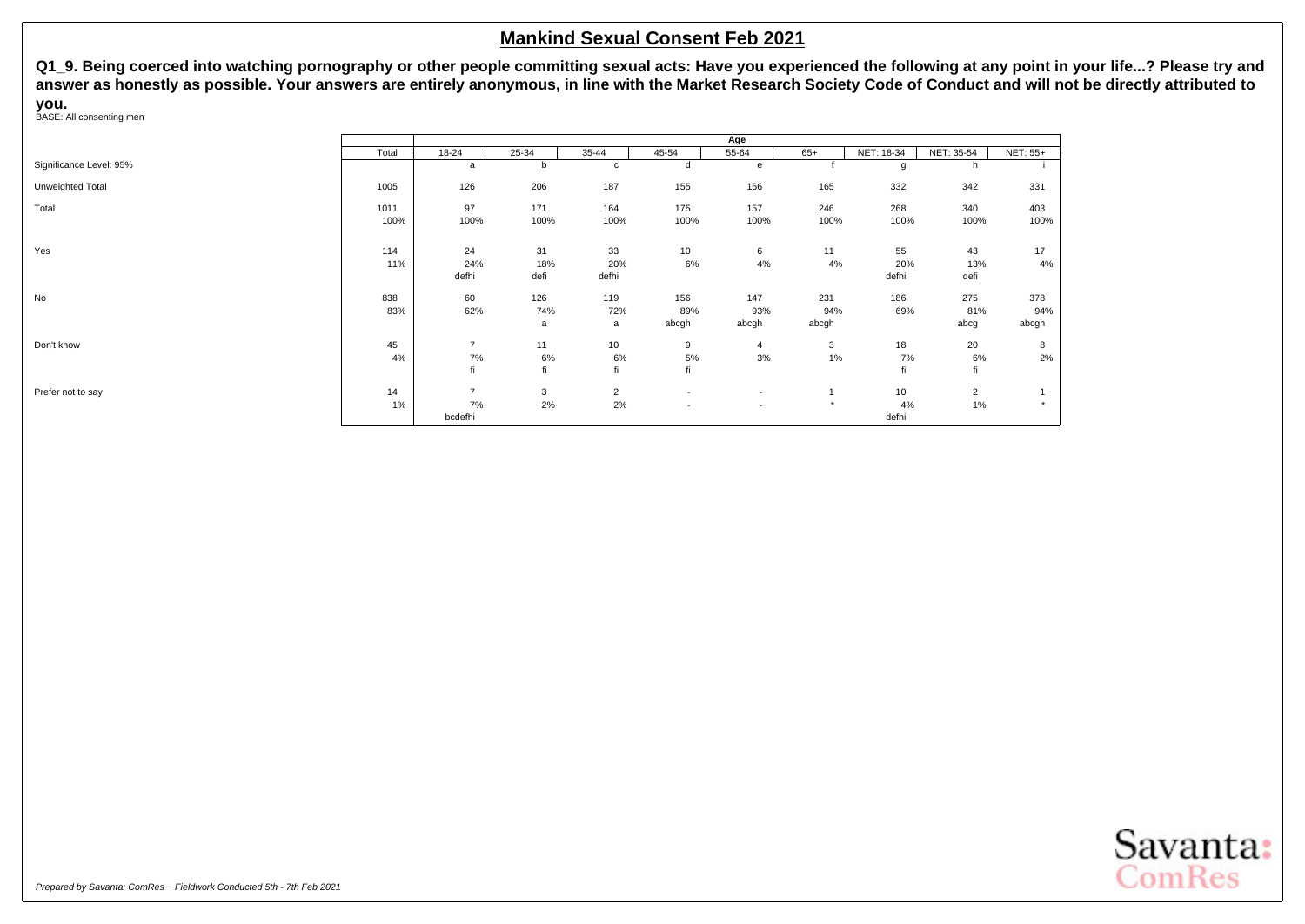**Q1\_9. Being coerced into watching pornography or other people committing sexual acts: Have you experienced the following at any point in your life...? Please try and**  answer as honestly as possible. Your answers are entirely anonymous, in line with the Market Research Society Code of Conduct and will not be directly attributed to **you.** BASE: All consenting men

|                         |              |                     |             | Regions<br>Yorkshire<br>NET:<br>and the<br>West<br>East<br>Humber<br>Wales<br>Midlands<br>Midlands<br>England<br>North-West<br>North-East<br>South-West<br>South-East<br>Eastern<br>London<br>m<br>b<br>d<br>e<br>q<br>n<br>75<br>56<br>98<br>78<br>122<br>101<br>81<br>65<br>84<br>178<br>863<br>49<br>89<br>77<br>41<br>50<br>75<br>85<br>132<br>113<br>84<br>102<br>134<br>854<br>100%<br>100%<br>100%<br>100%<br>100%<br>100%<br>100%<br>100%<br>100%<br>100%<br>100%<br>100%<br>28<br>103<br>5<br>12<br>6<br>15<br>$\overline{7}$<br>15<br>7<br>5<br>6<br>8<br>6%<br>10%<br>8%<br>9%<br>6%<br>12%<br>17%<br>11%<br>16%<br>10%<br>11%<br>21%<br>bk<br>bk<br>bcehijkm<br>70<br>31<br>73<br>67<br>98<br>698<br>92<br>64<br>74<br>108<br>90<br>41 |                      |         |                                                      |         |                          |                      |                      |           |                      |             |             | Social grade         |
|-------------------------|--------------|---------------------|-------------|----------------------------------------------------------------------------------------------------------------------------------------------------------------------------------------------------------------------------------------------------------------------------------------------------------------------------------------------------------------------------------------------------------------------------------------------------------------------------------------------------------------------------------------------------------------------------------------------------------------------------------------------------------------------------------------------------------------------------------------------------|----------------------|---------|------------------------------------------------------|---------|--------------------------|----------------------|----------------------|-----------|----------------------|-------------|-------------|----------------------|
|                         | Total        | Northern<br>Ireland | Scotland    |                                                                                                                                                                                                                                                                                                                                                                                                                                                                                                                                                                                                                                                                                                                                                    |                      |         |                                                      |         |                          |                      |                      |           |                      |             | ABC1        | C <sub>2</sub> DE    |
| Significance Level: 95% |              | $*_{a}$             |             |                                                                                                                                                                                                                                                                                                                                                                                                                                                                                                                                                                                                                                                                                                                                                    |                      |         |                                                      |         |                          |                      |                      |           |                      |             | a           | b                    |
| Unweighted Total        | 1005         | 18                  |             |                                                                                                                                                                                                                                                                                                                                                                                                                                                                                                                                                                                                                                                                                                                                                    |                      |         |                                                      |         |                          |                      |                      |           |                      |             | 565         | 440                  |
| Total                   | 1011<br>100% | 30<br>100%          |             |                                                                                                                                                                                                                                                                                                                                                                                                                                                                                                                                                                                                                                                                                                                                                    |                      |         |                                                      |         |                          |                      |                      |           |                      |             | 560<br>100% | 450<br>100%          |
| Yes                     | 114<br>11%   | 3%                  |             |                                                                                                                                                                                                                                                                                                                                                                                                                                                                                                                                                                                                                                                                                                                                                    |                      |         |                                                      |         |                          |                      |                      |           |                      |             | 72<br>13%   | 43<br>9%             |
| No                      | 838<br>83%   | 29<br>94%           | 92%<br>dglm | 81%                                                                                                                                                                                                                                                                                                                                                                                                                                                                                                                                                                                                                                                                                                                                                | 76%                  | 86%     | 83%                                                  | 76%     | 86%                      | 87%                  | 82%                  | 89%<br>al | 73%                  | 82%         | 453<br>81%  | 385<br>86%<br>a      |
| Don't know              | 45<br>4%     | 3%                  | $1\%$       | 8<br>7%                                                                                                                                                                                                                                                                                                                                                                                                                                                                                                                                                                                                                                                                                                                                            | $\overline{2}$<br>4% | 3<br>3% | 3<br>7%                                              | 6<br>7% | $\overline{4}$<br>5%     | $\overline{2}$<br>3% | 6<br>5%              | 4%        | 5<br>4%              | 40<br>5%    | 30<br>5%    | 15<br>3%             |
| Prefer not to say       | 14<br>1%     | $\sim$<br>$\sim$    | 2%          | $1\%$                                                                                                                                                                                                                                                                                                                                                                                                                                                                                                                                                                                                                                                                                                                                              | 3%                   | 3<br>3% | $\overline{\phantom{a}}$<br>$\overline{\phantom{a}}$ | 1%      | $\overline{\phantom{a}}$ | $\star$              | $\overline{2}$<br>2% | $1\%$     | $\overline{2}$<br>2% | 12<br>$1\%$ | 6<br>1%     | $\overline{7}$<br>2% |

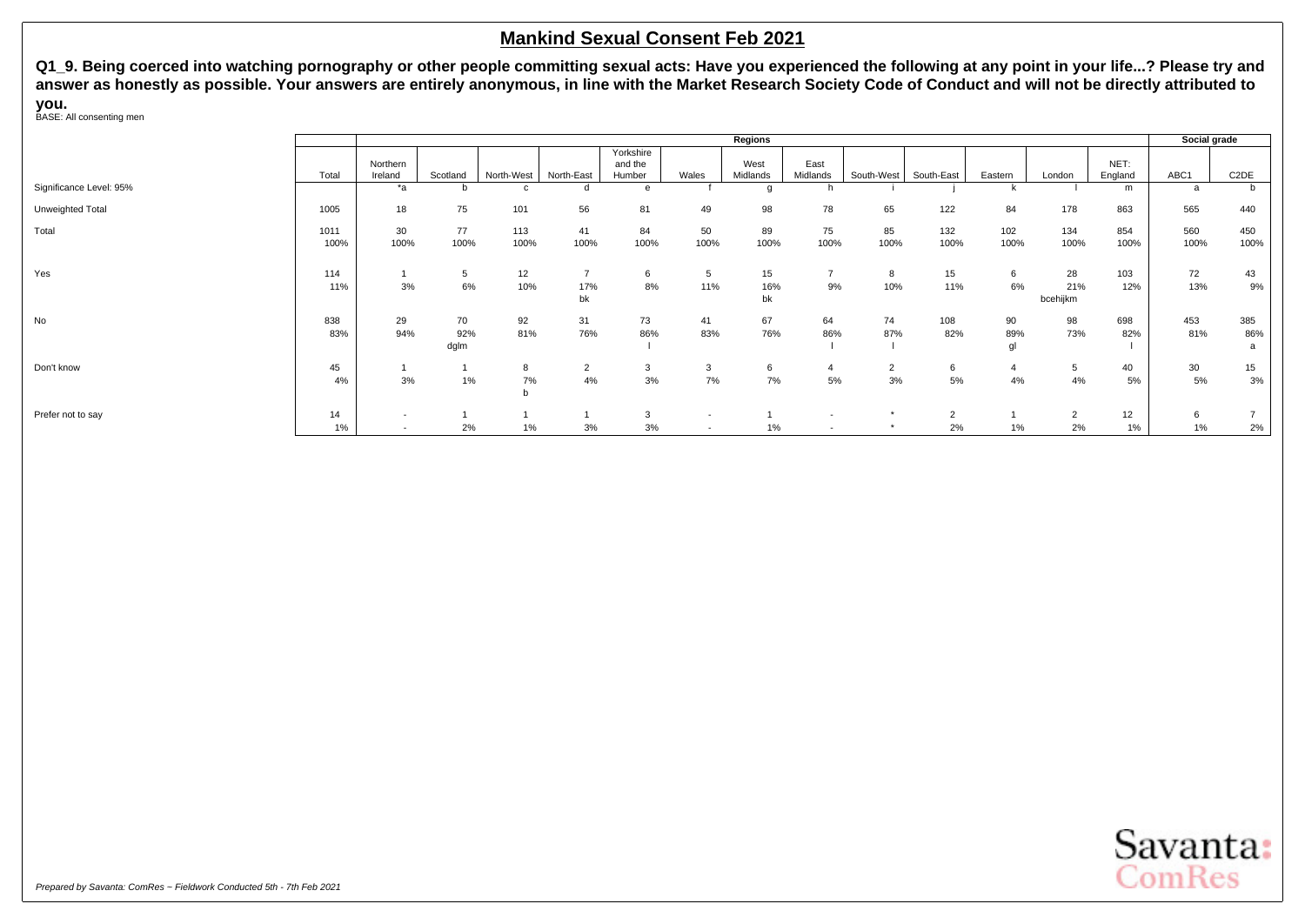<span id="page-28-0"></span>

|                         |                |                |                |                |                          | Age                      |         |            |                |          |
|-------------------------|----------------|----------------|----------------|----------------|--------------------------|--------------------------|---------|------------|----------------|----------|
|                         | Total          | $18 - 24$      | $25 - 34$      | $35 - 44$      | $45 - 54$                | $55 - 64$                | $65+$   | NET: 18-34 | NET: 35-54     | NET: 55+ |
| Significance Level: 95% |                | a              | b              | c              | d                        | e                        |         | g          | h              |          |
| Unweighted Total        | 1005           | 126            | 206            | 187            | 155                      | 166                      | 165     | 332        | 342            | 331      |
| Total                   | 1011           | 97             | 171            | 164            | 175                      | 157                      | 246     | 268        | 340            | 403      |
|                         | 100%           | 100%           | 100%           | 100%           | 100%                     | 100%                     | 100%    | 100%       | 100%           | 100%     |
| Yes                     | 83             | 21             | 32             | 23             | 3                        |                          | 3       | 53         | 26             | 4        |
|                         | 8%             | 21%            | 19%            | 14%            | 1%                       | 1%                       | 1%      | 20%        | 8%             | 1%       |
|                         |                | defhi          | defhi          | defhi          |                          |                          |         | defhi      | defi           |          |
| No                      | 879            | 67             | 126            | 130            | 164                      | 153                      | 238     | 193        | 295            | 391      |
|                         | 87%            | 69%            | 74%            | 79%            | 94%                      | 97%                      | 97%     | 72%        | 87%            | 97%      |
|                         |                |                |                | a              | abcgh                    | abcgh                    | abcgh   |            | abcg           | abcgh    |
| Don't know              | 41             | $\overline{7}$ | 11             | 9              | 8                        | 3                        | 3       | 18         | 18             | 6        |
|                         | 4%             | 7%             | 6%             | 6%             | $5\%$                    | 2%                       | 1%      | 7%         | 5%             | 2%       |
|                         |                | efi            | efi            | fi             |                          |                          |         | efi        | fi             |          |
| Prefer not to say       | $\overline{7}$ | $\mathbf{3}$   | $\overline{2}$ | $\overline{2}$ | $\overline{\phantom{a}}$ | $\overline{\phantom{a}}$ |         | 5          | $\overline{2}$ |          |
|                         | 1%             | 3%             | 1%             | 1%             | $\overline{\phantom{a}}$ | $\overline{\phantom{a}}$ | $\star$ | 2%         | $\star$        | $\star$  |
|                         |                | dehi           |                |                |                          |                          |         |            |                |          |

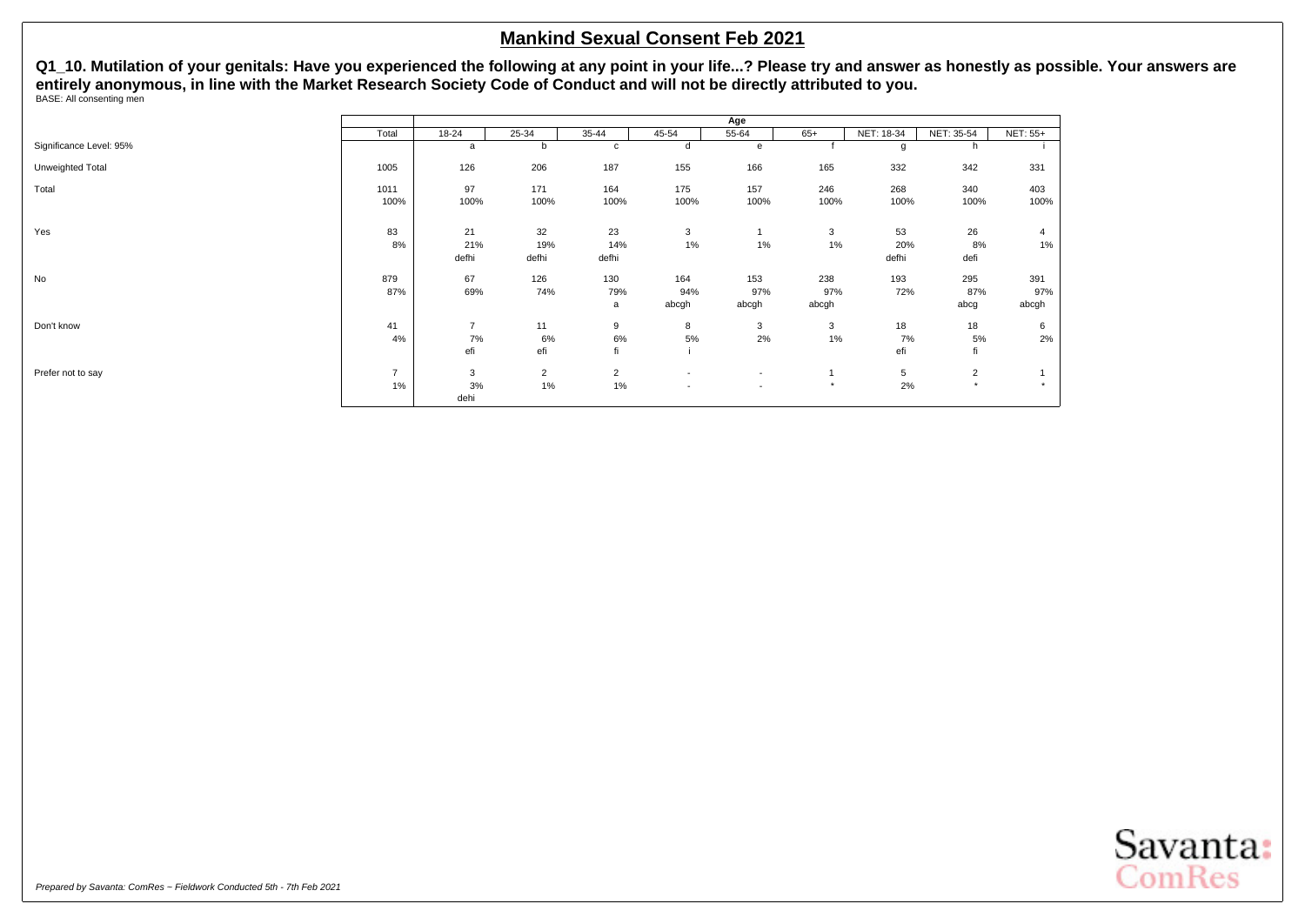|                         |                         |                     |                                                      |             |            |                                |                          | Regions                        |                                                      |            |                         |                                                      |                         |                     | Social grade         |                      |
|-------------------------|-------------------------|---------------------|------------------------------------------------------|-------------|------------|--------------------------------|--------------------------|--------------------------------|------------------------------------------------------|------------|-------------------------|------------------------------------------------------|-------------------------|---------------------|----------------------|----------------------|
|                         | Total                   | Northern<br>Ireland | Scotland                                             | North-West  | North-East | Yorkshire<br>and the<br>Humber | Wales                    | West<br>Midlands               | East<br>Midlands                                     | South-West | South-East              | Eastern                                              | London                  | NET:<br>England     | ABC1                 | C <sub>2</sub> DE    |
| Significance Level: 95% |                         | *a                  | b                                                    |             |            | e                              |                          | g                              |                                                      |            |                         | k                                                    |                         | m                   | a                    | b                    |
| Unweighted Total        | 1005                    | 18                  | 75                                                   | 101         | 56         | 81                             | 49                       | 98                             | 78                                                   | 65         | 122                     | 84                                                   | 178                     | 863                 | 565                  | 440                  |
| Total                   | 1011<br>100%            | 30<br>100%          | 77<br>100%                                           | 113<br>100% | 41<br>100% | 84<br>100%                     | 50<br>100%               | 89<br>100%                     | 75<br>100%                                           | 85<br>100% | 132<br>100%             | 102<br>100%                                          | 134<br>100%             | 854<br>100%         | 560<br>100%          | 450<br>100%          |
| Yes                     | 83<br>8%                | 3%                  | 6<br>8%                                              | 6<br>5%     | 3<br>6%    | 3<br>4%                        | 5<br>10%                 | 6<br>7%                        | $\overline{4}$<br>6%                                 | 5<br>6%    | 14<br>10%               | 4<br>3%                                              | 26<br>20%<br>bcdeghijkm | 71<br>8%            | 52<br>9%             | 30<br>7%             |
| No                      | 879<br>87%              | 26<br>85%           | 69<br>90%                                            | 102<br>90%  | 37<br>92%  | 74<br>88%                      | 44<br>88%                | 75<br>84%                      | 65<br>87%                                            | 79<br>94%  | 113<br>86%              | 95<br>93%                                            | 100<br>75%              | 741<br>87%          | 479<br>86%           | 400<br>89%           |
| Don't know              | 41<br>4%                | 3<br>11%            | $\overline{2}$<br>3%                                 | 3%          | 1%         | 4<br>5%                        | 3%                       | $\overline{\phantom{a}}$<br>8% | 6<br>8%                                              |            | 3<br>2%                 | 3<br>3%                                              | 6<br>5%                 | 35<br>4%            | 25<br>4%             | 16<br>4%             |
| Prefer not to say       | $\overline{ }$<br>$1\%$ |                     | $\overline{\phantom{a}}$<br>$\overline{\phantom{a}}$ | 1%          | 1%         | $\overline{2}$<br>$3%$         | $\overline{\phantom{a}}$ | 1%                             | $\overline{\phantom{a}}$<br>$\overline{\phantom{a}}$ |            | $\overline{2}$<br>$1\%$ | $\overline{\phantom{a}}$<br>$\overline{\phantom{a}}$ | $1\%$                   | $\rightarrow$<br>1% | $\overline{a}$<br>1% | $\overline{4}$<br>1% |

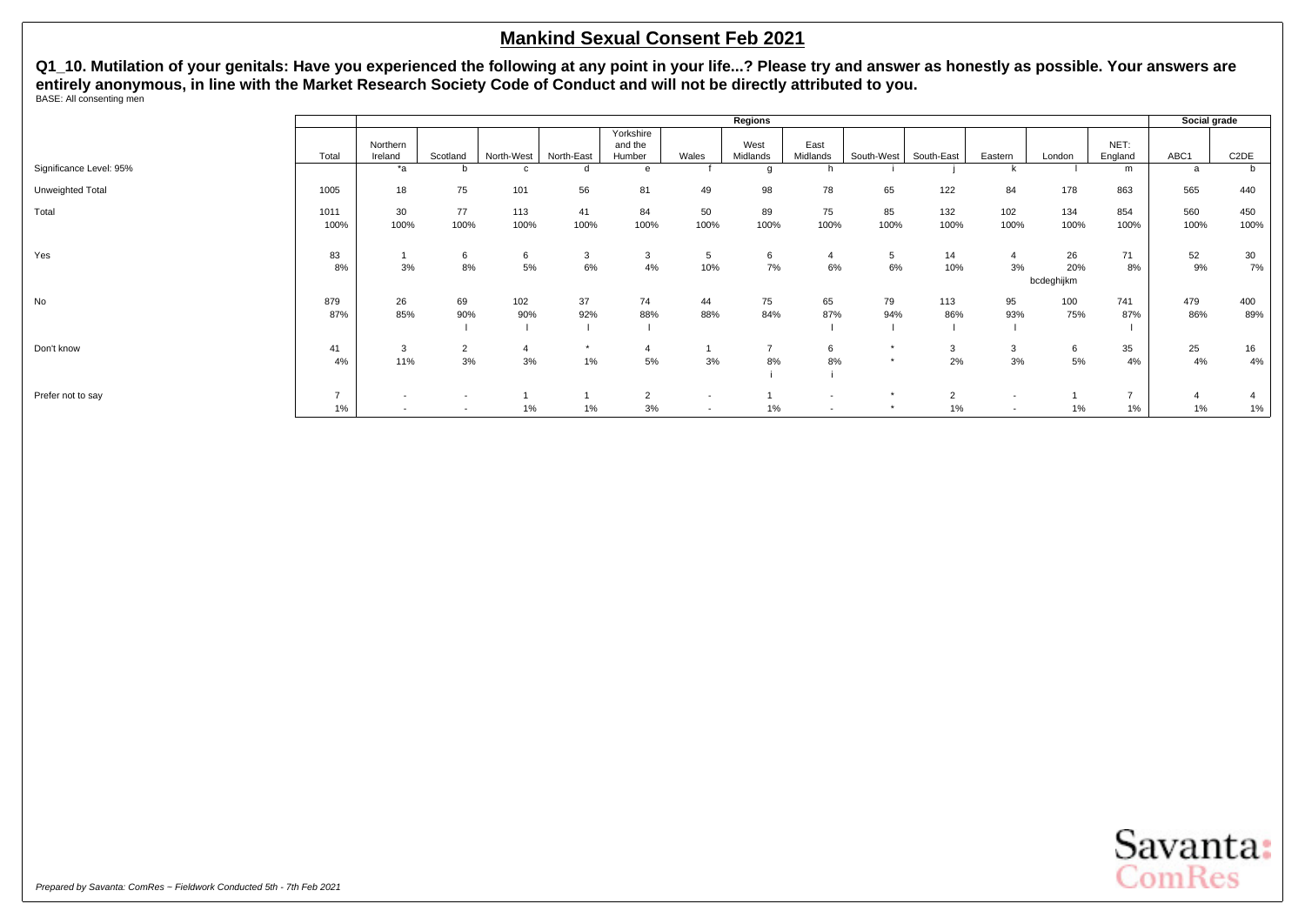<span id="page-30-0"></span>

|                         |       |                |                |                |                | Age                      |        |                |            |                 |
|-------------------------|-------|----------------|----------------|----------------|----------------|--------------------------|--------|----------------|------------|-----------------|
|                         | Total | $18 - 24$      | $25 - 34$      | $35 - 44$      | $45 - 54$      | $55 - 64$                | $65+$  | NET: 18-34     | NET: 35-54 | <b>NET: 55+</b> |
| Significance Level: 95% |       | a              | b              | C              | d              | e                        |        | g              | h          |                 |
| Unweighted Total        | 1005  | 126            | 206            | 187            | 155            | 166                      | 165    | 332            | 342        | 331             |
| Total                   | 1011  | 97             | 171            | 164            | 175            | 157                      | 246    | 268            | 340        | 403             |
|                         | 100%  | 100%           | 100%           | 100%           | 100%           | 100%                     | 100%   | 100%           | 100%       | 100%            |
| Yes                     | 137   | 27             | 41             | 34             | 12             | 12                       | 11     | 68             | 46         | 23              |
|                         | 14%   | 27%            | 24%            | 21%            | 7%             | 7%                       | 5%     | 25%            | 14%        | 6%              |
|                         |       | defhi          | defhi          | defhi          |                |                          |        | defhi          | defi       |                 |
| No                      | 820   | 61             | 115            | 114            | 156            | 142                      | 231    | 176            | 270        | 373             |
|                         | 81%   | 63%            | 67%            | 70%            | 89%            | 90%                      | 94%    | 66%            | 80%        | 93%             |
|                         |       |                |                |                | abcgh          | abcgh                    | abcgh  |                | abcg       | abcgh           |
| Don't know              | 41    | $\overline{7}$ | 10             | 13             | $\overline{7}$ | $\overline{4}$           | $\sim$ | 17             | 20         | 4               |
|                         | 4%    | 7%             | 6%             | 8%             | 4%             | 2%                       | $\sim$ | 6%             | 6%         | 1%              |
|                         |       | fi             | fi             | efi            | fi             |                          |        | efi            |            |                 |
| Prefer not to say       | 14    | 3              | $\overline{4}$ | $\overline{2}$ |                | $\overline{\phantom{a}}$ | 3      | $\overline{7}$ | 3          | 3               |
|                         | 1%    | 3%             | 3%             | 1%             | 1%             | $\overline{\phantom{a}}$ | 1%     | 3%             | 1%         | 1%              |
|                         |       | $\mathbf{e}$   | е              |                |                |                          |        | e              |            |                 |

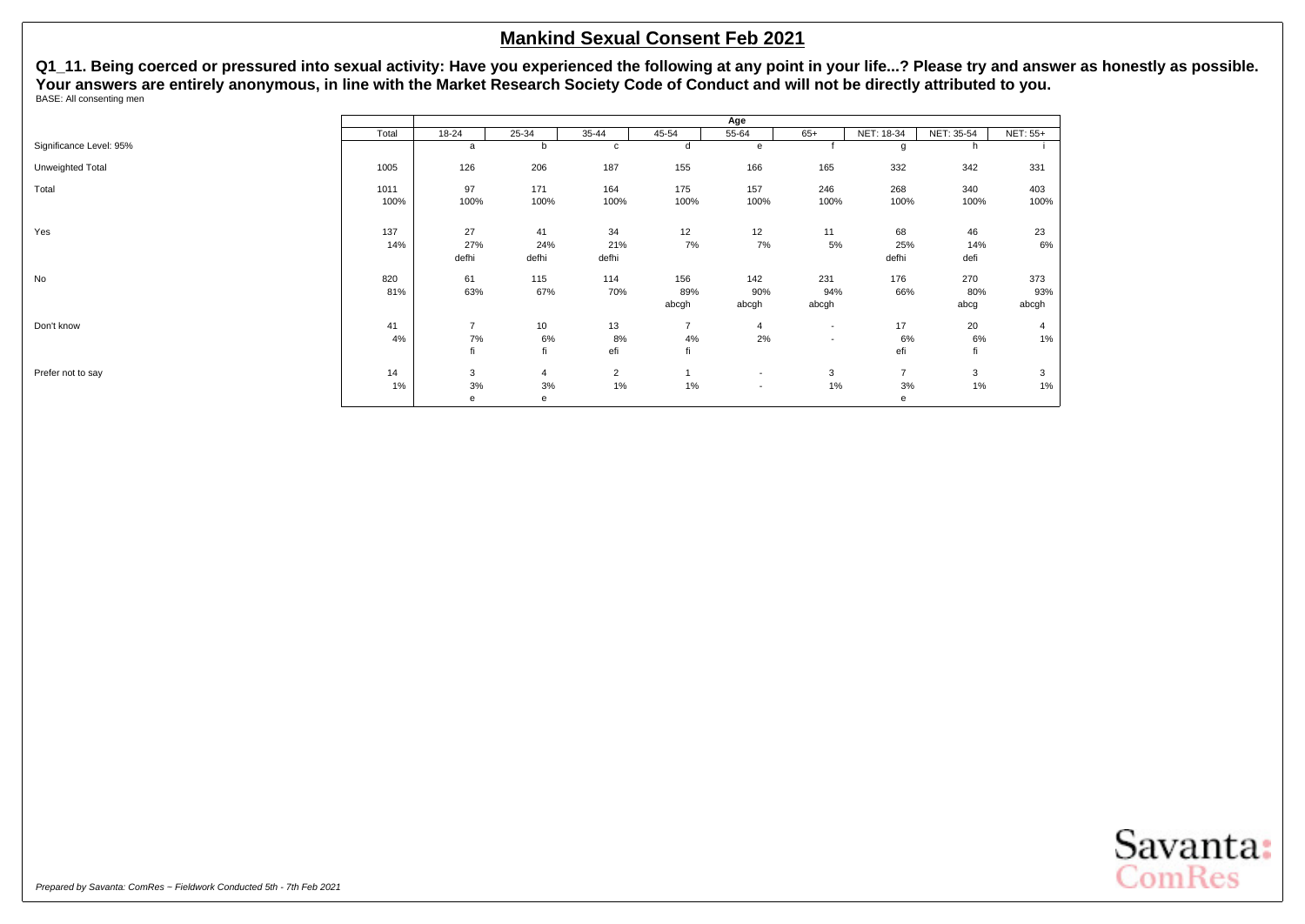|                         |       |                          |                |            |                |                      |       | <b>Regions</b> |                |            |                |         |                |         | Social grade   |                   |
|-------------------------|-------|--------------------------|----------------|------------|----------------|----------------------|-------|----------------|----------------|------------|----------------|---------|----------------|---------|----------------|-------------------|
|                         |       | Northern                 |                |            |                | Yorkshire<br>and the |       | West           | East           |            |                |         |                | NET:    |                |                   |
|                         | Total | Ireland                  | Scotland       | North-West | North-East     | Humber               | Wales | Midlands       | Midlands       | South-West | South-East     | Eastern | London         | England | ABC1           | C <sub>2</sub> DE |
| Significance Level: 95% |       | *a                       | b              |            |                | e                    |       | q              | h              |            |                |         |                | m       | a              |                   |
| Unweighted Total        | 1005  | 18                       | 75             | 101        | 56             | 81                   | 49    | 98             | 78             | 65         | 122            | 84      | 178            | 863     | 565            | 440               |
| Total                   | 1011  | 30                       | 77             | 113        | 41             | 84                   | 50    | 89             | 75             | 85         | 132            | 102     | 134            | 854     | 560            | 450               |
|                         | 100%  | 100%                     | 100%           | 100%       | 100%           | 100%                 | 100%  | 100%           | 100%           | 100%       | 100%           | 100%    | 100%           | 100%    | 100%           | 100%              |
| Yes                     | 137   | 6                        | $\overline{ }$ | 12         | 9              | 8                    |       | 15             | 11             | 10         | 21             | 8       | 28             | 120     | 76             | 60                |
|                         | 14%   | 19%                      | $9\%$          | 11%        | 22%<br>bcek    | 9%                   | 8%    | 17%            | 14%            | 11%        | 16%            | 8%      | 21%<br>bcefkm  | 14%     | 14%            | 13%               |
|                         |       |                          |                |            |                |                      |       |                |                |            |                |         |                |         |                |                   |
| No                      | 820   | 22                       | 66             | 90         | 29             | 70                   | 44    | 69             | 63             | 74         | 105            | 89      | 98             | 686     | 452            | 368               |
|                         | 81%   | 74%                      | 87%            | 80%        | 70%            | 83%                  | 89%   | 78%            | 84%            | 88%        | 80%            | 87%     | 73%            | 80%     | 81%            | 82%               |
|                         |       |                          | dl             |            |                |                      | dl    |                |                | dl         |                | dl      |                |         |                |                   |
| Don't know              | 41    | $\overline{2}$           | 3              | 8          | $\overline{2}$ |                      |       | 5              | $\overline{2}$ |            |                |         | 6              | 35      | 25             | 15 <sub>1</sub>   |
|                         | 4%    | 7%                       | 3%             | 7%         | 6%             | 5%                   | 3%    | 6%             | 2%             |            | 3%             | 4%      | 4%             | 4%      | 5%             | 3%                |
|                         |       |                          |                |            |                |                      |       |                |                |            |                |         |                |         |                |                   |
| Prefer not to say       | 14    | $\overline{\phantom{a}}$ |                | 3          |                | 3                    |       |                |                |            | $\overline{2}$ |         | $\overline{2}$ | 13      | $\overline{7}$ |                   |
|                         | $1\%$ |                          | 1%             | 3%         | 1%             | 3%                   |       |                |                |            | 2%             | 1%      | 2%             | 2%      | $1\%$          | 2%                |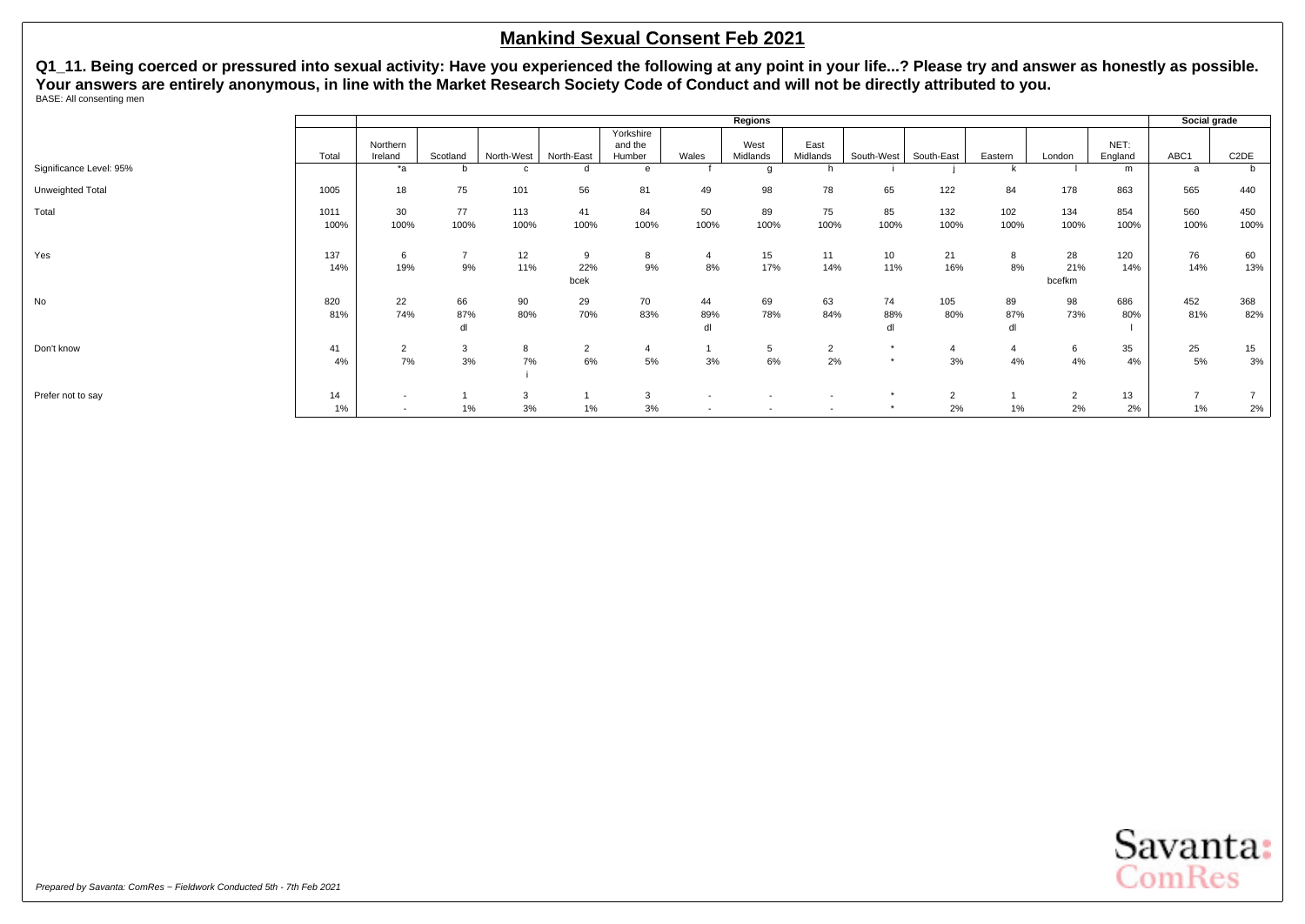<span id="page-32-0"></span>**Q1\_12. Rape or non-consensual penetration of your mouth or anus with a penis: Have you experienced the following at any point in your life...? Please try and answer**  as honestly as possible. Your answers are entirely anonymous, in line with the Market Research Society Code of Conduct and will not be directly attributed to you.<br><sup>BASE: All consenting men</sup>

|                         |              |                    |                           |                   |                                                      | Age                 |                      |                           |                    |                     |
|-------------------------|--------------|--------------------|---------------------------|-------------------|------------------------------------------------------|---------------------|----------------------|---------------------------|--------------------|---------------------|
|                         | Total        | 18-24              | 25-34                     | 35-44             | 45-54                                                | $55 - 64$           | $65+$                | NET: 18-34                | NET: 35-54         | <b>NET: 55+</b>     |
| Significance Level: 95% |              | a                  | b                         | $\mathbf{C}$      | d                                                    | e                   |                      | g                         | h                  |                     |
| Unweighted Total        | 1005         | 126                | 206                       | 187               | 155                                                  | 166                 | 165                  | 332                       | 342                | 331                 |
| Total                   | 1011<br>100% | 97<br>100%         | 171<br>100%               | 164<br>100%       | 175<br>100%                                          | 157<br>100%         | 246<br>100%          | 268<br>100%               | 340<br>100%        | 403<br>100%         |
| Yes                     | 90<br>9%     | 21<br>21%<br>defhi | 24<br>14%<br>defi         | 26<br>16%<br>defi | 10<br>5%                                             | 5<br>3%             | 5<br>2%              | 45<br>17%<br>defhi        | 35<br>10%<br>efi   | 10<br>2%            |
| No                      | 868<br>86%   | 68<br>70%          | 130<br>76%                | 124<br>76%        | 160<br>92%<br>abcgh                                  | 150<br>95%<br>abcgh | 235<br>96%<br>abcgh  | 198<br>74%                | 285<br>84%<br>abcg | 384<br>95%<br>abcgh |
| Don't know              | 38<br>4%     | 5<br>6%<br>fi      | 13<br>8%<br>efi           | 9<br>6%<br>fi     | 5<br>3%                                              | 3<br>2%             | $\overline{2}$<br>1% | 18<br>7%<br>efi           | 14<br>4%           | 5<br>1%             |
| Prefer not to say       | 16<br>2%     | 3<br>3%<br>d       | $\overline{4}$<br>3%<br>d | 5<br>3%<br>de     | $\overline{\phantom{a}}$<br>$\overline{\phantom{a}}$ | $\star$<br>$\star$  | 3<br>1%              | $\overline{7}$<br>3%<br>d | 5<br>2%            | 4<br>1%             |

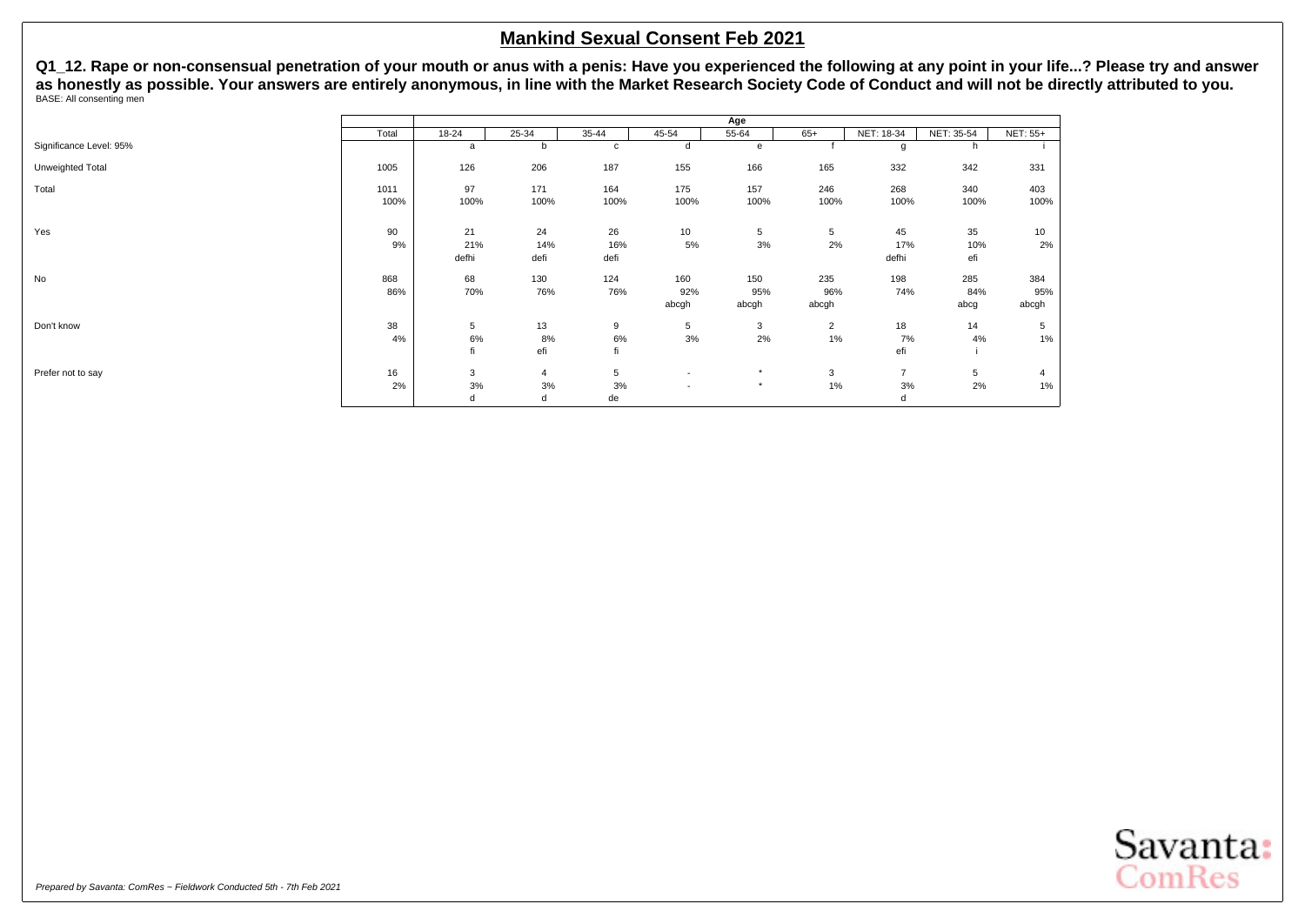**Q1\_12. Rape or non-consensual penetration of your mouth or anus with a penis: Have you experienced the following at any point in your life...? Please try and answer**  as honestly as possible. Your answers are entirely anonymous, in line with the Market Research Society Code of Conduct and will not be directly attributed to you. BASE: All consenting men

|                         |              |                          |                                                      |                    |                      |                                |                          | <b>Regions</b>              |                                                      |                                |                 |             |                     |                 | Social grade |                   |
|-------------------------|--------------|--------------------------|------------------------------------------------------|--------------------|----------------------|--------------------------------|--------------------------|-----------------------------|------------------------------------------------------|--------------------------------|-----------------|-------------|---------------------|-----------------|--------------|-------------------|
|                         | Total        | Northern<br>Ireland      | Scotland                                             | North-West         | North-East           | Yorkshire<br>and the<br>Humber | Wales                    | West<br>Midlands            | East<br>Midlands                                     | South-West                     | South-East      | Eastern     | London              | NET:<br>England | ABC1         | C <sub>2</sub> DE |
| Significance Level: 95% |              | *a                       | b                                                    |                    |                      | e                              |                          | g                           | h                                                    |                                |                 | ĸ           |                     | m               | a            | b                 |
| Unweighted Total        | 1005         | 18                       | 75                                                   | 101                | 56                   | 81                             | 49                       | 98                          | 78                                                   | 65                             | 122             | 84          | 178                 | 863             | 565          | 440               |
| Total                   | 1011<br>100% | 30<br>100%               | 77<br>100%                                           | 113<br>100%        | 41<br>100%           | 84<br>100%                     | 50<br>100%               | 89<br>100%                  | 75<br>100%                                           | 85<br>100%                     | 132<br>100%     | 102<br>100% | 134<br>100%         | 854<br>100%     | 560<br>100%  | 450<br>100%       |
| Yes                     | 90<br>9%     | 3%                       | 3<br>3%                                              | 10<br>9%           | $\overline{2}$<br>6% | 8%                             | 5<br>10%                 | 5<br>6%                     | 5<br>6%                                              | $\overline{\phantom{0}}$<br>8% | 18<br>14%<br>bk | 5<br>5%     | 23<br>17%<br>bdghkm | 81<br>9%        | 50<br>9%     | 39<br>9%          |
| No                      | 868<br>86%   | 27<br>87%                | 72<br>94%<br>ejlm                                    | 97<br>86%          | 36<br>89%            | 70<br>83%                      | 41<br>83%                | 77<br>86%                   | 69<br>92%                                            | 74<br>88%                      | 108<br>82%      | 93<br>91%   | 105<br>78%          | 728<br>85%      | 477<br>85%   | 391<br>87%        |
| Don't know              | 38<br>4%     | 3<br>9%                  | $\overline{2}$<br>3%                                 | 3<br>3%            | 2<br>4%              | 5<br>6%                        | 7%                       | $\overline{ }$<br>8%<br>jlm | $1\%$                                                | 2<br>2%                        | $1\%$           | 4%          | 4<br>3%             | 29<br>3%        | 23<br>4%     | 14<br>3%          |
| Prefer not to say       | 16<br>2%     | $\overline{\phantom{a}}$ | $\overline{\phantom{a}}$<br>$\overline{\phantom{a}}$ | $\sim$<br>ر.<br>3% | 1%                   | 3<br>3%                        | $\overline{\phantom{a}}$ |                             | $\overline{\phantom{a}}$<br>$\overline{\phantom{a}}$ | $\sim$<br>$\epsilon$<br>2%     | 4<br>3%         | $1\%$       | 3<br>2%             | 16<br>2%        | 10<br>2%     | 6<br>$1\%$        |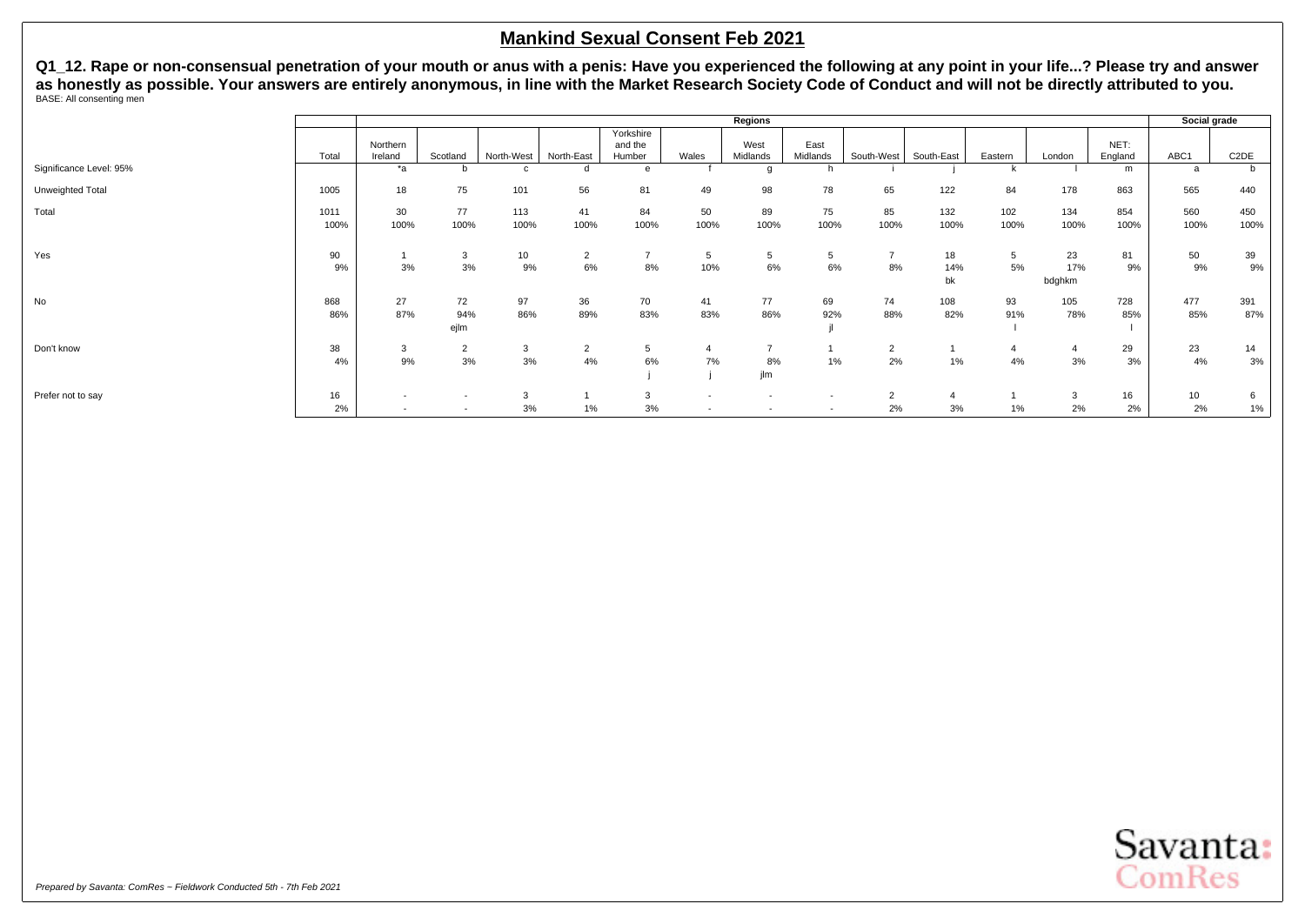<span id="page-34-0"></span>**Q1\_13. Assault by penetration of your mouth or anus with any object: Have you experienced the following at any point in your life...? Please try and answer as honestly**  as possible. Your answers are entirely anonymous, in line with the Market Research Society Code of Conduct and will not be directly attributed to you.<br><sup>BASE: All consenting men</sup>

|                         |              |                      |                      |                    |                     | Age                  |                                    |                    |                      |                           |
|-------------------------|--------------|----------------------|----------------------|--------------------|---------------------|----------------------|------------------------------------|--------------------|----------------------|---------------------------|
|                         | Total        | $18 - 24$            | $25 - 34$            | 35-44              | 45-54               | $55 - 64$            | 65+                                | NET: 18-34         | NET: 35-54           | <b>NET: 55+</b>           |
| Significance Level: 95% |              | a                    | b                    | $\mathbf c$        | d                   | e                    |                                    | g                  | h                    |                           |
| Unweighted Total        | 1005         | 126                  | 206                  | 187                | 155                 | 166                  | 165                                | 332                | 342                  | 331                       |
| Total                   | 1011<br>100% | 97<br>100%           | 171<br>100%          | 164<br>100%        | 175<br>100%         | 157<br>100%          | 246<br>100%                        | 268<br>100%        | 340<br>100%          | 403<br>100%               |
| Yes                     | 82<br>8%     | 15<br>15%<br>defhi   | 30<br>17%<br>defhi   | 24<br>14%<br>defhi | 4<br>2%             | 3<br>2%              | $\overline{7}$<br>3%               | 45<br>17%<br>defhi | 28<br>8%<br>defi     | 10<br>2%                  |
| No                      | 882<br>87%   | 69<br>70%            | 126<br>74%           | 132<br>80%<br>a    | 165<br>94%<br>abcgh | 152<br>97%<br>abcgh  | 238<br>97%<br>abcgh                | 195<br>73%         | 297<br>87%<br>abcg   | 390<br>97%<br>abcgh       |
| Don't know              | 37<br>4%     | 11<br>12%<br>cdefhi  | 12<br>7%<br>efhi     | 6<br>3%<br>fi      | 6<br>3%<br>fi       | $\overline{2}$<br>1% | $\sim$<br>$\overline{\phantom{a}}$ | 24<br>9%<br>cdefhi | 12<br>3%<br>fi       | $\overline{2}$<br>$\star$ |
| Prefer not to say       | 10<br>1%     | $\overline{2}$<br>2% | $\overline{2}$<br>1% | 3<br>2%            | $\star$             | $\star$<br>$\star$   | $\star$                            | 5<br>2%            | $\overline{4}$<br>1% | $\overline{2}$<br>$\star$ |

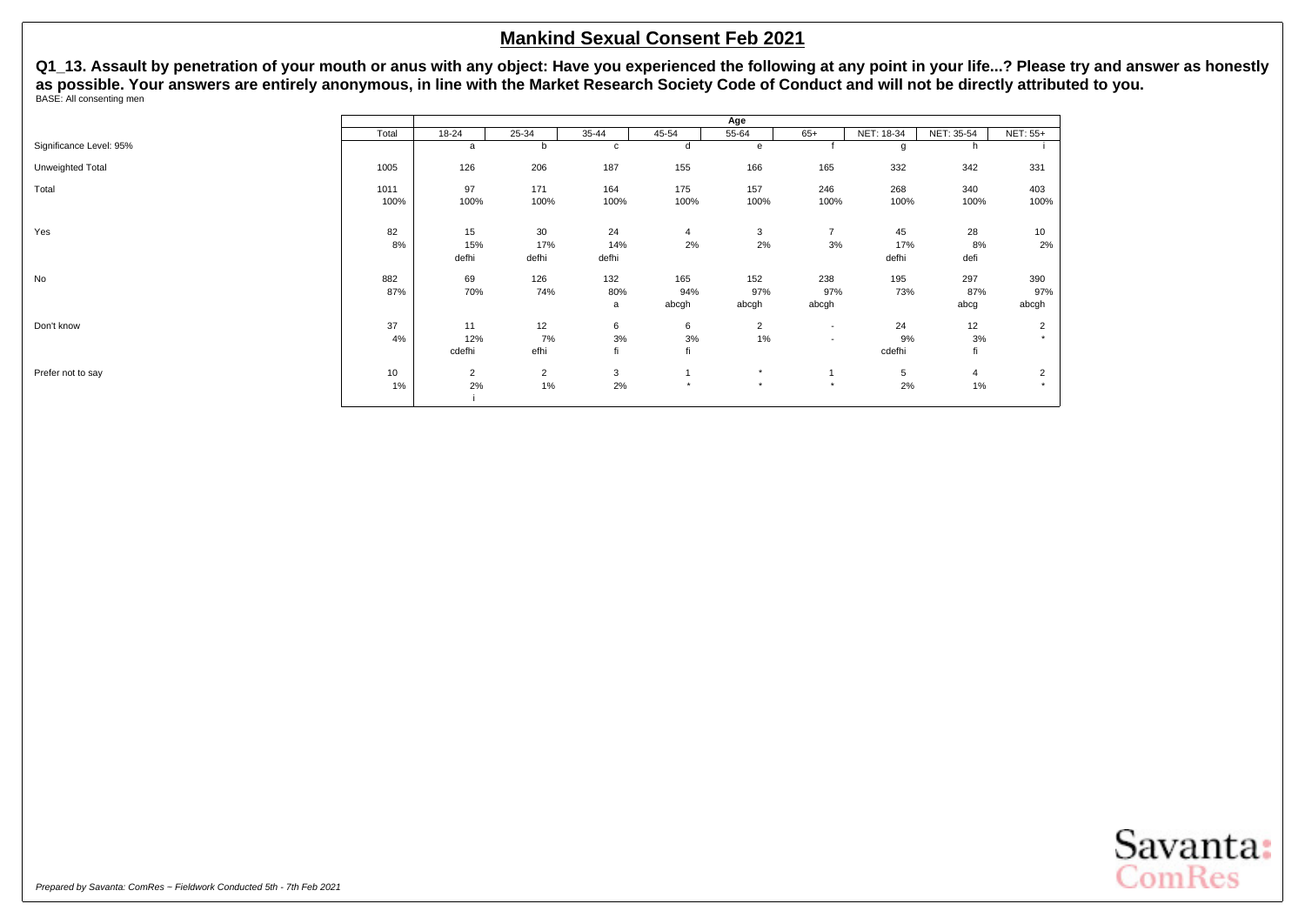**Q1\_13. Assault by penetration of your mouth or anus with any object: Have you experienced the following at any point in your life...? Please try and answer as honestly**  as possible. Your answers are entirely anonymous, in line with the Market Research Society Code of Conduct and will not be directly attributed to you.<br><sup>BASE: All consenting men</sup>

|                         |              |                          |               |                 |                                                      |                                |            | Regions          |                          |                      |                      |                          |                       |                          | Social grade |                   |
|-------------------------|--------------|--------------------------|---------------|-----------------|------------------------------------------------------|--------------------------------|------------|------------------|--------------------------|----------------------|----------------------|--------------------------|-----------------------|--------------------------|--------------|-------------------|
|                         | Total        | Northern<br>Ireland      | Scotland      | North-West      | North-East                                           | Yorkshire<br>and the<br>Humber | Wales      | West<br>Midlands | East<br>Midlands         | South-West           | South-East           | Eastern                  | London                | NET:<br>England          | ABC1         | C <sub>2</sub> DE |
| Significance Level: 95% |              | *a                       |               |                 |                                                      | e                              |            | $\alpha$         |                          |                      |                      |                          |                       | m                        |              |                   |
| Unweighted Total        | 1005         | 18                       | 75            | 101             | 56                                                   | 81                             | 49         | 98               | 78                       | 65                   | 122                  | 84                       | 178                   | 863                      | 565          | 440               |
| Total                   | 1011<br>100% | 30<br>100%               | 77<br>100%    | 113<br>100%     | 41<br>100%                                           | 84<br>100%                     | 50<br>100% | 89<br>100%       | 75<br>100%               | 85<br>100%           | 132<br>100%          | 102<br>100%              | 134<br>100%           | 854<br>100%              | 560<br>100%  | 450<br>100%       |
| Yes                     | 82<br>8%     | 12%                      | 5<br>6%       | 12<br>11%<br>hi | 3%                                                   | 3<br>3%                        | 8%         | 6<br>7%          | 2<br>2%                  | $\overline{2}$<br>2% | 15<br>11%<br>ehi     | 5%                       | 23<br>17%<br>bdeghikm | 69<br>8%                 | 46<br>8%     | 36<br>8%          |
| No                      | 882<br>87%   | 26<br>85%                | 67<br>87%     | 96<br>85%       | 39<br>95%                                            | 76<br>90%                      | 44<br>89%  | 78<br>88%        | 69<br>92%                | 80<br>94%            | 109<br>83%           | 92<br>91%                | 106<br>79%            | 745<br>87%               | 490<br>87%   | 391<br>87%        |
| Don't know              | 37<br>4%     | 3%                       | 5<br>6%       | 3%              | $\overline{\phantom{a}}$<br>$\overline{\phantom{a}}$ | 4%                             | 3%         | 5%               | 6%                       | 2%                   | 5<br>4%              | 5%                       | J<br>2%               | 30<br>4%                 | 20<br>3%     | 18<br>4%          |
| Prefer not to say       | 10<br>$1\%$  | $\overline{\phantom{a}}$ | $\star$<br>1% | 1%              | 1%                                                   | 2<br>3%                        |            |                  | $\overline{\phantom{a}}$ | 2<br>2%              | $\overline{2}$<br>2% | $\overline{\phantom{a}}$ | $\sim$<br>$1\%$       | 10 <sup>°</sup><br>$1\%$ | 5<br>$1\%$   | b<br>1%           |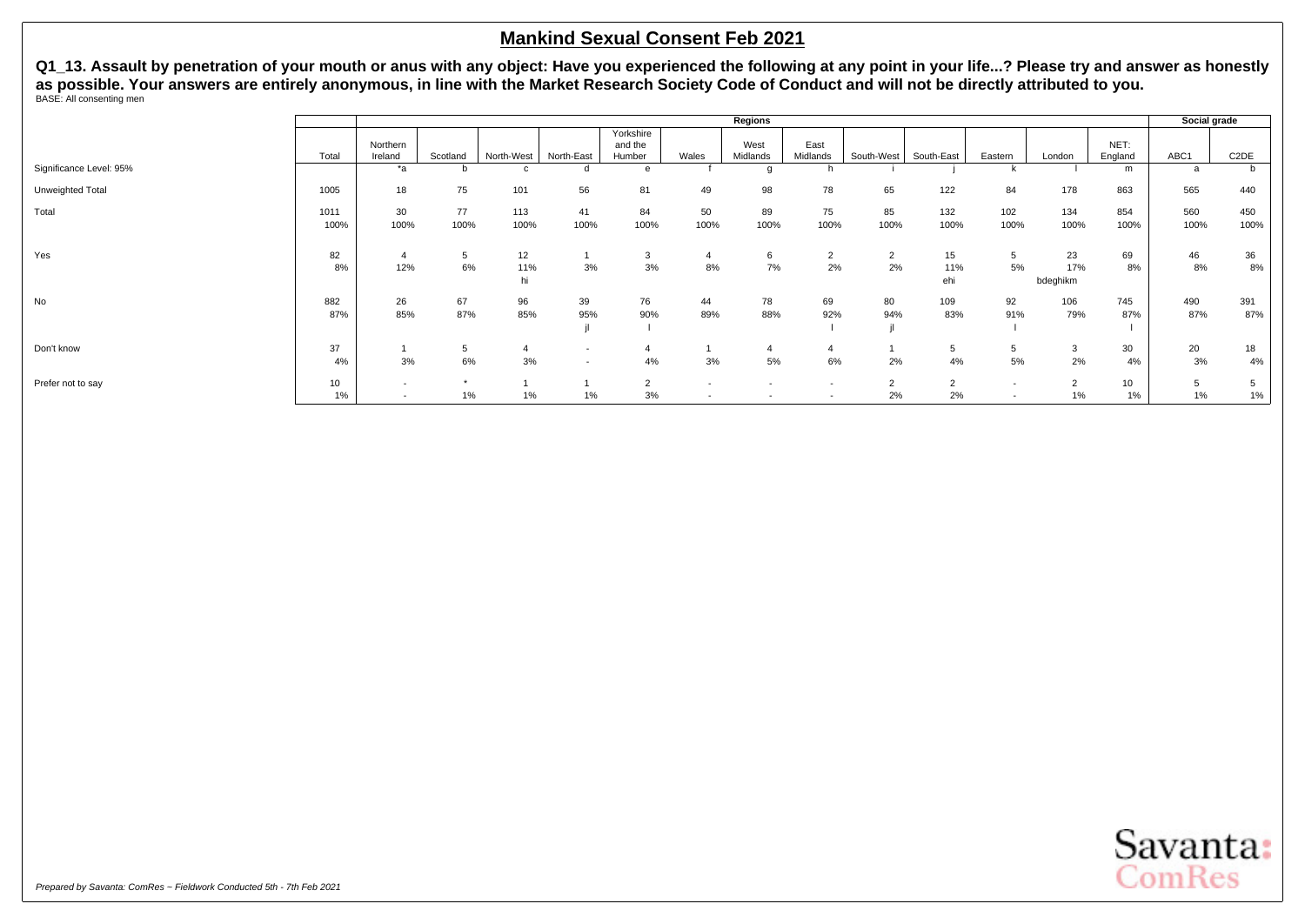<span id="page-36-0"></span>**Q1\_14. Sexual assault which includes any other unwanted sexual touching or kissing: Have you experienced the following at any point in your life...? Please try and**  answer as honestly as possible. Your answers are entirely anonymous, in line with the Market Research Society Code of Conduct and will not be directly attributed to **you.** BASE: All consenting men

|                         |       | Age   |       |                |                          |                          |         |            |                |          |  |  |  |  |
|-------------------------|-------|-------|-------|----------------|--------------------------|--------------------------|---------|------------|----------------|----------|--|--|--|--|
|                         | Total | 18-24 | 25-34 | 35-44          | 45-54                    | 55-64                    | $65+$   | NET: 18-34 | NET: 35-54     | NET: 55+ |  |  |  |  |
| Significance Level: 95% |       | a     | b     | c              | d                        | e                        |         | g          | h              |          |  |  |  |  |
| Unweighted Total        | 1005  | 126   | 206   | 187            | 155                      | 166                      | 165     | 332        | 342            | 331      |  |  |  |  |
| Total                   | 1011  | 97    | 171   | 164            | 175                      | 157                      | 246     | 268        | 340            | 403      |  |  |  |  |
|                         | 100%  | 100%  | 100%  | 100%           | 100%                     | 100%                     | 100%    | 100%       | 100%           | 100%     |  |  |  |  |
| Yes                     | 133   | 26    | 32    | 34             | 16                       | 18                       | 8       | 58         | 50             | 26       |  |  |  |  |
|                         | 13%   | 26%   | 19%   | 20%            | 9%                       | 11%                      | $3%$    | 22%        | 15%            | 6%       |  |  |  |  |
|                         |       | defhi | defi  | defi           |                          |                          |         | defhi      | fi             |          |  |  |  |  |
| No                      | 833   | 65    | 124   | 120            | 153                      | 135                      | 236     | 189        | 273            | 371      |  |  |  |  |
|                         | 82%   | 66%   | 73%   | 73%            | 88%                      | 86%                      | 96%     | 70%        | 80%            | 92%      |  |  |  |  |
|                         |       |       |       |                | abcg                     | abcg                     | abcdegh |            | abcg           | abcegh   |  |  |  |  |
| Don't know              | 33    | 3     | 10    | 9              | 6                        | 5                        |         | 13         | 15             | 6        |  |  |  |  |
|                         | 3%    | 3%    | $6\%$ | 6%             | 3%                       | 3%                       |         | 5%         | 4%             | 1%       |  |  |  |  |
|                         |       |       | fi    | fi             |                          |                          |         | fi         | fi             |          |  |  |  |  |
| Prefer not to say       | 11    | 4     | 4     | $\overline{2}$ | $\overline{\phantom{a}}$ | $\overline{\phantom{a}}$ |         | 8          | $\overline{c}$ |          |  |  |  |  |
|                         | $1\%$ | 4%    | 3%    | 1%             | $\overline{\phantom{a}}$ | $\overline{\phantom{a}}$ |         | 3%         | $\star$        |          |  |  |  |  |
|                         |       | defhi | dehi  |                |                          |                          |         | dehi       |                |          |  |  |  |  |

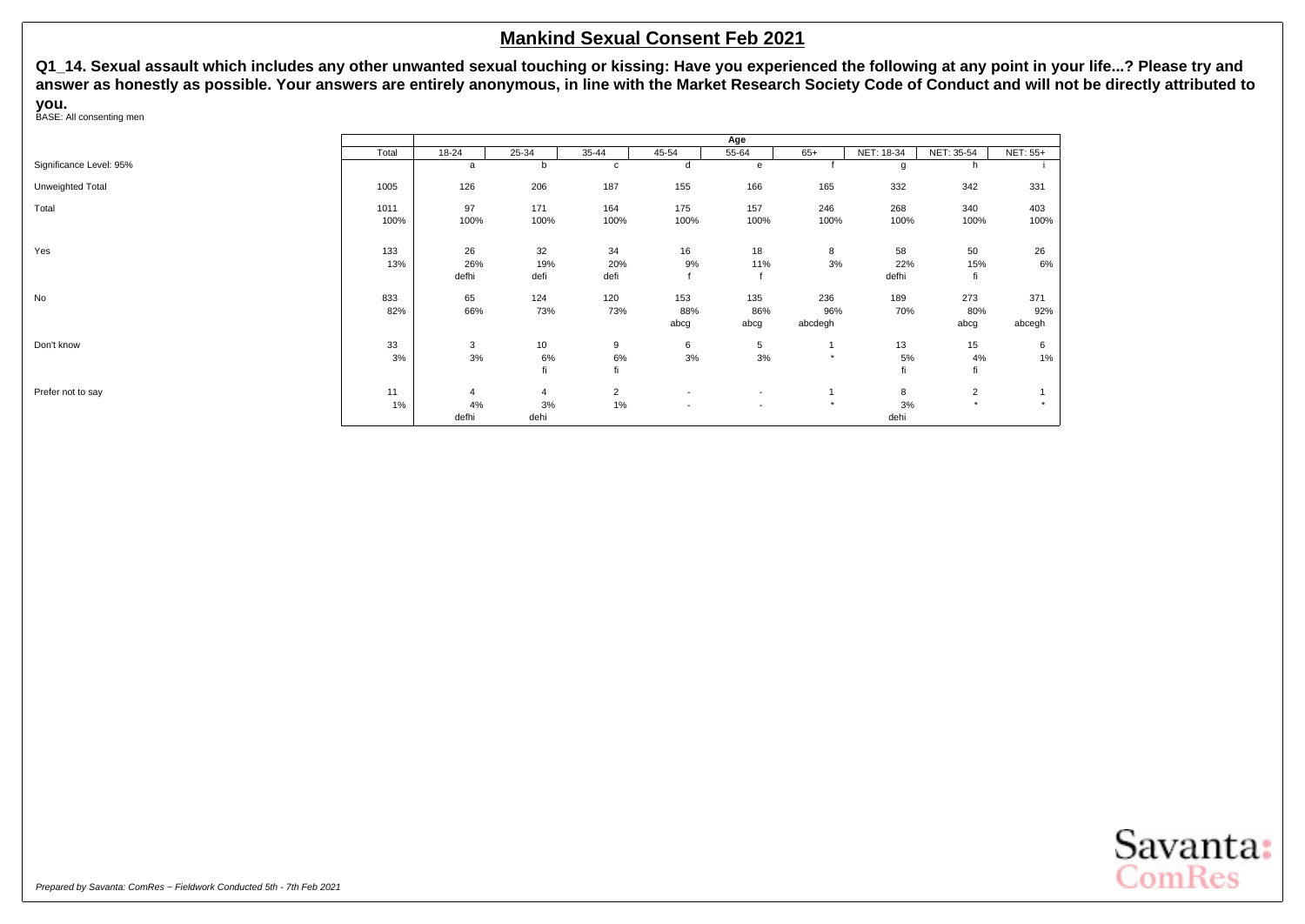**Q1\_14. Sexual assault which includes any other unwanted sexual touching or kissing: Have you experienced the following at any point in your life...? Please try and**  answer as honestly as possible. Your answers are entirely anonymous, in line with the Market Research Society Code of Conduct and will not be directly attributed to **you.** BASE: All consenting men

|                         |              | Regions              |                      |             |               |                                |                          |                  |                          |            |                      |                          |             | Social grade    |             |                      |
|-------------------------|--------------|----------------------|----------------------|-------------|---------------|--------------------------------|--------------------------|------------------|--------------------------|------------|----------------------|--------------------------|-------------|-----------------|-------------|----------------------|
|                         | Total        | Northern<br>Ireland  | Scotland             | North-West  | North-East    | Yorkshire<br>and the<br>Humber | Wales                    | West<br>Midlands | East<br>Midlands         | South-West | South-East           | Eastern                  | London      | NET:<br>England | ABC1        | C <sub>2</sub> DE    |
| Significance Level: 95% |              | *a                   |                      |             | d             | e                              |                          |                  |                          |            |                      |                          |             | m               |             | D                    |
| Unweighted Total        | 1005         | 18                   | 75                   | 101         | 56            | 81                             | 49                       | 98               | 78                       | 65         | 122                  | 84                       | 178         | 863             | 565         | 440                  |
| Total                   | 1011<br>100% | 30<br>100%           | 77<br>100%           | 113<br>100% | 41<br>100%    | 84<br>100%                     | 50<br>100%               | 89<br>100%       | 75<br>100%               | 85<br>100% | 132<br>100%          | 102<br>100%              | 134<br>100% | 854<br>100%     | 560<br>100% | 450<br>100%          |
| Yes                     | 133<br>13%   | $\overline{2}$<br>8% | $\overline{4}$<br>6% | 16<br>14%   | 8<br>19%<br>b | $\rightarrow$<br>9%            | 6<br>12%                 | 10<br>11%        | 8<br>11%                 | 12<br>15%  | 25<br>19%<br>bek     | 9<br>9%                  | 23<br>18%   | 121<br>14%<br>b | 79<br>14%   | 54<br>12%            |
| No                      | 833<br>82%   | 25<br>83%            | 71<br>92%<br>cdijlm  | 91<br>81%   | 32<br>77%     | 72<br>86%                      | 42<br>85%                | 74<br>83%        | 64<br>85%                | 69<br>81%  | 98<br>74%            | 89<br>87%                | 107<br>80%  | 694<br>81%      | 454<br>81%  | 379<br>84%           |
| Don't know              | 33<br>3%     | 3%                   | 1%                   | 4%          | 2%            | $\overline{2}$<br>2%           | 3%                       | 4<br>5%          | 3<br>3%                  | 3<br>4%    | 6<br>5%              | 4<br>4%                  | 3<br>2%     | 30<br>4%        | 21<br>4%    | 12<br>3%             |
| Prefer not to say       | 11<br>$1\%$  | $\overline{2}$<br>7% | $\ddot{}$<br>1%      | 1%          | 1%            | 3<br>3%                        | $\overline{\phantom{a}}$ | $1\%$            | $\overline{\phantom{a}}$ | $\star$    | $\overline{2}$<br>2% | $\overline{\phantom{a}}$ | $1\%$       | 9<br>$1\%$      | 6<br>$1\%$  | 5 <sub>5</sub><br>1% |

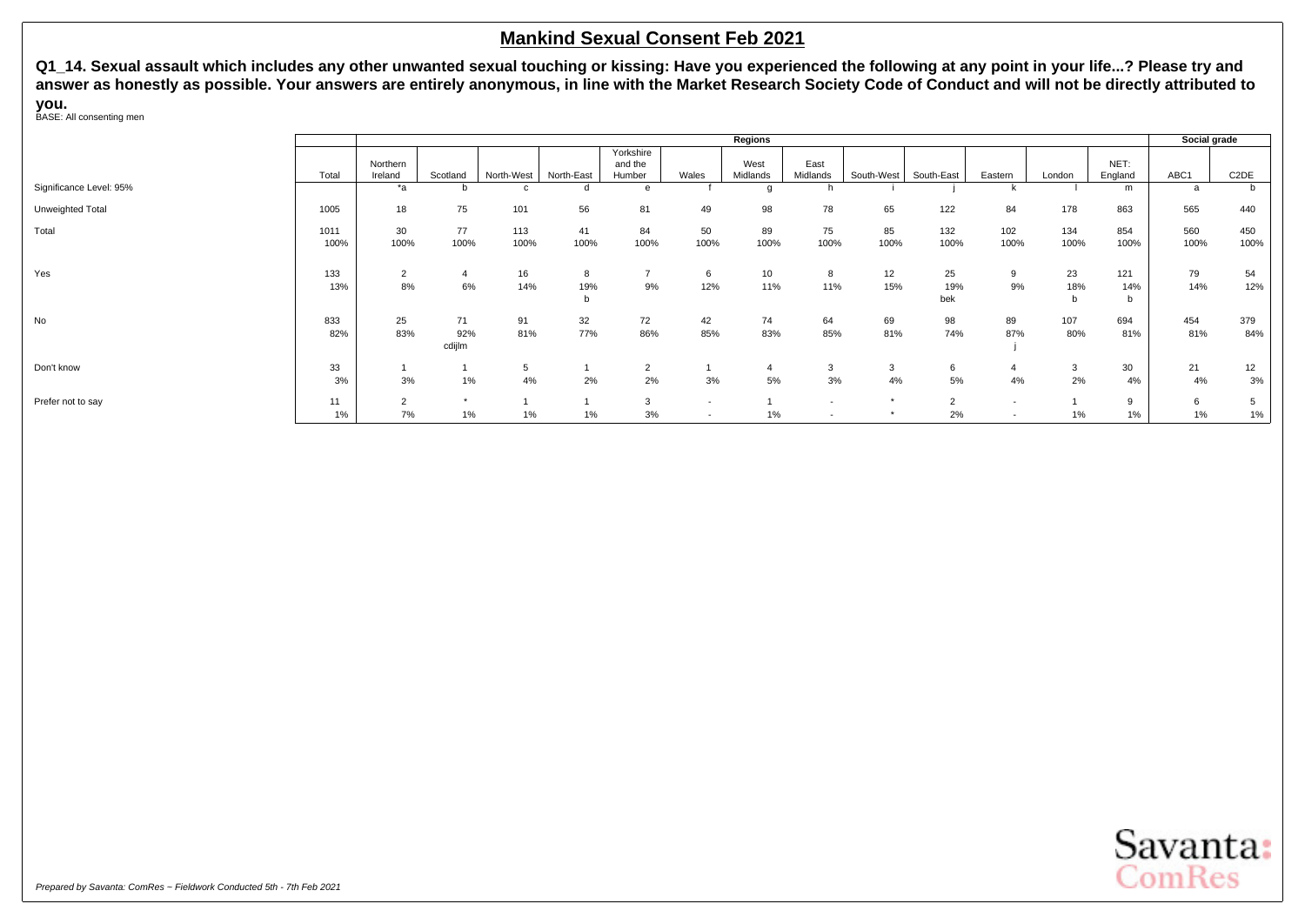<span id="page-38-0"></span>**Q1\_15. Another unwanted sexual experience that is not mentioned: Have you experienced the following at any point in your life...? Please try and answer as honestly**  as possible. Your answers are entirely anonymous, in line with the Market Research Society Code of Conduct and will not be directly attributed to you.<br><sup>BASE: All consenting men</sup>

|                         |       | Age       |                |                |                          |           |         |            |                |                |  |  |  |
|-------------------------|-------|-----------|----------------|----------------|--------------------------|-----------|---------|------------|----------------|----------------|--|--|--|
|                         | Total | $18 - 24$ | $25 - 34$      | $35 - 44$      | 45-54                    | $55 - 64$ | $65+$   | NET: 18-34 | NET: 35-54     | NET: 55+       |  |  |  |
| Significance Level: 95% |       | a         | b              | $\mathbf{C}$   | d                        | e         |         | g          | h              |                |  |  |  |
| Unweighted Total        | 1005  | 126       | 206            | 187            | 155                      | 166       | 165     | 332        | 342            | 331            |  |  |  |
| Total                   | 1011  | 97        | 171            | 164            | 175                      | 157       | 246     | 268        | 340            | 403            |  |  |  |
|                         | 100%  | 100%      | 100%           | 100%           | 100%                     | 100%      | 100%    | 100%       | 100%           | 100%           |  |  |  |
| Yes                     | 113   | 22        | 31             | 30             | 13                       | 10        | 6       | 54         | 43             | 16             |  |  |  |
|                         | 11%   | 23%       | 18%            | 18%            | 7%                       | 7%        | 2%      | 20%        | 13%            | 4%             |  |  |  |
|                         |       | defhi     | defi           | defi           |                          |           |         | defhi      | efi            |                |  |  |  |
| No                      | 841   | 60        | 125            | 126            | 154                      | 140       | 236     | 185        | 280            | 375            |  |  |  |
|                         | 83%   | 62%       | 73%            | 76%            | 88%                      | 89%       | 96%     | 69%        | 82%            | 93%            |  |  |  |
|                         |       |           | a              | a              | abcg                     | abcg      | abcdegh |            | abg            | abcgh          |  |  |  |
| Don't know              | 47    | 10        | 13             | $\overline{7}$ | 8                        | 6         | 3       | 23         | 15             | 10             |  |  |  |
|                         | 5%    | 10%       | 8%             | 4%             | 5%                       | 4%        | 1%      | 9%         | 4%             | 2%             |  |  |  |
|                         |       | cefhi     | fi             |                |                          |           |         | fhi        |                |                |  |  |  |
| Prefer not to say       | 10    | 5         | $\overline{2}$ | $\overline{2}$ | $\overline{\phantom{a}}$ |           |         | 6          | $\overline{2}$ | $\overline{2}$ |  |  |  |
|                         | 1%    | 5%        | 1%             | 1%             | $\overline{\phantom{a}}$ | $\star$   | $\star$ | 2%         | 1%             | $\star$        |  |  |  |
|                         |       | bcdefhi   |                |                |                          |           |         |            |                |                |  |  |  |